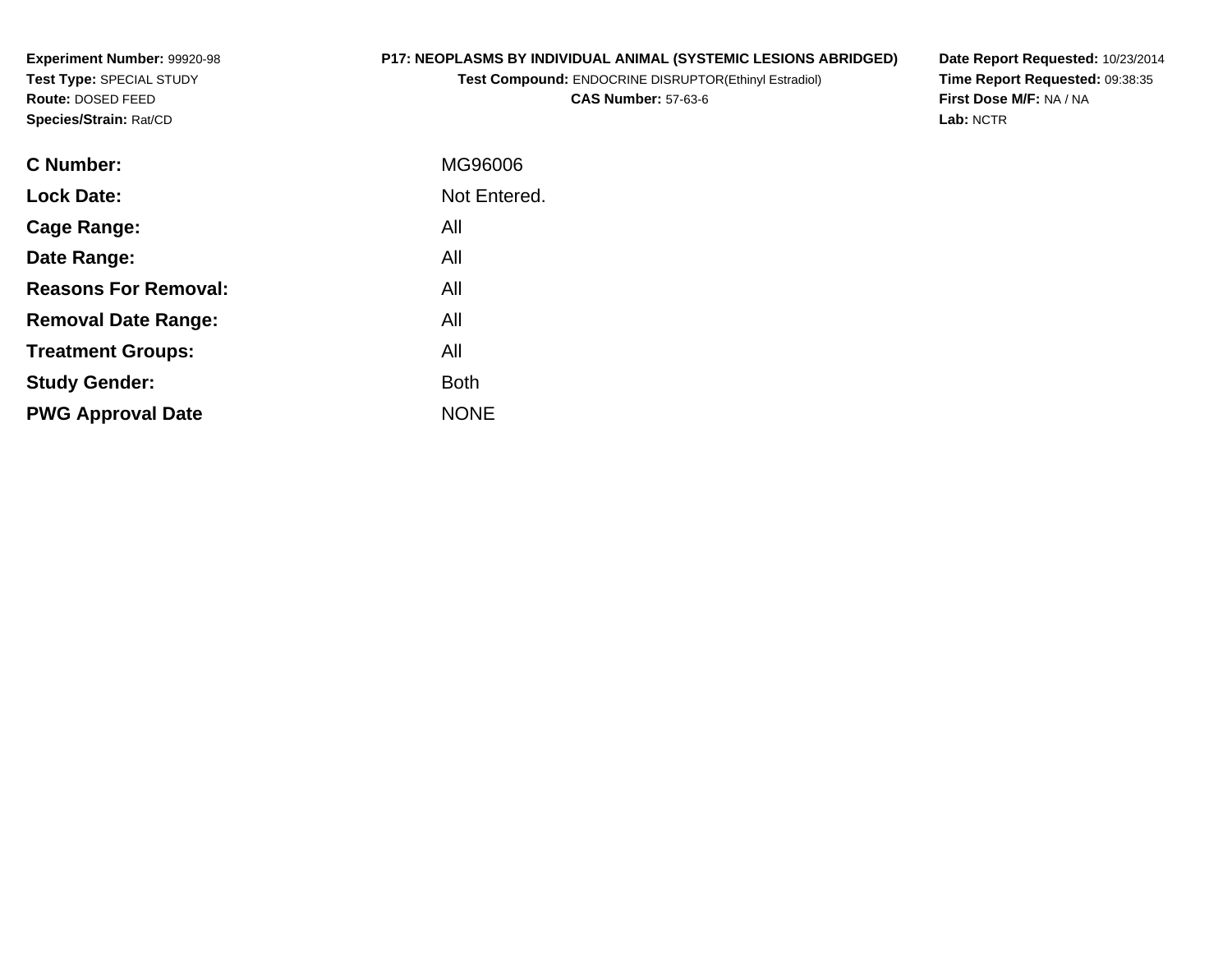#### **Experiment Number:** 99920-98**P17: NEOPLASMS BY INDIVIDUAL ANIMAL (SYSTEMIC LESIONS ABRIDGED)**

**Test Compound:** ENDOCRINE DISRUPTOR(Ethinyl Estradiol)

## **CAS Number:** 57-63-6

**Date Report Requested:** 10/23/2014**Time Report Requested:** 09:38:35**First Dose M/F:** NA / NA**Lab:** NCTR

| <b>CD Rat Male</b><br>F1<br><b>CONTROL</b>         | DAY ON TEST<br><b>ANIMAL ID</b> | 0<br>1<br>6<br>0<br>0<br>0<br>4<br>$\frac{3}{3}$ | 0<br>$\boldsymbol{I}$<br>6<br>$\boldsymbol{l}$<br>$\pmb{0}$<br>$\mathbf 0$<br>$\boldsymbol{2}$<br>$\,6\,$ | 0<br>$\boldsymbol{l}$<br>6<br>$\boldsymbol{l}$<br>$\pmb{0}$<br>$\pmb{0}$<br>$\frac{2}{6}$ | $\boldsymbol{\theta}$<br>$\boldsymbol{l}$<br>6<br>$\boldsymbol{l}$<br>$\pmb{0}$<br>$\mathbf 0$<br>$\begin{array}{c} 2 \\ 6 \\ 6 \end{array}$ | 0<br>$\boldsymbol{l}$<br>6<br>$\boldsymbol{l}$<br>0<br>$\pmb{0}$<br>$\frac{2}{6}$ | 0<br>$\boldsymbol{l}$<br>6<br>$\boldsymbol{l}$<br>$\pmb{0}$<br>$\mathbf 0$<br>$\overline{c}$<br>6<br>8 | 0<br>$\boldsymbol{l}$<br>6<br>$\boldsymbol{l}$<br>$\mathbf 0$<br>$\pmb{0}$<br>$\overline{c}$<br>$\,6$<br>9 | 0<br>$\boldsymbol{l}$<br>6<br>$\boldsymbol{l}$<br>$\mathbf 0$<br>$\mathbf 0$<br>3<br>0<br>6 | $\boldsymbol{\theta}$<br>$\boldsymbol{l}$<br>6<br>$\Omega$<br>$\Omega$<br>$\sqrt{3}$<br>$\mathbf 0$ | $\boldsymbol{\theta}$<br>$\boldsymbol{l}$<br>6<br>1<br>$\Omega$<br>$\Omega$<br>3<br>0<br>8 | $\boldsymbol{\theta}$<br>$\boldsymbol{l}$<br>6<br>$\mathbf 0$<br>$\mathbf 0$<br>$\sqrt{3}$<br>$\pmb{0}$<br>$\mathbf{Q}$ | 0<br>6<br>$\mathbf 0$<br>0<br>$\frac{3}{5}$<br>$\Omega$ | 0<br>$\boldsymbol{l}$<br>6<br>1<br>0<br>$\mathbf 0$<br>$\ensuremath{\mathsf{3}}$<br>$\sqrt{5}$ | 0<br>$\boldsymbol{l}$<br>6<br>$\boldsymbol{l}$<br>$\mathbf 0$<br>$\mathbf 0$<br>$\mathbf{3}$<br>9<br>3 | 0<br>$\boldsymbol{l}$<br>6<br>$\overline{2}$<br>$\mathbf 0$<br>$\mathbf 0$<br>$\sqrt{3}$<br>$\begin{array}{c} 0 \\ 5 \end{array}$ | 0<br>$\boldsymbol{l}$<br>6<br>$\overline{2}$<br>$\mathbf 0$<br>0<br>$\sqrt{3}$<br>4<br>$\overline{ }$ | 0<br>$\boldsymbol{l}$<br>6<br>$\boldsymbol{2}$<br>$\mathbf 0$<br>0<br>$\ensuremath{\mathsf{3}}$<br>4<br>8 | 0<br>$\boldsymbol{l}$<br>6<br>$\boldsymbol{2}$<br>$\mathbf 0$<br>0<br>$\ensuremath{\mathsf{3}}$<br>4<br>9 | 0<br>$\boldsymbol{l}$<br>6<br>$\overline{c}$<br>$\mathsf 0$<br>0<br>$\ensuremath{\mathsf{3}}$<br>9<br>$\Omega$ | 0<br>6<br>$\overline{2}$<br>0<br>0<br>$\ensuremath{\mathsf{3}}$<br>$\boldsymbol{9}$ | 0<br>$\boldsymbol{l}$<br>6<br>$\overline{\mathbf{c}}$<br>0<br>$\mathbf 0$<br>$\ensuremath{\mathsf{3}}$<br>9<br>$\overline{2}$ | 0<br>$\boldsymbol{l}$<br>6<br>$\overline{c}$<br>0<br>$\mathbf 0$<br>4<br>$\ensuremath{\mathsf{3}}$<br>$\mathcal{P}$ | 0<br>$\boldsymbol{l}$<br>6<br>$\overline{c}$<br>$\mathbf 0$<br>$\mathbf 0$<br>4<br>3<br>4 | 0<br>$\boldsymbol{l}$<br>6<br>3<br>$\Omega$<br>0<br>$\sqrt{3}$<br>8<br>9 | $\boldsymbol{\theta}$<br>1<br>6<br>$\boldsymbol{\beta}$<br>$\Omega$<br>$\Omega$<br>4<br>$\mathbf{3}$ | <i><b>*TOTALS</b></i> |
|----------------------------------------------------|---------------------------------|--------------------------------------------------|-----------------------------------------------------------------------------------------------------------|-------------------------------------------------------------------------------------------|----------------------------------------------------------------------------------------------------------------------------------------------|-----------------------------------------------------------------------------------|--------------------------------------------------------------------------------------------------------|------------------------------------------------------------------------------------------------------------|---------------------------------------------------------------------------------------------|-----------------------------------------------------------------------------------------------------|--------------------------------------------------------------------------------------------|-------------------------------------------------------------------------------------------------------------------------|---------------------------------------------------------|------------------------------------------------------------------------------------------------|--------------------------------------------------------------------------------------------------------|-----------------------------------------------------------------------------------------------------------------------------------|-------------------------------------------------------------------------------------------------------|-----------------------------------------------------------------------------------------------------------|-----------------------------------------------------------------------------------------------------------|----------------------------------------------------------------------------------------------------------------|-------------------------------------------------------------------------------------|-------------------------------------------------------------------------------------------------------------------------------|---------------------------------------------------------------------------------------------------------------------|-------------------------------------------------------------------------------------------|--------------------------------------------------------------------------|------------------------------------------------------------------------------------------------------|-----------------------|
| <b>Alimentary System</b>                           |                                 |                                                  |                                                                                                           |                                                                                           |                                                                                                                                              |                                                                                   |                                                                                                        |                                                                                                            |                                                                                             |                                                                                                     |                                                                                            |                                                                                                                         |                                                         |                                                                                                |                                                                                                        |                                                                                                                                   |                                                                                                       |                                                                                                           |                                                                                                           |                                                                                                                |                                                                                     |                                                                                                                               |                                                                                                                     |                                                                                           |                                                                          |                                                                                                      |                       |
| Liver<br>Mesentery<br><b>Cardiovascular System</b> |                                 | $\ddot{}$                                        |                                                                                                           |                                                                                           |                                                                                                                                              |                                                                                   |                                                                                                        |                                                                                                            |                                                                                             |                                                                                                     |                                                                                            |                                                                                                                         |                                                         | +                                                                                              |                                                                                                        |                                                                                                                                   |                                                                                                       |                                                                                                           |                                                                                                           |                                                                                                                |                                                                                     |                                                                                                                               |                                                                                                                     |                                                                                           |                                                                          |                                                                                                      | 25<br>$\mathbf{1}$    |
| <b>NONE</b><br><b>Endocrine System</b>             |                                 |                                                  |                                                                                                           |                                                                                           |                                                                                                                                              |                                                                                   |                                                                                                        |                                                                                                            |                                                                                             |                                                                                                     |                                                                                            |                                                                                                                         |                                                         |                                                                                                |                                                                                                        |                                                                                                                                   |                                                                                                       |                                                                                                           |                                                                                                           |                                                                                                                |                                                                                     |                                                                                                                               |                                                                                                                     |                                                                                           |                                                                          |                                                                                                      |                       |
| <b>Adrenal Cortex</b>                              |                                 |                                                  |                                                                                                           |                                                                                           |                                                                                                                                              |                                                                                   |                                                                                                        |                                                                                                            |                                                                                             |                                                                                                     |                                                                                            |                                                                                                                         |                                                         |                                                                                                |                                                                                                        |                                                                                                                                   |                                                                                                       |                                                                                                           |                                                                                                           |                                                                                                                |                                                                                     |                                                                                                                               |                                                                                                                     |                                                                                           |                                                                          |                                                                                                      | 25                    |
| Adrenal Medulla                                    |                                 |                                                  |                                                                                                           |                                                                                           |                                                                                                                                              |                                                                                   |                                                                                                        |                                                                                                            |                                                                                             |                                                                                                     |                                                                                            |                                                                                                                         |                                                         |                                                                                                |                                                                                                        |                                                                                                                                   |                                                                                                       |                                                                                                           |                                                                                                           |                                                                                                                |                                                                                     |                                                                                                                               |                                                                                                                     |                                                                                           |                                                                          |                                                                                                      | 25                    |
| <b>Pituitary Gland</b>                             |                                 |                                                  |                                                                                                           |                                                                                           |                                                                                                                                              |                                                                                   |                                                                                                        |                                                                                                            |                                                                                             |                                                                                                     |                                                                                            |                                                                                                                         |                                                         |                                                                                                |                                                                                                        |                                                                                                                                   |                                                                                                       |                                                                                                           |                                                                                                           |                                                                                                                |                                                                                     |                                                                                                                               |                                                                                                                     |                                                                                           |                                                                          |                                                                                                      | 24                    |
| <b>Thyroid Gland</b>                               |                                 |                                                  |                                                                                                           |                                                                                           |                                                                                                                                              |                                                                                   |                                                                                                        |                                                                                                            |                                                                                             |                                                                                                     |                                                                                            |                                                                                                                         |                                                         |                                                                                                |                                                                                                        |                                                                                                                                   |                                                                                                       |                                                                                                           |                                                                                                           |                                                                                                                |                                                                                     |                                                                                                                               |                                                                                                                     |                                                                                           |                                                                          |                                                                                                      | 25                    |
| <b>General Body System</b>                         |                                 |                                                  |                                                                                                           |                                                                                           |                                                                                                                                              |                                                                                   |                                                                                                        |                                                                                                            |                                                                                             |                                                                                                     |                                                                                            |                                                                                                                         |                                                         |                                                                                                |                                                                                                        |                                                                                                                                   |                                                                                                       |                                                                                                           |                                                                                                           |                                                                                                                |                                                                                     |                                                                                                                               |                                                                                                                     |                                                                                           |                                                                          |                                                                                                      |                       |
| <b>NONE</b><br><b>Genital System</b>               |                                 |                                                  |                                                                                                           |                                                                                           |                                                                                                                                              |                                                                                   |                                                                                                        |                                                                                                            |                                                                                             |                                                                                                     |                                                                                            |                                                                                                                         |                                                         |                                                                                                |                                                                                                        |                                                                                                                                   |                                                                                                       |                                                                                                           |                                                                                                           |                                                                                                                |                                                                                     |                                                                                                                               |                                                                                                                     |                                                                                           |                                                                          |                                                                                                      |                       |
| <b>Coagulating Gland</b>                           |                                 |                                                  |                                                                                                           |                                                                                           |                                                                                                                                              |                                                                                   |                                                                                                        |                                                                                                            |                                                                                             |                                                                                                     |                                                                                            |                                                                                                                         |                                                         |                                                                                                |                                                                                                        |                                                                                                                                   |                                                                                                       |                                                                                                           |                                                                                                           |                                                                                                                |                                                                                     |                                                                                                                               |                                                                                                                     |                                                                                           |                                                                          |                                                                                                      | 25                    |
| Epididymis                                         |                                 | $\ddot{}$                                        |                                                                                                           |                                                                                           |                                                                                                                                              |                                                                                   |                                                                                                        |                                                                                                            |                                                                                             |                                                                                                     |                                                                                            |                                                                                                                         |                                                         |                                                                                                |                                                                                                        |                                                                                                                                   |                                                                                                       |                                                                                                           |                                                                                                           |                                                                                                                |                                                                                     |                                                                                                                               |                                                                                                                     |                                                                                           |                                                                          |                                                                                                      | 25                    |
| <b>Preputial Gland</b>                             |                                 |                                                  |                                                                                                           |                                                                                           |                                                                                                                                              |                                                                                   |                                                                                                        |                                                                                                            |                                                                                             |                                                                                                     |                                                                                            | +                                                                                                                       |                                                         |                                                                                                |                                                                                                        |                                                                                                                                   |                                                                                                       |                                                                                                           |                                                                                                           |                                                                                                                |                                                                                     |                                                                                                                               | $\ddot{}$                                                                                                           | $\ddot{}$                                                                                 |                                                                          |                                                                                                      | 3                     |
| Prostate, Dorsal/Lateral Lobe                      |                                 |                                                  |                                                                                                           |                                                                                           |                                                                                                                                              |                                                                                   |                                                                                                        |                                                                                                            |                                                                                             |                                                                                                     |                                                                                            |                                                                                                                         |                                                         |                                                                                                |                                                                                                        |                                                                                                                                   |                                                                                                       |                                                                                                           |                                                                                                           |                                                                                                                |                                                                                     |                                                                                                                               |                                                                                                                     |                                                                                           |                                                                          |                                                                                                      | 25                    |
| Prostate, Ventral Lobe                             |                                 |                                                  |                                                                                                           |                                                                                           |                                                                                                                                              |                                                                                   |                                                                                                        |                                                                                                            |                                                                                             |                                                                                                     |                                                                                            |                                                                                                                         |                                                         |                                                                                                |                                                                                                        |                                                                                                                                   |                                                                                                       |                                                                                                           |                                                                                                           |                                                                                                                |                                                                                     |                                                                                                                               |                                                                                                                     |                                                                                           |                                                                          |                                                                                                      | 25                    |
| <b>Rete Testes</b>                                 |                                 |                                                  |                                                                                                           |                                                                                           |                                                                                                                                              |                                                                                   |                                                                                                        |                                                                                                            |                                                                                             |                                                                                                     |                                                                                            |                                                                                                                         |                                                         |                                                                                                |                                                                                                        |                                                                                                                                   |                                                                                                       |                                                                                                           |                                                                                                           |                                                                                                                |                                                                                     |                                                                                                                               |                                                                                                                     |                                                                                           |                                                                          |                                                                                                      | 25                    |
| Seminal Vesicle                                    |                                 |                                                  |                                                                                                           |                                                                                           |                                                                                                                                              |                                                                                   |                                                                                                        |                                                                                                            |                                                                                             |                                                                                                     |                                                                                            |                                                                                                                         |                                                         |                                                                                                |                                                                                                        |                                                                                                                                   |                                                                                                       |                                                                                                           |                                                                                                           |                                                                                                                |                                                                                     |                                                                                                                               |                                                                                                                     |                                                                                           |                                                                          |                                                                                                      | 25                    |
|                                                    |                                 |                                                  |                                                                                                           |                                                                                           |                                                                                                                                              |                                                                                   |                                                                                                        |                                                                                                            |                                                                                             |                                                                                                     |                                                                                            |                                                                                                                         |                                                         |                                                                                                |                                                                                                        |                                                                                                                                   |                                                                                                       |                                                                                                           |                                                                                                           |                                                                                                                |                                                                                     |                                                                                                                               |                                                                                                                     |                                                                                           |                                                                          |                                                                                                      |                       |

\* ..Total animals with tissue examined microscopically; Total animals with tumor **M** . Missing tissue M ..Missing tissue A ..Autolysis precludes evaluation + ..Tissue examined microscopically X ..Lesion present BLANK ..Not examined microscopicallyI ..Insufficient tissue

**Test Type:** SPECIAL STUDY**Route:** DOSED FEED**Species/Strain:** Rat/CD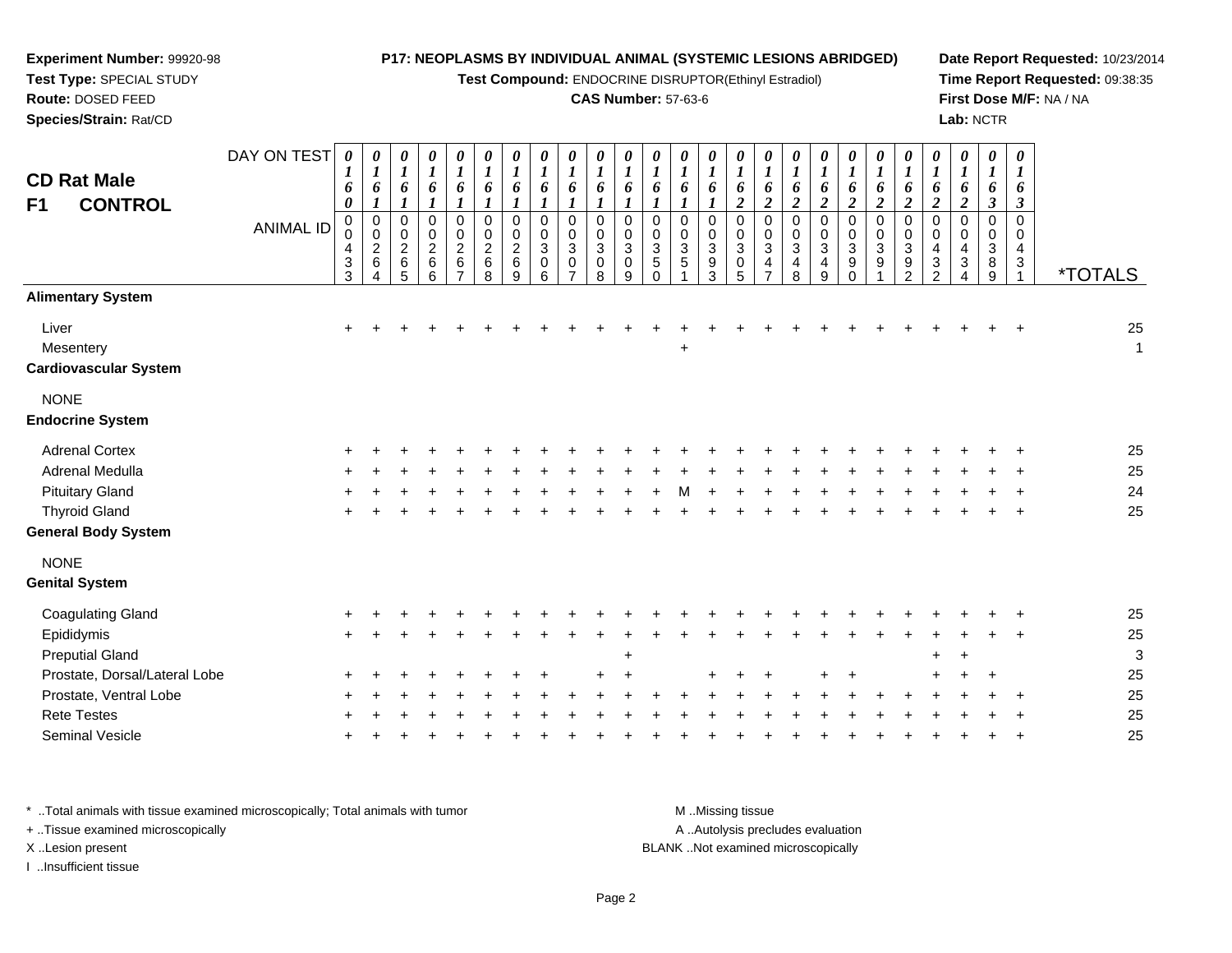**Test Compound:** ENDOCRINE DISRUPTOR(Ethinyl Estradiol)

### **CAS Number:** 57-63-6

**Date Report Requested:** 10/23/2014**Time Report Requested:** 09:38:35**First Dose M/F:** NA / NA**Lab:** NCTR

| <b>CD Rat Male</b><br><b>CONTROL</b><br>F1  | DAY ON TEST<br><b>ANIMAL ID</b> | 0<br>1<br>6<br>$\boldsymbol{\theta}$<br>$\mathbf 0$<br>0<br>4 | 0<br>$\boldsymbol{l}$<br>6<br>$\pmb{0}$<br>$\pmb{0}$<br>$\begin{array}{c} 2 \\ 6 \end{array}$ | 0<br>$\boldsymbol{l}$<br>6<br>0<br>$\mathbf 0$<br>$\overline{c}$ | 0<br>$\boldsymbol{l}$<br>6<br>$\mathbf 0$<br>$\pmb{0}$<br>$\sqrt{2}$ | 0<br>$\boldsymbol{l}$<br>6<br>$\mathbf 0$<br>$\pmb{0}$<br>$\boldsymbol{2}$ | 0<br>$\boldsymbol{l}$<br>6<br>$\mathbf 0$<br>0<br>$\boldsymbol{2}$ | 0<br>$\boldsymbol{l}$<br>6<br>$\mathbf 0$<br>$\mathbf 0$<br>$\overline{c}$ | 0<br>$\boldsymbol{l}$<br>6<br>$\Omega$<br>$\Omega$<br>3 | 0<br>$\boldsymbol{l}$<br>6<br>$\mathbf 0$<br>0<br>3 | 0<br>$\boldsymbol{l}$<br>6<br>0<br>0<br>$\mathbf{3}$ | 0<br>$\boldsymbol{l}$<br>6<br>0<br>0<br>$\mathbf{3}$ | 0<br>$\boldsymbol{l}$<br>6<br>0<br>$\pmb{0}$<br>$\mathbf{3}$ | 0<br>$\boldsymbol{l}$<br>6<br>0<br>$\pmb{0}$<br>$\ensuremath{\mathsf{3}}$ | 0<br>$\boldsymbol{l}$<br>6<br>0<br>$\pmb{0}$<br>$\ensuremath{\mathsf{3}}$ | 0<br>$\boldsymbol{l}$<br>6<br>$\overline{c}$<br>0<br>0<br>3 | 0<br>$\boldsymbol{l}$<br>6<br>$\boldsymbol{2}$<br>0<br>$\mathbf 0$<br>$\mathbf{3}$ | $\boldsymbol{\theta}$<br>$\boldsymbol{l}$<br>6<br>$\boldsymbol{2}$<br>0<br>0<br>3 | 0<br>$\boldsymbol{l}$<br>6<br>$\overline{2}$<br>$\pmb{0}$<br>$\pmb{0}$<br>$\sqrt{3}$ | 0<br>$\boldsymbol{l}$<br>6<br>$\overline{2}$<br>0<br>$\mathbf 0$<br>$\mathbf{3}$ | 0<br>$\boldsymbol{l}$<br>6<br>$\overline{2}$<br>$\pmb{0}$<br>$\pmb{0}$<br>$\mathbf{3}$ | 0<br>$\boldsymbol{l}$<br>6<br>$\boldsymbol{2}$<br>$\mathbf 0$<br>$\pmb{0}$<br>$\sqrt{3}$ | 0<br>$\boldsymbol{l}$<br>6<br>$\boldsymbol{2}$<br>$\pmb{0}$<br>$\pmb{0}$<br>4 | $\boldsymbol{\theta}$<br>$\boldsymbol{I}$<br>6<br>$\boldsymbol{2}$<br>$\mathbf 0$<br>0<br>4 | 0<br>$\boldsymbol{l}$<br>6<br>$\boldsymbol{\beta}$<br>0<br>0<br>3 | $\boldsymbol{\theta}$<br>$\boldsymbol{l}$<br>6<br>$\boldsymbol{\beta}$<br>$\Omega$<br>$\Omega$<br>4 |                       |
|---------------------------------------------|---------------------------------|---------------------------------------------------------------|-----------------------------------------------------------------------------------------------|------------------------------------------------------------------|----------------------------------------------------------------------|----------------------------------------------------------------------------|--------------------------------------------------------------------|----------------------------------------------------------------------------|---------------------------------------------------------|-----------------------------------------------------|------------------------------------------------------|------------------------------------------------------|--------------------------------------------------------------|---------------------------------------------------------------------------|---------------------------------------------------------------------------|-------------------------------------------------------------|------------------------------------------------------------------------------------|-----------------------------------------------------------------------------------|--------------------------------------------------------------------------------------|----------------------------------------------------------------------------------|----------------------------------------------------------------------------------------|------------------------------------------------------------------------------------------|-------------------------------------------------------------------------------|---------------------------------------------------------------------------------------------|-------------------------------------------------------------------|-----------------------------------------------------------------------------------------------------|-----------------------|
|                                             |                                 | 3<br>$\sqrt{3}$                                               | Δ                                                                                             | $\,6$<br>5                                                       | $\,6\,$<br>$\,6\,$                                                   | 6<br>$\overline{7}$                                                        | 6<br>8                                                             | 6<br>9                                                                     | 0<br>6                                                  | 0                                                   | $\mathbf 0$<br>8                                     | $\mathbf 0$<br>9                                     | 5<br>$\Omega$                                                | 5                                                                         | $\boldsymbol{9}$<br>$\mathbf{3}$                                          | $\pmb{0}$<br>5                                              | 4                                                                                  | 4<br>8                                                                            | $\overline{4}$<br>9                                                                  | 9<br>$\Omega$                                                                    | 9                                                                                      | 9<br>$\overline{2}$                                                                      | $\ensuremath{\mathsf{3}}$<br>$\overline{2}$                                   | 3<br>4                                                                                      | 8<br>9                                                            | $\mathbf{3}$<br>-1                                                                                  | <i><b>*TOTALS</b></i> |
| <b>Testes</b>                               |                                 | $+$                                                           |                                                                                               |                                                                  |                                                                      |                                                                            |                                                                    |                                                                            |                                                         |                                                     |                                                      |                                                      |                                                              |                                                                           |                                                                           |                                                             |                                                                                    |                                                                                   |                                                                                      |                                                                                  |                                                                                        |                                                                                          |                                                                               | ÷                                                                                           | $+$                                                               | $\ddot{}$                                                                                           | 25                    |
| <b>Hematopoietic System</b>                 |                                 |                                                               |                                                                                               |                                                                  |                                                                      |                                                                            |                                                                    |                                                                            |                                                         |                                                     |                                                      |                                                      |                                                              |                                                                           |                                                                           |                                                             |                                                                                    |                                                                                   |                                                                                      |                                                                                  |                                                                                        |                                                                                          |                                                                               |                                                                                             |                                                                   |                                                                                                     |                       |
| <b>Bone Marrow</b>                          |                                 |                                                               |                                                                                               |                                                                  |                                                                      |                                                                            |                                                                    |                                                                            |                                                         |                                                     |                                                      |                                                      |                                                              |                                                                           |                                                                           |                                                             |                                                                                    |                                                                                   |                                                                                      |                                                                                  |                                                                                        |                                                                                          |                                                                               |                                                                                             |                                                                   |                                                                                                     | 25                    |
| Spleen                                      |                                 |                                                               |                                                                                               |                                                                  |                                                                      |                                                                            |                                                                    |                                                                            |                                                         |                                                     |                                                      |                                                      |                                                              |                                                                           |                                                                           |                                                             |                                                                                    |                                                                                   |                                                                                      |                                                                                  |                                                                                        |                                                                                          |                                                                               |                                                                                             |                                                                   |                                                                                                     | 25                    |
| Thymus                                      |                                 |                                                               |                                                                                               |                                                                  |                                                                      |                                                                            |                                                                    |                                                                            |                                                         |                                                     |                                                      |                                                      |                                                              |                                                                           |                                                                           |                                                             |                                                                                    |                                                                                   |                                                                                      |                                                                                  |                                                                                        |                                                                                          |                                                                               |                                                                                             |                                                                   | $\ddot{}$                                                                                           | 25                    |
| <b>Integumentary System</b>                 |                                 |                                                               |                                                                                               |                                                                  |                                                                      |                                                                            |                                                                    |                                                                            |                                                         |                                                     |                                                      |                                                      |                                                              |                                                                           |                                                                           |                                                             |                                                                                    |                                                                                   |                                                                                      |                                                                                  |                                                                                        |                                                                                          |                                                                               |                                                                                             |                                                                   |                                                                                                     |                       |
| Mammary Gland<br>Musculoskeletal System     |                                 | $\ddot{}$                                                     |                                                                                               |                                                                  |                                                                      |                                                                            |                                                                    |                                                                            |                                                         |                                                     |                                                      |                                                      |                                                              |                                                                           |                                                                           |                                                             |                                                                                    |                                                                                   |                                                                                      |                                                                                  |                                                                                        |                                                                                          |                                                                               |                                                                                             |                                                                   | $+$                                                                                                 | 25                    |
| <b>Bone</b><br><b>Nervous System</b>        |                                 | ÷.                                                            |                                                                                               |                                                                  |                                                                      |                                                                            |                                                                    |                                                                            |                                                         |                                                     |                                                      |                                                      |                                                              |                                                                           |                                                                           |                                                             |                                                                                    |                                                                                   |                                                                                      |                                                                                  |                                                                                        |                                                                                          |                                                                               |                                                                                             |                                                                   | $\pm$                                                                                               | 25                    |
| <b>NONE</b><br><b>Respiratory System</b>    |                                 |                                                               |                                                                                               |                                                                  |                                                                      |                                                                            |                                                                    |                                                                            |                                                         |                                                     |                                                      |                                                      |                                                              |                                                                           |                                                                           |                                                             |                                                                                    |                                                                                   |                                                                                      |                                                                                  |                                                                                        |                                                                                          |                                                                               |                                                                                             |                                                                   |                                                                                                     |                       |
| <b>NONE</b><br><b>Special Senses System</b> |                                 |                                                               |                                                                                               |                                                                  |                                                                      |                                                                            |                                                                    |                                                                            |                                                         |                                                     |                                                      |                                                      |                                                              |                                                                           |                                                                           |                                                             |                                                                                    |                                                                                   |                                                                                      |                                                                                  |                                                                                        |                                                                                          |                                                                               |                                                                                             |                                                                   |                                                                                                     |                       |
| <b>NONE</b><br><b>Urinary System</b>        |                                 |                                                               |                                                                                               |                                                                  |                                                                      |                                                                            |                                                                    |                                                                            |                                                         |                                                     |                                                      |                                                      |                                                              |                                                                           |                                                                           |                                                             |                                                                                    |                                                                                   |                                                                                      |                                                                                  |                                                                                        |                                                                                          |                                                                               |                                                                                             |                                                                   |                                                                                                     |                       |
| Kidney<br><b>SYSTEMIC LESIONS</b>           |                                 |                                                               |                                                                                               |                                                                  |                                                                      |                                                                            |                                                                    |                                                                            |                                                         |                                                     |                                                      |                                                      |                                                              |                                                                           |                                                                           |                                                             |                                                                                    |                                                                                   |                                                                                      |                                                                                  |                                                                                        |                                                                                          |                                                                               |                                                                                             |                                                                   |                                                                                                     | 25                    |

\* ..Total animals with tissue examined microscopically; Total animals with tumor **M** . Missing tissue M ..Missing tissue + ..Tissue examined microscopically X ..Lesion present BLANK ..Not examined microscopically

I ..Insufficient tissue

**Experiment Number:** 99920-98**Test Type:** SPECIAL STUDY**Route:** DOSED FEED**Species/Strain:** Rat/CD

A ..Autolysis precludes evaluation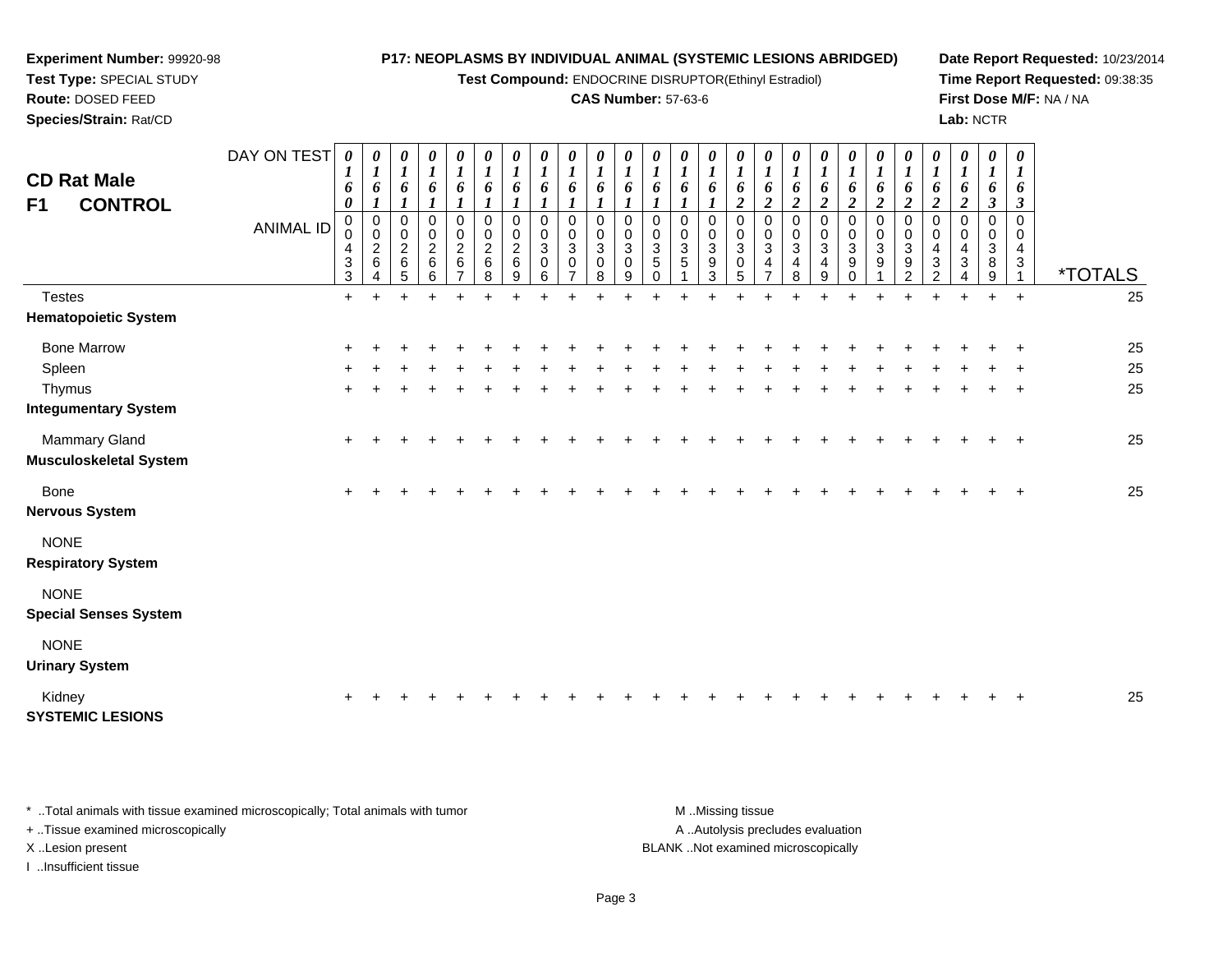**Experiment Number:** 99920-98**Test Type:** SPECIAL STUDY**Route:** DOSED FEED **Species/Strain:** Rat/CD**P17: NEOPLASMS BY INDIVIDUAL ANIMAL (SYSTEMIC LESIONS ABRIDGED)Test Compound:** ENDOCRINE DISRUPTOR(Ethinyl Estradiol)**CAS Number:** 57-63-6**Date Report Requested:** 10/23/2014**Time Report Requested:** 09:38:35**First Dose M/F:** NA / NA**Lab:** NCTRDAY ON TEST**CD Rat Male F1 CONTROL***0 1 6 00 1 6 10 1 6 10 1 6 10 1 6 10 1 6 10 1 6 10 1 6 10 1 6 10 1 6 10 1 6 10 1 6 10 1 6 10 1 6 10 1 6 20 1 6 20 1 6 20 1 6 20 1 6 20 1 6 20 1 6 20 1 6 20 1 6 20 1 6 30 1 63*

0

0

0

0

<sup>+</sup> <sup>+</sup> <sup>+</sup> <sup>+</sup> <sup>+</sup> <sup>+</sup> <sup>+</sup> <sup>+</sup> <sup>+</sup> <sup>+</sup> <sup>+</sup> <sup>+</sup> <sup>+</sup> <sup>+</sup> <sup>+</sup> <sup>+</sup> <sup>+</sup> <sup>+</sup> <sup>+</sup> <sup>+</sup> <sup>+</sup> <sup>+</sup> <sup>+</sup> <sup>+</sup> <sup>25</sup>

0

0

0

0<br>0<br>3<br>9<br>1

0

0

<sup>1</sup> \*TOTALS

25

 $+$ 

 $\ddot{}$ 

 $\ddot{}$ 

 $\ddot{}$ 

 $\ddot{}$ 

\* ..Total animals with tissue examined microscopically; Total animals with tumor

ANIMAL ID

n  $+$ 

0 0

0

0

0

0

0

 $\ddot{}$ 

 $\ddot{}$ 

 $\ddot{}$ 

 $\ddot{}$ 

4 3 3

 $+$ 

+ ..Tissue examined microscopically

I ..Insufficient tissue

Multiple Organ

A ..Autolysis precludes evaluation X ..Lesion present BLANK ..Not examined microscopically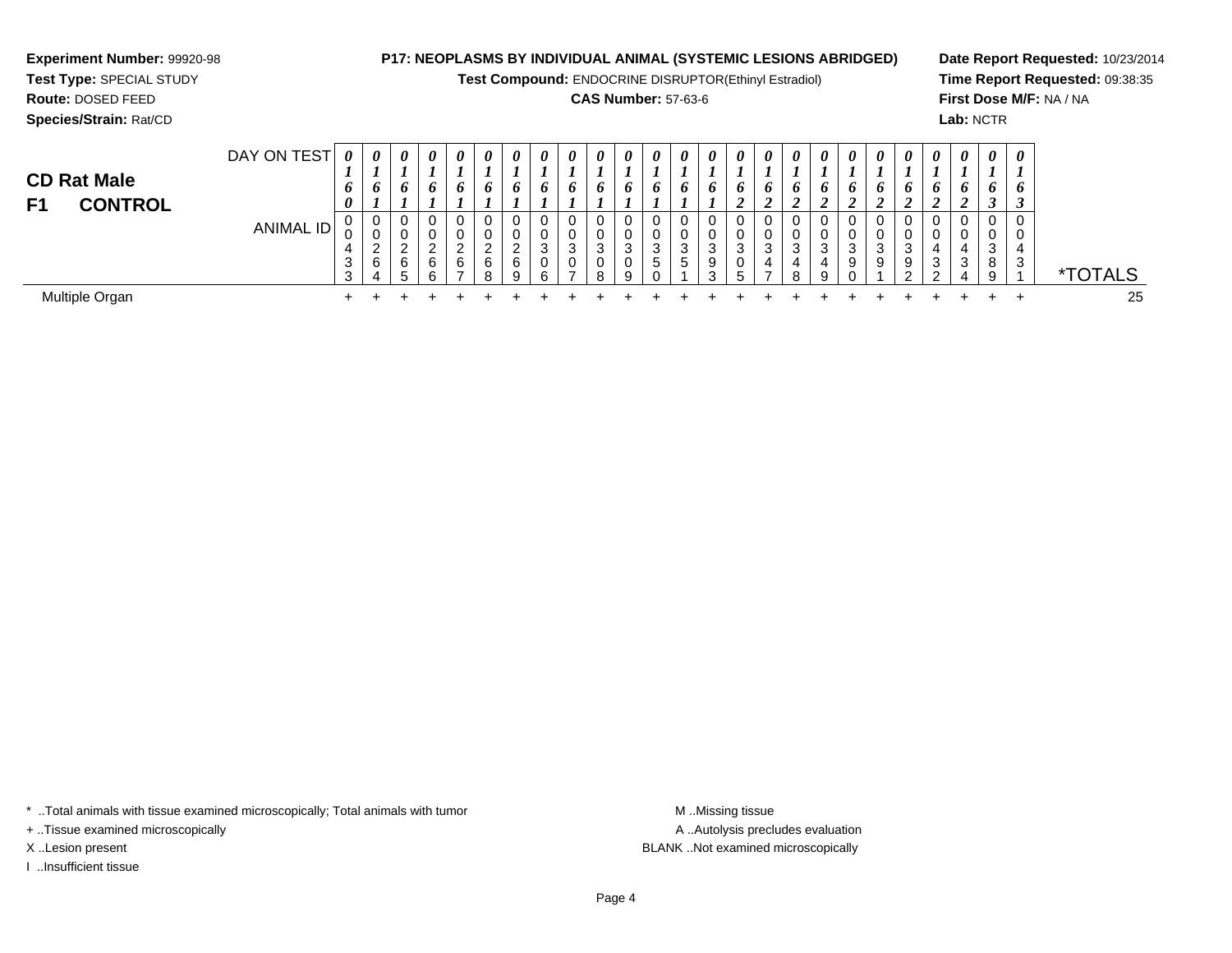**Test Compound:** ENDOCRINE DISRUPTOR(Ethinyl Estradiol)

#### **CAS Number:** 57-63-6

*0 16*

0

**Date Report Requested:** 10/23/2014**Time Report Requested:** 09:38:36**First Dose M/F:** NA / NA**Lab:** NCTR

**Route:** DOSED FEED **Species/Strain:** Rat/CDDAY ON TEST**CD Rat Male F1 2.0 PPB**ANIMAL ID*0 1 6 1*0<br>0<br>2<br>7<br>0 *0 1 6 1* 0 0 2 7 1*0 1 6 1* 0 0 2 7 2*0 1 6 1* 0 0 2 7 3*0 1 6 1* 0 0 2 7 4*0 1 6 1* 0 0 3 5 7*0 1 6 2* 0 0 3 1 0*0 1 6 2*0<br>0<br>3<br>1 1*0 1 6 2*0<br>0<br>3<br>1 2*0 1 6 2* 0 0 3 1 3*0 1 6 2* 0 0 3 1 4*0 1 6 2* 0 0 3 9 9*0 1 6 2* 0 0 4 3 5*0 1 6 2* 0 0 4 3 6*0 1 6 2*0<br>0<br>4<br>3<br>7 *0 1 6 3* 0 0 3 5 2*0 1 6 3* 0 0 3 5 3 *3***Alimentary System**Liver $\mathsf{r}$  +  $\ddot{\phantom{a}}$  1

8 \*TOTALS

#### **Cardiovascular System**

**Experiment Number:** 99920-98**Test Type:** SPECIAL STUDY

NONE

#### **Endocrine System**

NONE

#### **General Body System**

#### NONE

#### **Genital System**

| <b>Coagulating Gland</b>      | $+$     |         | $+$ |  |  |     | $+$ $+$ | $+$ $+$ $+$ $+$ $+$ |         |  |     | M + |  | + + + + + + |  |         | $+$ $+$ $+$ |         | 24            |
|-------------------------------|---------|---------|-----|--|--|-----|---------|---------------------|---------|--|-----|-----|--|-------------|--|---------|-------------|---------|---------------|
| Epididymis                    | $+$     |         |     |  |  |     |         |                     |         |  |     |     |  |             |  |         |             | $+$ $+$ | 25            |
| <b>Preputial Gland</b>        |         |         |     |  |  |     |         |                     |         |  |     |     |  |             |  | $\pm$   |             |         | $\mathcal{P}$ |
| Prostate, Dorsal/Lateral Lobe | $+$ $-$ |         | $+$ |  |  |     |         |                     |         |  |     |     |  |             |  | $+$ $-$ |             |         | 25            |
| Prostate, Ventral Lobe        | $+$     |         | $+$ |  |  |     |         |                     |         |  |     |     |  |             |  |         | $+$ $+$ $+$ |         | 25            |
| <b>Rete Testes</b>            |         | $+$ $+$ | $+$ |  |  | $+$ |         |                     | $+$ $+$ |  | $+$ |     |  |             |  |         |             | $+$ $+$ | 23            |
| <b>Seminal Vesicle</b>        |         |         |     |  |  |     |         |                     |         |  |     |     |  |             |  |         |             | $+$ $+$ | 25            |
| <b>Testes</b>                 |         |         |     |  |  |     |         |                     |         |  |     |     |  |             |  |         |             |         | 25            |

#### **Hematopoietic System**

NONE

\* ..Total animals with tissue examined microscopically; Total animals with tumor **M** ..Missing tissue M ..Missing tissue

+ ..Tissue examined microscopically

I ..Insufficient tissue

A ..Autolysis precludes evaluation

X ..Lesion present BLANK ..Not examined microscopically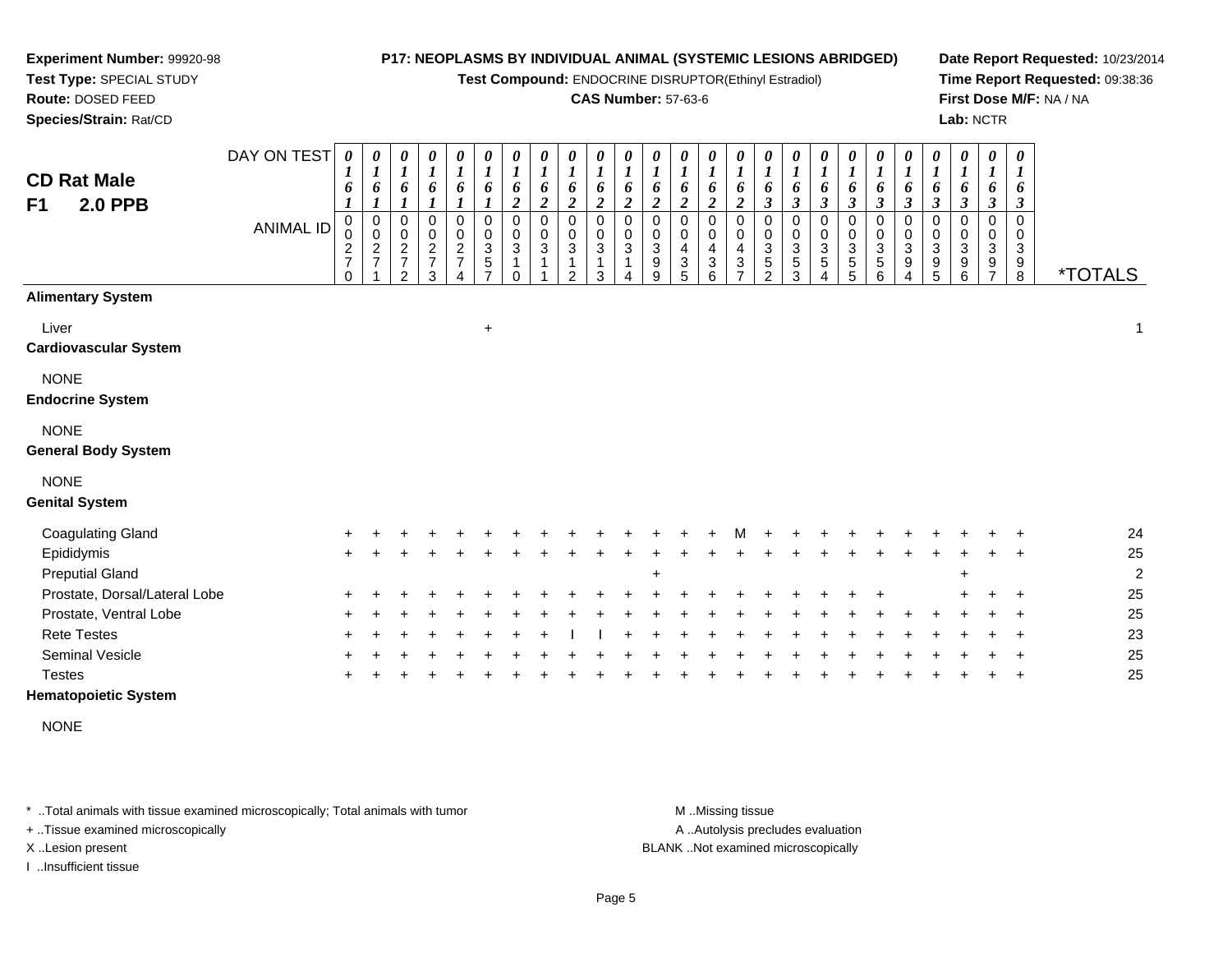**Test Compound:** ENDOCRINE DISRUPTOR(Ethinyl Estradiol)

## **CAS Number:** 57-63-6

**Date Report Requested:** 10/23/2014**Time Report Requested:** 09:38:36**First Dose M/F:** NA / NA**Lab:** NCTR

| <b>Integumentary System</b><br>Mammary Gland<br>$\pm$<br>$\overline{1}$<br>Musculoskeletal System<br><b>NONE</b><br>Nervous System<br><b>NONE</b><br><b>Respiratory System</b><br><b>NONE</b><br><b>Special Senses System</b><br><b>NONE</b><br><b>Urinary System</b><br>Kidney<br>$\ddot{}$<br>$\ddot{}$<br><b>SYSTEMIC LESIONS</b><br>Multiple Organ<br>$\pm$<br>$\pm$ | <b>CD Rat Male</b><br>F1<br><b>2.0 PPB</b> | DAY ON TEST<br><b>ANIMAL ID</b> | $\boldsymbol{\theta}$<br>1<br>6<br>$\boldsymbol{l}$<br>0<br>0<br>$\frac{2}{7}$<br>$\Omega$ | 0<br>$\boldsymbol{l}$<br>6<br>$\begin{smallmatrix}0\\0\end{smallmatrix}$<br>$\frac{2}{7}$ | $\frac{\theta}{I}$<br>6<br>0<br>$\pmb{0}$<br>$\frac{2}{7}$<br>$\mathcal{P}$ | $\frac{\theta}{I}$<br>6<br>$\boldsymbol{l}$<br>0<br>$\frac{0}{2}$<br>3 | $\frac{\theta}{I}$<br>6<br>$\boldsymbol{0}$<br>$\pmb{0}$<br>$\frac{2}{7}$ | $\begin{matrix} 0 \\ 1 \end{matrix}$<br>6<br>0<br>$\begin{array}{c} 0 \\ 3 \\ 5 \end{array}$ | $\frac{\theta}{I}$<br>6<br>$\overline{2}$<br>0<br>0<br>$\mathbf{3}$ | 0<br>$\boldsymbol{l}$<br>6<br>$\boldsymbol{2}$<br>0<br>3 | $\boldsymbol{\theta}$<br>$\boldsymbol{l}$<br>6<br>$\boldsymbol{2}$<br>0<br>$\sqrt{3}$<br>ົ | 0<br>$\boldsymbol{l}$<br>6<br>$\boldsymbol{2}$<br>0<br>0<br>3<br>3 | 0<br>$\boldsymbol{l}$<br>6<br>$\boldsymbol{2}$<br>0<br>0<br>$\sqrt{3}$ | $\pmb{\theta}$<br>$\boldsymbol{l}$<br>6<br>$\overline{c}$<br>0<br>0<br>$\ensuremath{\mathsf{3}}$<br>$\boldsymbol{9}$<br>9 | $\pmb{\theta}$<br>$\boldsymbol{l}$<br>6<br>$\overline{2}$<br>$\Omega$<br>0<br>4<br>3<br>5 | 0<br>$\boldsymbol{l}$<br>6<br>$\overline{c}$<br>$\Omega$<br>0<br>4<br>3<br>6 | $\pmb{\theta}$<br>$\boldsymbol{l}$<br>6<br>$\boldsymbol{2}$<br>0<br>0<br>4<br>$\ensuremath{\mathsf{3}}$<br>$\overline{ }$ | 0<br>$\boldsymbol{l}$<br>6<br>$\boldsymbol{\beta}$<br>0<br>0<br>3<br>$\overline{5}$<br>$\mathfrak{p}$ | $\pmb{\theta}$<br>1<br>6<br>$\boldsymbol{\beta}$<br>0<br>$\pmb{0}$<br>$\overline{3}$<br>5<br>3 | 0<br>$\boldsymbol{l}$<br>6<br>$\boldsymbol{\mathfrak{z}}$<br>0<br>$\pmb{0}$<br>$\overline{3}$<br>5 | 0<br>$\boldsymbol{l}$<br>6<br>$\boldsymbol{\beta}$<br>0<br>$\pmb{0}$<br>$\ensuremath{\mathsf{3}}$<br>$\mathbf 5$<br>5 | $\pmb{\theta}$<br>$\boldsymbol{l}$<br>6<br>$\boldsymbol{\beta}$<br>0<br>$\pmb{0}$<br>$\sqrt{3}$<br>$\mathbf 5$<br>6 | 0<br>$\boldsymbol{l}$<br>6<br>$\boldsymbol{\beta}$<br>0<br>$\mathbf 0$<br>$\ensuremath{\mathsf{3}}$<br>9<br>4 | $\boldsymbol{l}$<br>6<br>$\Omega$<br>0<br>3<br>9 | 0<br>$\boldsymbol{\beta}$<br>5 | 0<br>$\boldsymbol{l}$<br>6<br>$\boldsymbol{\beta}$<br>0<br>0<br>3<br>9<br>6 | $\boldsymbol{\theta}$<br>$\boldsymbol{l}$<br>$\boldsymbol{\beta}$<br>3<br>9 | 0<br>6<br>$\boldsymbol{\beta}$<br>$\Omega$<br>0<br>$\ensuremath{\mathsf{3}}$<br>$_{8}^{\rm 9}$ | <i><b>*TOTALS</b></i> |                |
|--------------------------------------------------------------------------------------------------------------------------------------------------------------------------------------------------------------------------------------------------------------------------------------------------------------------------------------------------------------------------|--------------------------------------------|---------------------------------|--------------------------------------------------------------------------------------------|-------------------------------------------------------------------------------------------|-----------------------------------------------------------------------------|------------------------------------------------------------------------|---------------------------------------------------------------------------|----------------------------------------------------------------------------------------------|---------------------------------------------------------------------|----------------------------------------------------------|--------------------------------------------------------------------------------------------|--------------------------------------------------------------------|------------------------------------------------------------------------|---------------------------------------------------------------------------------------------------------------------------|-------------------------------------------------------------------------------------------|------------------------------------------------------------------------------|---------------------------------------------------------------------------------------------------------------------------|-------------------------------------------------------------------------------------------------------|------------------------------------------------------------------------------------------------|----------------------------------------------------------------------------------------------------|-----------------------------------------------------------------------------------------------------------------------|---------------------------------------------------------------------------------------------------------------------|---------------------------------------------------------------------------------------------------------------|--------------------------------------------------|--------------------------------|-----------------------------------------------------------------------------|-----------------------------------------------------------------------------|------------------------------------------------------------------------------------------------|-----------------------|----------------|
|                                                                                                                                                                                                                                                                                                                                                                          |                                            |                                 |                                                                                            |                                                                                           |                                                                             |                                                                        |                                                                           |                                                                                              |                                                                     |                                                          |                                                                                            |                                                                    |                                                                        |                                                                                                                           |                                                                                           |                                                                              |                                                                                                                           |                                                                                                       |                                                                                                |                                                                                                    |                                                                                                                       |                                                                                                                     |                                                                                                               |                                                  |                                |                                                                             |                                                                             |                                                                                                |                       | 24             |
|                                                                                                                                                                                                                                                                                                                                                                          |                                            |                                 |                                                                                            |                                                                                           |                                                                             |                                                                        |                                                                           |                                                                                              |                                                                     |                                                          |                                                                                            |                                                                    |                                                                        |                                                                                                                           |                                                                                           |                                                                              |                                                                                                                           |                                                                                                       |                                                                                                |                                                                                                    |                                                                                                                       |                                                                                                                     |                                                                                                               |                                                  |                                |                                                                             |                                                                             |                                                                                                |                       |                |
|                                                                                                                                                                                                                                                                                                                                                                          |                                            |                                 |                                                                                            |                                                                                           |                                                                             |                                                                        |                                                                           |                                                                                              |                                                                     |                                                          |                                                                                            |                                                                    |                                                                        |                                                                                                                           |                                                                                           |                                                                              |                                                                                                                           |                                                                                                       |                                                                                                |                                                                                                    |                                                                                                                       |                                                                                                                     |                                                                                                               |                                                  |                                |                                                                             |                                                                             |                                                                                                |                       |                |
|                                                                                                                                                                                                                                                                                                                                                                          |                                            |                                 |                                                                                            |                                                                                           |                                                                             |                                                                        |                                                                           |                                                                                              |                                                                     |                                                          |                                                                                            |                                                                    |                                                                        |                                                                                                                           |                                                                                           |                                                                              |                                                                                                                           |                                                                                                       |                                                                                                |                                                                                                    |                                                                                                                       |                                                                                                                     |                                                                                                               |                                                  |                                |                                                                             |                                                                             |                                                                                                |                       |                |
|                                                                                                                                                                                                                                                                                                                                                                          |                                            |                                 |                                                                                            |                                                                                           |                                                                             |                                                                        |                                                                           |                                                                                              |                                                                     |                                                          |                                                                                            |                                                                    |                                                                        |                                                                                                                           |                                                                                           |                                                                              |                                                                                                                           |                                                                                                       |                                                                                                |                                                                                                    |                                                                                                                       |                                                                                                                     |                                                                                                               |                                                  |                                |                                                                             |                                                                             |                                                                                                |                       |                |
|                                                                                                                                                                                                                                                                                                                                                                          |                                            |                                 |                                                                                            |                                                                                           |                                                                             |                                                                        |                                                                           |                                                                                              |                                                                     |                                                          |                                                                                            |                                                                    |                                                                        |                                                                                                                           |                                                                                           |                                                                              |                                                                                                                           |                                                                                                       |                                                                                                |                                                                                                    |                                                                                                                       |                                                                                                                     |                                                                                                               |                                                  |                                |                                                                             |                                                                             |                                                                                                |                       |                |
|                                                                                                                                                                                                                                                                                                                                                                          |                                            |                                 |                                                                                            |                                                                                           |                                                                             |                                                                        |                                                                           |                                                                                              |                                                                     |                                                          |                                                                                            |                                                                    |                                                                        |                                                                                                                           |                                                                                           |                                                                              |                                                                                                                           |                                                                                                       |                                                                                                |                                                                                                    |                                                                                                                       |                                                                                                                     |                                                                                                               |                                                  |                                |                                                                             |                                                                             |                                                                                                |                       | $\overline{2}$ |
|                                                                                                                                                                                                                                                                                                                                                                          |                                            |                                 |                                                                                            |                                                                                           |                                                                             |                                                                        |                                                                           |                                                                                              |                                                                     |                                                          |                                                                                            |                                                                    |                                                                        |                                                                                                                           |                                                                                           |                                                                              |                                                                                                                           |                                                                                                       |                                                                                                |                                                                                                    |                                                                                                                       |                                                                                                                     |                                                                                                               |                                                  |                                |                                                                             |                                                                             |                                                                                                |                       | 25             |

\* ..Total animals with tissue examined microscopically; Total animals with tumor **M** . Missing tissue M ..Missing tissue

+ ..Tissue examined microscopically

**Experiment Number:** 99920-98**Test Type:** SPECIAL STUDY**Route:** DOSED FEED**Species/Strain:** Rat/CD

I ..Insufficient tissue

A ..Autolysis precludes evaluation X ..Lesion present BLANK ..Not examined microscopically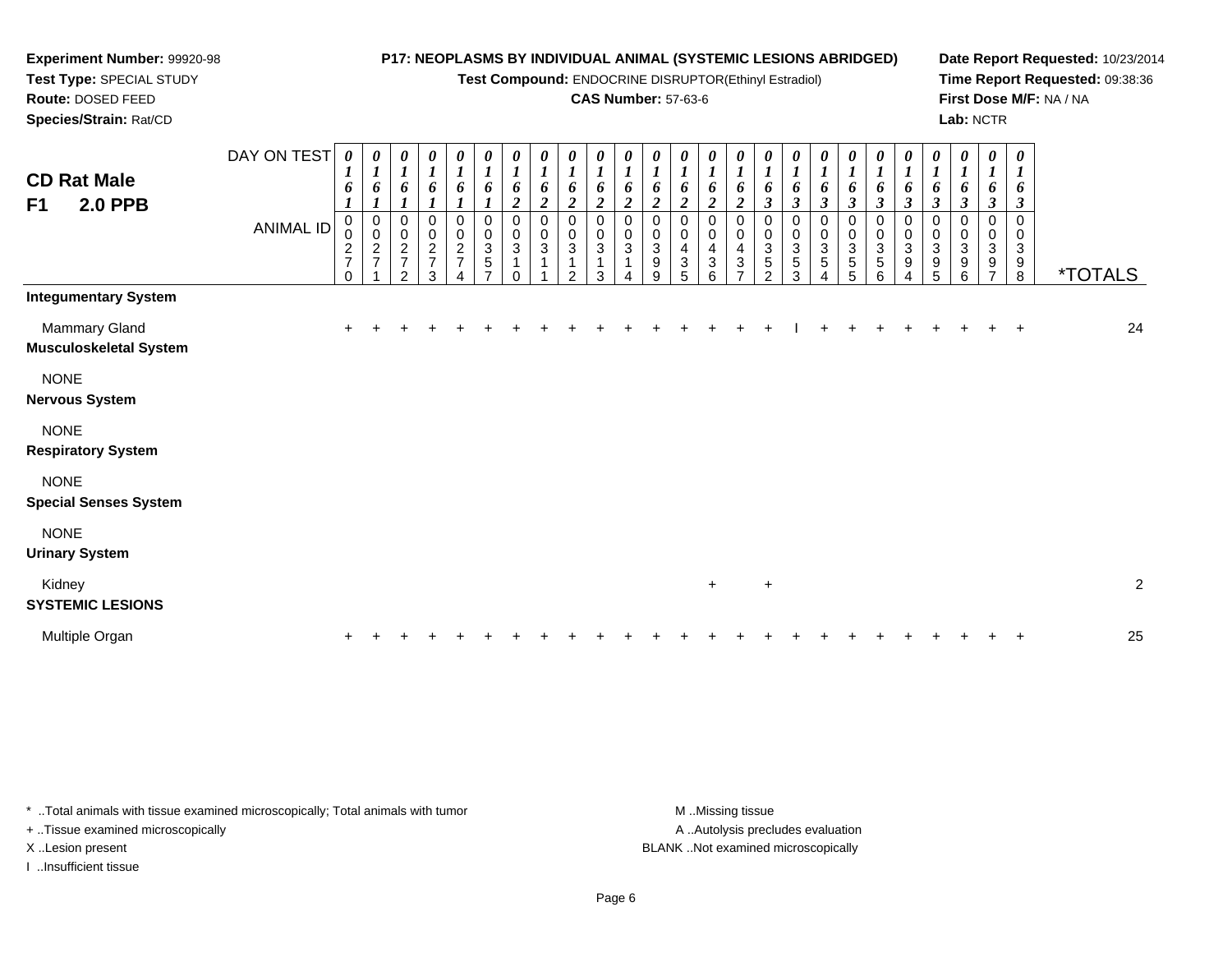**Test Compound:** ENDOCRINE DISRUPTOR(Ethinyl Estradiol)

## **CAS Number:** 57-63-6

**Date Report Requested:** 10/23/2014**Time Report Requested:** 09:38:36**First Dose M/F:** NA / NA**Lab:** NCTR

**Test Type:** SPECIAL STUDY**Route:** DOSED FEED **Species/Strain:** Rat/CDDAY ON TEST *0 1 6***CD Rat Male***0 1 60 1 60 1 60 1 60 1 60 1 60 1 6*

# **F1**

**Experiment Number:** 99920-98

| <b>CD Rat Male</b><br><b>10 PPB</b><br>F <sub>1</sub> | DAY ON TEST<br><b>ANIMAL ID</b> | 0<br>1<br>6<br>$\boldsymbol{\theta}$<br>0<br>0<br>4<br>4<br>$\Omega$ | 0<br>1<br>6<br>$\boldsymbol{l}$<br>$\pmb{0}$<br>$\mathbf 0$<br>$\overline{a}$<br>$\boldsymbol{7}$<br>5 | 0<br>1<br>6<br>$\boldsymbol{l}$<br>0<br>$\pmb{0}$<br>$\boldsymbol{2}$<br>$\overline{7}$<br>6 | 0<br>$\boldsymbol{l}$<br>6<br>$\boldsymbol{l}$<br>0<br>$\pmb{0}$<br>$\frac{2}{7}$<br>$\overline{7}$ | 0<br>$\boldsymbol{l}$<br>6<br>$\boldsymbol{l}$<br>0<br>$\pmb{0}$<br>$\frac{2}{7}$<br>8 | 0<br>$\boldsymbol{l}$<br>6<br>$\boldsymbol{l}$<br>$\mathbf 0$<br>$\pmb{0}$<br>$\overline{c}$<br>$\overline{7}$<br>9 | 0<br>$\boldsymbol{l}$<br>6<br>$\boldsymbol{l}$<br>$\mathbf 0$<br>$\pmb{0}$<br>4<br>$\ensuremath{\mathsf{3}}$<br>9 | 0<br>$\boldsymbol{l}$<br>6<br>$\overline{2}$<br>$\mathbf 0$<br>$\mathbf 0$<br>3<br>1<br>5 | 0<br>$\boldsymbol{l}$<br>6<br>$\boldsymbol{2}$<br>0<br>$\mathbf 0$<br>$\sqrt{3}$<br>$\mathbf{1}$<br>6 | $\boldsymbol{\theta}$<br>$\boldsymbol{l}$<br>6<br>$\boldsymbol{2}$<br>$\mathbf 0$<br>$\mathbf 0$<br>$\sqrt{3}$ | 0<br>$\boldsymbol{l}$<br>6<br>$\boldsymbol{2}$<br>$\mathbf 0$<br>$\mathbf 0$<br>$\ensuremath{\mathsf{3}}$<br>8 | 0<br>$\boldsymbol{l}$<br>6<br>$\overline{2}$<br>0<br>$\mathbf 0$<br>3<br>9 | 0<br>$\boldsymbol{l}$<br>6<br>$\boldsymbol{2}$<br>0<br>$\pmb{0}$<br>$\sqrt{3}$<br>$\boldsymbol{2}$<br>$\mathbf 0$ | 0<br>$\boldsymbol{l}$<br>6<br>$\boldsymbol{2}$<br>$\mathbf 0$<br>$\pmb{0}$<br>$\ensuremath{\mathsf{3}}$<br>$\sqrt{5}$<br>9 | 0<br>$\boldsymbol{l}$<br>6<br>$\overline{2}$<br>$\mathbf 0$<br>$\pmb{0}$<br>$\ensuremath{\mathsf{3}}$<br>$\,6\,$<br>$\mathbf 0$ | 0<br>$\boldsymbol{l}$<br>6<br>$\boldsymbol{2}$<br>0<br>$\mathbf 0$<br>$\mathbf 3$<br>$\,6$ | $\bm{l}$<br>6<br>$\boldsymbol{2}$<br>0<br>0<br>$\ensuremath{\mathsf{3}}$<br>6<br>2 | $\boldsymbol{l}$<br>6<br>$\boldsymbol{2}$<br>$\mathbf 0$<br>$\mathbf 0$<br>$\sqrt{3}$<br>6<br>3 | 0<br>1<br>6<br>$\boldsymbol{2}$<br>0<br>0<br>4<br>0<br>3 | 0<br>$\boldsymbol{l}$<br>6<br>$\boldsymbol{2}$<br>0<br>0<br>4<br>0<br>4 | 0<br>$\boldsymbol{l}$<br>6<br>$\boldsymbol{2}$<br>0<br>$\mathsf 0$<br>4<br>$\ensuremath{\mathsf{3}}$<br>8 | 0<br>$\boldsymbol{l}$<br>6<br>$\boldsymbol{\beta}$<br>$\mathbf 0$<br>$\mathbf 0$<br>3<br>$\sqrt{5}$<br>8 | 0<br>$\boldsymbol{l}$<br>6<br>$\mathfrak{z}$<br>$\mathbf 0$<br>$\mathbf 0$<br>4<br>0<br>$\mathbf 0$ | 0<br>$\boldsymbol{l}$<br>6<br>$\boldsymbol{\beta}$<br>0<br>0<br>$\overline{\mathbf{r}}$<br>0 | 0<br>$\boldsymbol{l}$<br>6<br>$\boldsymbol{\beta}$<br>$\Omega$<br>$\mathbf 0$<br>$\overline{\mathbf{4}}$<br>0<br>$\overline{2}$ | <i><b>*TOTALS</b></i> |                              |
|-------------------------------------------------------|---------------------------------|----------------------------------------------------------------------|--------------------------------------------------------------------------------------------------------|----------------------------------------------------------------------------------------------|-----------------------------------------------------------------------------------------------------|----------------------------------------------------------------------------------------|---------------------------------------------------------------------------------------------------------------------|-------------------------------------------------------------------------------------------------------------------|-------------------------------------------------------------------------------------------|-------------------------------------------------------------------------------------------------------|----------------------------------------------------------------------------------------------------------------|----------------------------------------------------------------------------------------------------------------|----------------------------------------------------------------------------|-------------------------------------------------------------------------------------------------------------------|----------------------------------------------------------------------------------------------------------------------------|---------------------------------------------------------------------------------------------------------------------------------|--------------------------------------------------------------------------------------------|------------------------------------------------------------------------------------|-------------------------------------------------------------------------------------------------|----------------------------------------------------------|-------------------------------------------------------------------------|-----------------------------------------------------------------------------------------------------------|----------------------------------------------------------------------------------------------------------|-----------------------------------------------------------------------------------------------------|----------------------------------------------------------------------------------------------|---------------------------------------------------------------------------------------------------------------------------------|-----------------------|------------------------------|
| <b>Alimentary System</b>                              |                                 |                                                                      |                                                                                                        |                                                                                              |                                                                                                     |                                                                                        |                                                                                                                     |                                                                                                                   |                                                                                           |                                                                                                       |                                                                                                                |                                                                                                                |                                                                            |                                                                                                                   |                                                                                                                            |                                                                                                                                 |                                                                                            |                                                                                    |                                                                                                 |                                                          |                                                                         |                                                                                                           |                                                                                                          |                                                                                                     |                                                                                              |                                                                                                                                 |                       |                              |
| Liver<br>Mesentery<br><b>Cardiovascular System</b>    |                                 |                                                                      |                                                                                                        |                                                                                              |                                                                                                     |                                                                                        |                                                                                                                     |                                                                                                                   |                                                                                           |                                                                                                       |                                                                                                                |                                                                                                                |                                                                            |                                                                                                                   |                                                                                                                            | $+$                                                                                                                             |                                                                                            |                                                                                    |                                                                                                 |                                                          | $\ddot{}$                                                               |                                                                                                           |                                                                                                          |                                                                                                     |                                                                                              |                                                                                                                                 |                       | $\mathbf{1}$<br>$\mathbf{1}$ |
| <b>NONE</b><br><b>Endocrine System</b>                |                                 |                                                                      |                                                                                                        |                                                                                              |                                                                                                     |                                                                                        |                                                                                                                     |                                                                                                                   |                                                                                           |                                                                                                       |                                                                                                                |                                                                                                                |                                                                            |                                                                                                                   |                                                                                                                            |                                                                                                                                 |                                                                                            |                                                                                    |                                                                                                 |                                                          |                                                                         |                                                                                                           |                                                                                                          |                                                                                                     |                                                                                              |                                                                                                                                 |                       |                              |
| <b>NONE</b><br><b>General Body System</b>             |                                 |                                                                      |                                                                                                        |                                                                                              |                                                                                                     |                                                                                        |                                                                                                                     |                                                                                                                   |                                                                                           |                                                                                                       |                                                                                                                |                                                                                                                |                                                                            |                                                                                                                   |                                                                                                                            |                                                                                                                                 |                                                                                            |                                                                                    |                                                                                                 |                                                          |                                                                         |                                                                                                           |                                                                                                          |                                                                                                     |                                                                                              |                                                                                                                                 |                       |                              |
| <b>NONE</b><br><b>Genital System</b>                  |                                 |                                                                      |                                                                                                        |                                                                                              |                                                                                                     |                                                                                        |                                                                                                                     |                                                                                                                   |                                                                                           |                                                                                                       |                                                                                                                |                                                                                                                |                                                                            |                                                                                                                   |                                                                                                                            |                                                                                                                                 |                                                                                            |                                                                                    |                                                                                                 |                                                          |                                                                         |                                                                                                           |                                                                                                          |                                                                                                     |                                                                                              |                                                                                                                                 |                       |                              |
| <b>Coagulating Gland</b>                              |                                 |                                                                      |                                                                                                        |                                                                                              |                                                                                                     |                                                                                        |                                                                                                                     |                                                                                                                   |                                                                                           |                                                                                                       |                                                                                                                |                                                                                                                |                                                                            |                                                                                                                   |                                                                                                                            |                                                                                                                                 |                                                                                            |                                                                                    |                                                                                                 |                                                          |                                                                         |                                                                                                           |                                                                                                          |                                                                                                     |                                                                                              |                                                                                                                                 |                       | 25                           |
| Epididymis                                            |                                 | ÷                                                                    |                                                                                                        |                                                                                              |                                                                                                     |                                                                                        |                                                                                                                     |                                                                                                                   |                                                                                           |                                                                                                       |                                                                                                                |                                                                                                                |                                                                            |                                                                                                                   |                                                                                                                            |                                                                                                                                 |                                                                                            |                                                                                    |                                                                                                 |                                                          |                                                                         |                                                                                                           |                                                                                                          |                                                                                                     |                                                                                              |                                                                                                                                 |                       | 25                           |
| <b>Preputial Gland</b>                                |                                 |                                                                      |                                                                                                        |                                                                                              |                                                                                                     |                                                                                        |                                                                                                                     |                                                                                                                   |                                                                                           |                                                                                                       |                                                                                                                |                                                                                                                |                                                                            |                                                                                                                   |                                                                                                                            | $\ddot{}$                                                                                                                       |                                                                                            |                                                                                    |                                                                                                 |                                                          | $\ddot{}$                                                               |                                                                                                           |                                                                                                          |                                                                                                     |                                                                                              |                                                                                                                                 |                       | $\mathbf{3}$                 |
| Prostate, Dorsal/Lateral Lobe                         |                                 |                                                                      |                                                                                                        |                                                                                              |                                                                                                     |                                                                                        |                                                                                                                     |                                                                                                                   |                                                                                           |                                                                                                       |                                                                                                                |                                                                                                                |                                                                            |                                                                                                                   |                                                                                                                            |                                                                                                                                 |                                                                                            |                                                                                    |                                                                                                 |                                                          |                                                                         |                                                                                                           |                                                                                                          |                                                                                                     | ÷                                                                                            |                                                                                                                                 |                       | 25                           |
| Prostate, Ventral Lobe                                |                                 |                                                                      |                                                                                                        |                                                                                              |                                                                                                     |                                                                                        |                                                                                                                     |                                                                                                                   |                                                                                           |                                                                                                       |                                                                                                                |                                                                                                                |                                                                            |                                                                                                                   |                                                                                                                            |                                                                                                                                 |                                                                                            |                                                                                    |                                                                                                 |                                                          |                                                                         |                                                                                                           |                                                                                                          |                                                                                                     |                                                                                              |                                                                                                                                 |                       | 25                           |
| <b>Rete Testes</b><br>Seminal Vesicle                 |                                 |                                                                      |                                                                                                        |                                                                                              |                                                                                                     |                                                                                        |                                                                                                                     |                                                                                                                   |                                                                                           |                                                                                                       |                                                                                                                |                                                                                                                |                                                                            |                                                                                                                   |                                                                                                                            |                                                                                                                                 |                                                                                            |                                                                                    |                                                                                                 |                                                          |                                                                         |                                                                                                           |                                                                                                          |                                                                                                     |                                                                                              |                                                                                                                                 |                       | 24<br>25                     |
| <b>Testes</b>                                         |                                 |                                                                      |                                                                                                        |                                                                                              |                                                                                                     |                                                                                        |                                                                                                                     |                                                                                                                   |                                                                                           |                                                                                                       |                                                                                                                |                                                                                                                |                                                                            |                                                                                                                   |                                                                                                                            |                                                                                                                                 |                                                                                            |                                                                                    |                                                                                                 |                                                          |                                                                         |                                                                                                           |                                                                                                          |                                                                                                     |                                                                                              |                                                                                                                                 |                       | 25                           |

**Hematopoietic System**

\* ..Total animals with tissue examined microscopically; Total animals with tumor **M** ..Missing tissue M ..Missing tissue

+ ..Tissue examined microscopically

I ..Insufficient tissue

A .. Autolysis precludes evaluation

X ..Lesion present BLANK ..Not examined microscopically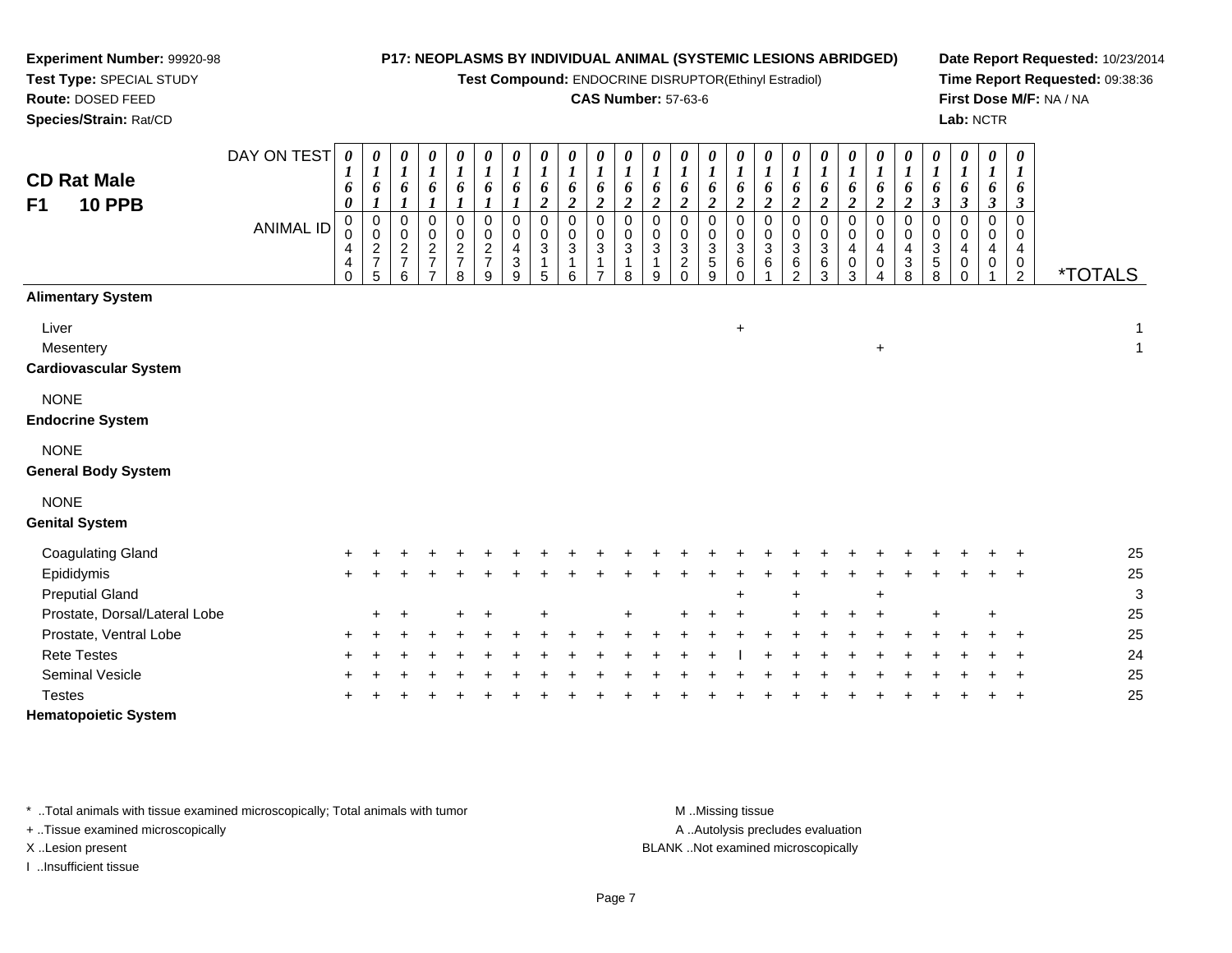**Test Compound:** ENDOCRINE DISRUPTOR(Ethinyl Estradiol)

## **CAS Number:** 57-63-6

**Date Report Requested:** 10/23/2014**Time Report Requested:** 09:38:36**First Dose M/F:** NA / NA**Lab:** NCTR

| <b>CD Rat Male</b><br><b>10 PPB</b><br>F <sub>1</sub> | DAY ON TEST<br><b>ANIMAL ID</b> | 0<br>$\boldsymbol{I}$<br>6<br>$\boldsymbol{\theta}$<br>$\mathbf 0$<br>0<br>4<br>4<br>$\mathbf 0$ | 0<br>$\boldsymbol{l}$<br>6<br>$\boldsymbol{l}$<br>$\pmb{0}$<br>$\mathbf 0$<br>$\begin{array}{c} 2 \\ 7 \\ 5 \end{array}$ | $\pmb{\theta}$<br>$\boldsymbol{l}$<br>6<br>1<br>$\pmb{0}$<br>$\pmb{0}$<br>$\overline{c}$<br>$\overline{7}$<br>6 | $\begin{matrix} 0 \\ 1 \end{matrix}$<br>6<br>$\boldsymbol{l}$<br>$\,0\,$<br>$\begin{array}{c} 0 \\ 2 \\ 7 \end{array}$<br>7 | $\boldsymbol{\theta}$<br>$\boldsymbol{l}$<br>6<br>0<br>$\mathbf 0$<br>$\frac{2}{7}$<br>8 | 0<br>$\boldsymbol{l}$<br>6<br>0<br>$\pmb{0}$<br>$\frac{2}{7}$<br>9 | 0<br>$\boldsymbol{l}$<br>6<br>$\pmb{0}$<br>$\mathbf 0$<br>$\overline{\mathbf{4}}$<br>$\sqrt{3}$<br>9 | 0<br>$\boldsymbol{l}$<br>6<br>$\overline{c}$<br>$\mathbf 0$<br>$\mathbf 0$<br>3<br>5 | 0<br>$\boldsymbol{l}$<br>6<br>$\boldsymbol{2}$<br>$\mathbf 0$<br>0<br>$\mathbf{3}$<br>6 | $\boldsymbol{\theta}$<br>$\boldsymbol{l}$<br>6<br>$\boldsymbol{2}$<br>$\mathbf 0$<br>0<br>3 | $\pmb{\theta}$<br>$\boldsymbol{l}$<br>6<br>$\boldsymbol{2}$<br>$\mathbf 0$<br>0<br>$\sqrt{3}$<br>8 | 0<br>$\boldsymbol{l}$<br>6<br>$\overline{2}$<br>0<br>0<br>$\mathbf{3}$<br>9 | 0<br>$\boldsymbol{l}$<br>6<br>$\boldsymbol{2}$<br>0<br>$\pmb{0}$<br>$\mathbf{3}$<br>$\boldsymbol{2}$<br>$\Omega$ | 0<br>$\boldsymbol{l}$<br>6<br>$\overline{2}$<br>0<br>$\pmb{0}$<br>$\mathbf{3}$<br>5<br>9 | 0<br>$\boldsymbol{l}$<br>6<br>$\boldsymbol{2}$<br>0<br>$\mathbf 0$<br>$\ensuremath{\mathsf{3}}$<br>$\,6\,$<br>$\Omega$ | 0<br>$\boldsymbol{l}$<br>6<br>$\boldsymbol{2}$<br>$\mathbf 0$<br>$\pmb{0}$<br>$\sqrt{3}$<br>$\,6\,$ | $\boldsymbol{l}$<br>6<br>$\overline{c}$<br>$\mathbf 0$<br>$\,0\,$<br>$\ensuremath{\mathsf{3}}$<br>6<br>$\mathfrak{p}$ | 0<br>$\boldsymbol{l}$<br>6<br>$\boldsymbol{2}$<br>$\pmb{0}$<br>$\,0\,$<br>$\sqrt{3}$<br>$\,6$<br>3 | 0<br>$\boldsymbol{l}$<br>6<br>$\overline{c}$<br>0<br>$\mathbf 0$<br>$\overline{\mathbf{4}}$<br>$\mathsf{O}\xspace$<br>3 | $\pmb{\theta}$<br>$\boldsymbol{l}$<br>6<br>$\overline{c}$<br>0<br>$\pmb{0}$<br>$\overline{\mathbf{4}}$<br>$\pmb{0}$<br>4 | $\pmb{\theta}$<br>$\boldsymbol{l}$<br>6<br>$\overline{c}$<br>$\mathbf 0$<br>$\pmb{0}$<br>$\overline{\mathbf{4}}$<br>$\ensuremath{\mathsf{3}}$<br>8 | 0<br>$\boldsymbol{l}$<br>6<br>$\boldsymbol{\beta}$<br>0<br>$\pmb{0}$<br>$\frac{3}{5}$<br>8 | $\boldsymbol{\theta}$<br>$\boldsymbol{l}$<br>6<br>$\boldsymbol{\beta}$<br>0<br>0<br>$\overline{4}$<br>0<br>$\Omega$ | 0<br>$\boldsymbol{l}$<br>6<br>$\boldsymbol{\beta}$<br>0<br>0<br>4<br>0 | $\boldsymbol{\theta}$<br>$\bm{l}$<br>6<br>$\boldsymbol{\beta}$<br>$\mathbf 0$<br>0<br>$\overline{4}$<br>$\mathbf 0$<br>$\overline{2}$ | <i><b>*TOTALS</b></i> |
|-------------------------------------------------------|---------------------------------|--------------------------------------------------------------------------------------------------|--------------------------------------------------------------------------------------------------------------------------|-----------------------------------------------------------------------------------------------------------------|-----------------------------------------------------------------------------------------------------------------------------|------------------------------------------------------------------------------------------|--------------------------------------------------------------------|------------------------------------------------------------------------------------------------------|--------------------------------------------------------------------------------------|-----------------------------------------------------------------------------------------|---------------------------------------------------------------------------------------------|----------------------------------------------------------------------------------------------------|-----------------------------------------------------------------------------|------------------------------------------------------------------------------------------------------------------|------------------------------------------------------------------------------------------|------------------------------------------------------------------------------------------------------------------------|-----------------------------------------------------------------------------------------------------|-----------------------------------------------------------------------------------------------------------------------|----------------------------------------------------------------------------------------------------|-------------------------------------------------------------------------------------------------------------------------|--------------------------------------------------------------------------------------------------------------------------|----------------------------------------------------------------------------------------------------------------------------------------------------|--------------------------------------------------------------------------------------------|---------------------------------------------------------------------------------------------------------------------|------------------------------------------------------------------------|---------------------------------------------------------------------------------------------------------------------------------------|-----------------------|
| <b>NONE</b><br><b>Integumentary System</b>            |                                 |                                                                                                  |                                                                                                                          |                                                                                                                 |                                                                                                                             |                                                                                          |                                                                    |                                                                                                      |                                                                                      |                                                                                         |                                                                                             |                                                                                                    |                                                                             |                                                                                                                  |                                                                                          |                                                                                                                        |                                                                                                     |                                                                                                                       |                                                                                                    |                                                                                                                         |                                                                                                                          |                                                                                                                                                    |                                                                                            |                                                                                                                     |                                                                        |                                                                                                                                       |                       |
| <b>Mammary Gland</b><br><b>Musculoskeletal System</b> |                                 | $\ddot{}$                                                                                        |                                                                                                                          |                                                                                                                 |                                                                                                                             |                                                                                          |                                                                    |                                                                                                      |                                                                                      |                                                                                         |                                                                                             |                                                                                                    |                                                                             |                                                                                                                  |                                                                                          |                                                                                                                        |                                                                                                     |                                                                                                                       |                                                                                                    |                                                                                                                         |                                                                                                                          |                                                                                                                                                    |                                                                                            |                                                                                                                     |                                                                        | $\div$                                                                                                                                | 25                    |
| <b>NONE</b><br><b>Nervous System</b>                  |                                 |                                                                                                  |                                                                                                                          |                                                                                                                 |                                                                                                                             |                                                                                          |                                                                    |                                                                                                      |                                                                                      |                                                                                         |                                                                                             |                                                                                                    |                                                                             |                                                                                                                  |                                                                                          |                                                                                                                        |                                                                                                     |                                                                                                                       |                                                                                                    |                                                                                                                         |                                                                                                                          |                                                                                                                                                    |                                                                                            |                                                                                                                     |                                                                        |                                                                                                                                       |                       |
| <b>NONE</b><br><b>Respiratory System</b>              |                                 |                                                                                                  |                                                                                                                          |                                                                                                                 |                                                                                                                             |                                                                                          |                                                                    |                                                                                                      |                                                                                      |                                                                                         |                                                                                             |                                                                                                    |                                                                             |                                                                                                                  |                                                                                          |                                                                                                                        |                                                                                                     |                                                                                                                       |                                                                                                    |                                                                                                                         |                                                                                                                          |                                                                                                                                                    |                                                                                            |                                                                                                                     |                                                                        |                                                                                                                                       |                       |
| <b>NONE</b><br><b>Special Senses System</b>           |                                 |                                                                                                  |                                                                                                                          |                                                                                                                 |                                                                                                                             |                                                                                          |                                                                    |                                                                                                      |                                                                                      |                                                                                         |                                                                                             |                                                                                                    |                                                                             |                                                                                                                  |                                                                                          |                                                                                                                        |                                                                                                     |                                                                                                                       |                                                                                                    |                                                                                                                         |                                                                                                                          |                                                                                                                                                    |                                                                                            |                                                                                                                     |                                                                        |                                                                                                                                       |                       |
| <b>NONE</b><br><b>Urinary System</b>                  |                                 |                                                                                                  |                                                                                                                          |                                                                                                                 |                                                                                                                             |                                                                                          |                                                                    |                                                                                                      |                                                                                      |                                                                                         |                                                                                             |                                                                                                    |                                                                             |                                                                                                                  |                                                                                          |                                                                                                                        |                                                                                                     |                                                                                                                       |                                                                                                    |                                                                                                                         |                                                                                                                          |                                                                                                                                                    |                                                                                            |                                                                                                                     |                                                                        |                                                                                                                                       |                       |
| Kidney<br><b>SYSTEMIC LESIONS</b>                     |                                 | $\ddot{}$                                                                                        |                                                                                                                          |                                                                                                                 |                                                                                                                             |                                                                                          |                                                                    |                                                                                                      |                                                                                      |                                                                                         |                                                                                             |                                                                                                    |                                                                             |                                                                                                                  |                                                                                          |                                                                                                                        |                                                                                                     |                                                                                                                       |                                                                                                    |                                                                                                                         |                                                                                                                          |                                                                                                                                                    |                                                                                            |                                                                                                                     |                                                                        | $\div$                                                                                                                                | 25                    |
| Multiple Organ                                        |                                 | ٠                                                                                                |                                                                                                                          |                                                                                                                 |                                                                                                                             |                                                                                          |                                                                    |                                                                                                      |                                                                                      |                                                                                         |                                                                                             |                                                                                                    |                                                                             |                                                                                                                  |                                                                                          |                                                                                                                        |                                                                                                     |                                                                                                                       |                                                                                                    |                                                                                                                         |                                                                                                                          |                                                                                                                                                    |                                                                                            |                                                                                                                     |                                                                        |                                                                                                                                       | 25                    |

\* ..Total animals with tissue examined microscopically; Total animals with tumor **M** . Missing tissue M ..Missing tissue A ..Autolysis precludes evaluation + ..Tissue examined microscopically X ..Lesion present BLANK ..Not examined microscopicallyI ..Insufficient tissue

**Experiment Number:** 99920-98**Test Type:** SPECIAL STUDY**Route:** DOSED FEED**Species/Strain:** Rat/CD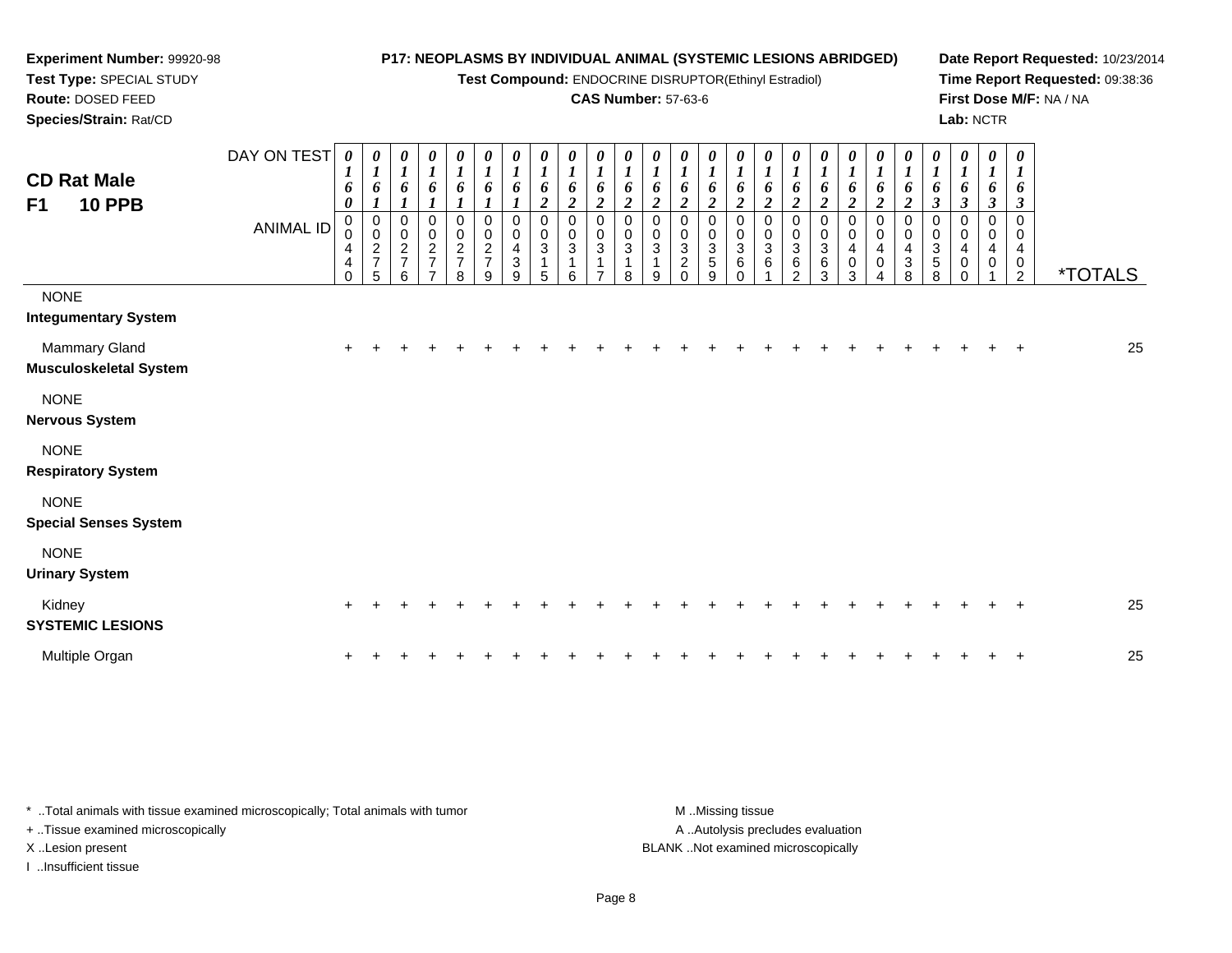**Test Compound:** ENDOCRINE DISRUPTOR(Ethinyl Estradiol)

*0 1*

*6*

*0 1*

*6*

*1 6*

0<br>0<br>4<br>4<br>2

1

0<br>0<br>1<br>0<br>0

**Date Report Requested:** 10/23/2014**Time Report Requested:** 09:38:36**First Dose M/F:** NA / NA**Lab:** NCTR

\*TOTALS

| DAY ON TEST<br>$\boldsymbol{\theta}$<br>0<br>0<br>0<br>0<br>0<br>0<br>0<br>$\theta$<br>0<br>0<br>0<br>$\boldsymbol{\theta}$<br>-1<br>×<br>п.<br>1<br>٠<br><b>CD Rat Male</b><br>6<br>6<br>6<br>6<br>6<br>6<br>6<br>6<br>6<br>Đ<br>o<br>o<br>O.<br>∍<br>0<br>ി<br><b>50 PPB</b><br>F <sub>1</sub><br>∠<br>0<br>0<br>$\Omega$<br>0<br>0<br>0<br>0<br>$\Omega$<br>0<br>0<br>0<br>$\Omega$<br><b>ANIMAL ID</b><br>0<br>0<br>0<br>0<br>0<br>0<br>0<br>0<br>0<br>0<br>0<br>0<br>U<br>3<br>3<br>$\overline{c}$<br>3<br>$\overline{2}$<br>3<br>$\overline{c}$<br>$\overline{2}$<br>3<br>3<br>2<br>3<br>3<br>8<br>$\overline{c}$<br>$\overline{c}$<br>2<br>$\overline{2}$<br>8<br>8<br>6<br>8<br>8<br>$\overline{2}$<br>2<br>6 | <b>Route: DOSED FEED</b><br>Species/Strain: Rat/CD |  |  |  |  |  |  | <b>CAS Number: 57-63-6</b> |                       |                    |                       |                                                |
|-----------------------------------------------------------------------------------------------------------------------------------------------------------------------------------------------------------------------------------------------------------------------------------------------------------------------------------------------------------------------------------------------------------------------------------------------------------------------------------------------------------------------------------------------------------------------------------------------------------------------------------------------------------------------------------------------------------------------|----------------------------------------------------|--|--|--|--|--|--|----------------------------|-----------------------|--------------------|-----------------------|------------------------------------------------|
|                                                                                                                                                                                                                                                                                                                                                                                                                                                                                                                                                                                                                                                                                                                       |                                                    |  |  |  |  |  |  |                            | 0<br>1<br>6<br>2      | $\theta$<br>6<br>∠ | 0<br>o<br>2           | $\boldsymbol{\theta}$<br>6<br>$\boldsymbol{2}$ |
| 5<br>5<br>3<br>6<br>0<br>3<br>2<br>⌒<br>4<br>4<br>4                                                                                                                                                                                                                                                                                                                                                                                                                                                                                                                                                                                                                                                                   |                                                    |  |  |  |  |  |  |                            | 0<br>0<br>3<br>6<br>6 | 0<br>0<br>3<br>6   | 0<br>0<br>3<br>6<br>8 | $\overline{0}$<br>0<br>4<br>$\mathbf 0$<br>7   |

**Experiment Number:** 99920-98**Test Type:** SPECIAL STUDY

| Esophagus                     |       |  |  |  |  |  |           |     |  |           |        |  |           |  |       | $\ddot{}$      | $\overline{1}$ |  |
|-------------------------------|-------|--|--|--|--|--|-----------|-----|--|-----------|--------|--|-----------|--|-------|----------------|----------------|--|
| Liver                         | $+$   |  |  |  |  |  |           |     |  |           |        |  |           |  | $\pm$ | $\pm$          | 26             |  |
| Oral Mucosa                   |       |  |  |  |  |  | $\ddot{}$ |     |  |           |        |  |           |  |       |                | $\overline{1}$ |  |
| Pancreas                      |       |  |  |  |  |  |           |     |  |           |        |  |           |  |       | $\ddot{}$      | -1             |  |
| <b>Cardiovascular System</b>  |       |  |  |  |  |  |           |     |  |           |        |  |           |  |       |                |                |  |
| <b>Blood Vessel</b>           |       |  |  |  |  |  |           |     |  |           |        |  |           |  |       | $\ddot{}$      | 1              |  |
| Heart                         |       |  |  |  |  |  |           |     |  |           |        |  |           |  |       | $\ddot{}$      | 1              |  |
| <b>Endocrine System</b>       |       |  |  |  |  |  |           |     |  |           |        |  |           |  |       |                |                |  |
| <b>Adrenal Cortex</b>         |       |  |  |  |  |  |           |     |  |           |        |  |           |  |       |                | 26             |  |
| Adrenal Medulla               | $+$   |  |  |  |  |  |           |     |  |           |        |  |           |  |       | $\overline{+}$ | 26             |  |
| <b>Pituitary Gland</b>        |       |  |  |  |  |  |           |     |  |           |        |  |           |  |       |                | 26             |  |
| <b>Thyroid Gland</b>          | $\pm$ |  |  |  |  |  |           |     |  |           |        |  |           |  |       | $\pm$          | 26             |  |
| <b>General Body System</b>    |       |  |  |  |  |  |           |     |  |           |        |  |           |  |       |                |                |  |
| <b>NONE</b>                   |       |  |  |  |  |  |           |     |  |           |        |  |           |  |       |                |                |  |
| <b>Genital System</b>         |       |  |  |  |  |  |           |     |  |           |        |  |           |  |       |                |                |  |
| <b>Coagulating Gland</b>      | $^+$  |  |  |  |  |  |           |     |  |           |        |  |           |  |       |                | 26             |  |
| Epididymis                    | $+$   |  |  |  |  |  |           |     |  |           |        |  |           |  | $+$   | $\ddot{}$      | 26             |  |
| <b>Preputial Gland</b>        |       |  |  |  |  |  |           |     |  | $\ddot{}$ |        |  |           |  |       |                | $\mathbf 1$    |  |
| Prostate, Dorsal/Lateral Lobe | +     |  |  |  |  |  |           | $+$ |  |           | $\div$ |  | $\ddot{}$ |  |       | $\overline{+}$ | 26             |  |
|                               |       |  |  |  |  |  |           |     |  |           |        |  |           |  |       |                |                |  |

\* ..Total animals with tissue examined microscopically; Total animals with tumor **M** ...Missing tissue M ...Missing tissue A ..Autolysis precludes evaluation + ..Tissue examined microscopically X ..Lesion present BLANK ..Not examined microscopicallyI ..Insufficient tissue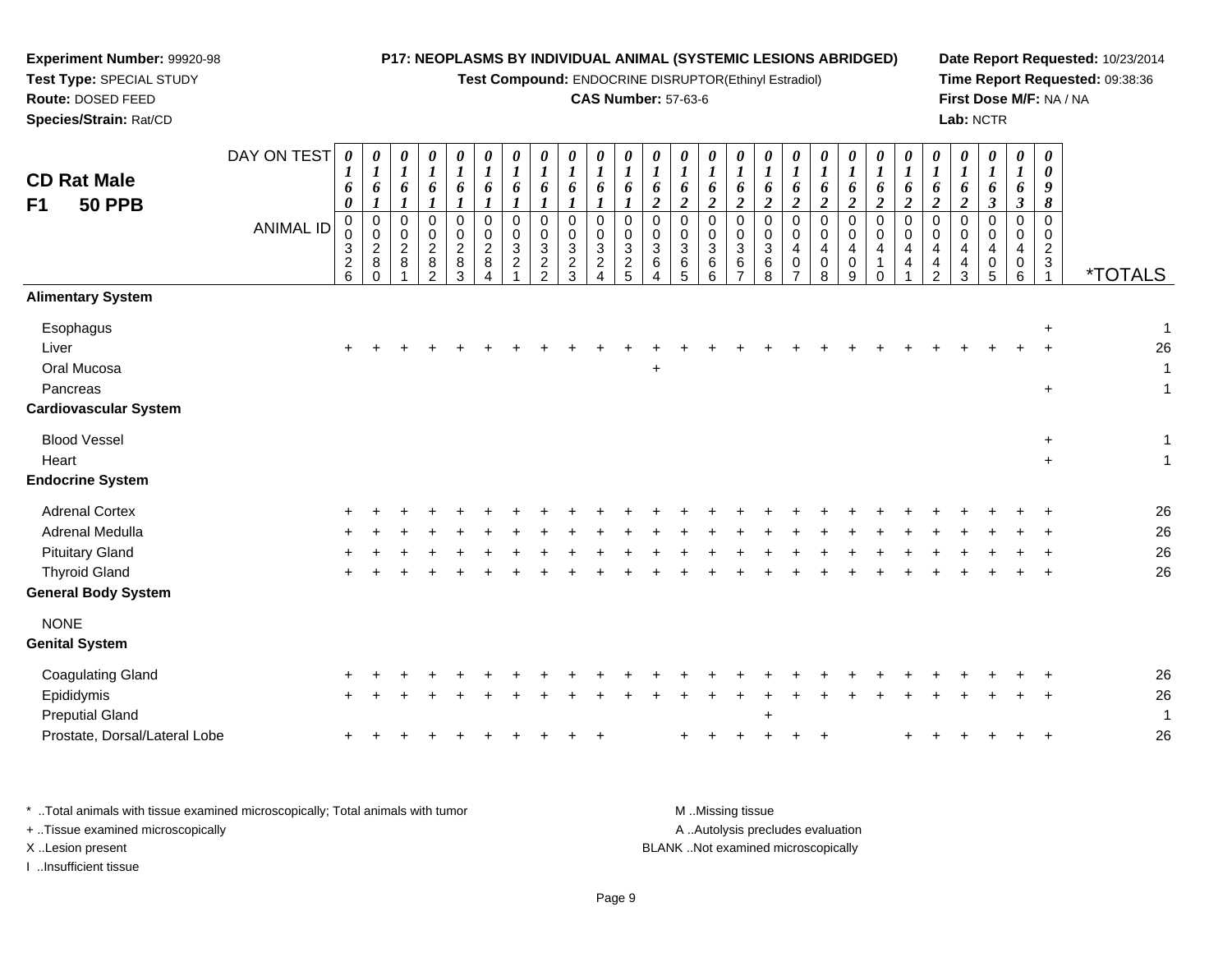**Test Compound:** ENDOCRINE DISRUPTOR(Ethinyl Estradiol)

#### **CAS Number:** 57-63-6

**Date Report Requested:** 10/23/2014**Time Report Requested:** 09:38:36**First Dose M/F:** NA / NA**Lab:** NCTR

 $+$  1

 $+$  1

| <b>CD Rat Male</b><br><b>50 PPB</b><br>F <sub>1</sub>    | DAY ON TEST<br><b>ANIMAL ID</b> | $\boldsymbol{\theta}$<br>6<br>$\boldsymbol{\theta}$<br>0<br>0<br>3<br>$\overline{c}$<br>6 | 0<br>6<br>0<br>$\pmb{0}$<br>$\overline{c}$<br>8 | 0<br>$\boldsymbol{l}$<br>6<br>$\mathbf 0$<br>$\pmb{0}$<br>$\overline{2}$<br>8 | $\boldsymbol{\theta}$<br>$\boldsymbol{l}$<br>6<br>$\mathbf 0$<br>0<br>$\overline{c}$<br>8<br>2 | $\boldsymbol{\theta}$<br>$\boldsymbol{l}$<br>6<br>$\mathbf 0$<br>0<br>$\overline{2}$<br>8<br>3 | 0<br>6<br>0<br>0<br>$\overline{2}$<br>8 | 0<br>$\boldsymbol{l}$<br>6<br>0<br>0<br>3<br>$\overline{c}$ | 0<br>$\boldsymbol{l}$<br>6<br>0<br>$\pmb{0}$<br>3<br>$\overline{c}$<br>$\mathfrak{p}$ | 0<br>$\boldsymbol{l}$<br>6<br>$\mathbf 0$<br>$\,0\,$<br>3<br>$\overline{c}$<br>3 | $\boldsymbol{\theta}$<br>$\boldsymbol{l}$<br>6<br>$\mathbf 0$<br>0<br>$\sqrt{3}$<br>$\overline{2}$ | 0<br>$\boldsymbol{l}$<br>6<br>$\mathbf 0$<br>0<br>3<br>$\overline{c}$ | 0<br>6<br>$\overline{2}$<br>0<br>0<br>3<br>6 | 0<br>6<br>$\overline{c}$<br>0<br>$\pmb{0}$<br>$\sqrt{3}$<br>6<br>5 | $\pmb{\theta}$<br>$\boldsymbol{l}$<br>6<br>$\boldsymbol{2}$<br>$\mathbf 0$<br>$\pmb{0}$<br>$\mathbf{3}$<br>6<br>6 | 0<br>6<br>2<br>$\Omega$<br>0<br>3<br>6 | $\pmb{\theta}$<br>$\boldsymbol{l}$<br>6<br>$\overline{2}$<br>0<br>0<br>3<br>6<br>8 | 0<br>$\boldsymbol{l}$<br>6<br>2<br>$\mathbf 0$<br>$\mathbf 0$<br>4<br>$\Omega$ | 0<br>6<br>$\mathbf{\hat{z}}$<br>0<br>0<br>4<br>0<br>8 | 0<br>$\boldsymbol{l}$<br>6<br>$\boldsymbol{2}$<br>0<br>$\pmb{0}$<br>$\overline{\mathbf{4}}$<br>$\mathbf 0$<br>9 | $\boldsymbol{\theta}$<br>6<br><u>ำ</u><br>$\mathbf 0$<br>$\mathbf 0$<br>4<br>$\Omega$ | 0<br>6<br>$\overline{c}$<br>0<br>0<br>4<br>4 | 0<br>6<br>$\mathbf 0$<br>0<br>4<br>2 | 0<br>6<br>$\mathbf{\hat{z}}$<br>0<br>$\mathbf 0$<br>4<br>4<br>3 | 0<br>$\boldsymbol{l}$<br>6<br>$\mathfrak{z}$<br>0<br>0<br>$\overline{4}$<br>0<br>5 | 0<br>$\boldsymbol{l}$<br>6<br>$\boldsymbol{\beta}$<br>$\mathbf 0$<br>0<br>4<br>0<br>6 | 0<br>$\boldsymbol{\theta}$<br>9<br>8<br>0<br>0<br>$\overline{2}$<br>3 | <i><b>*TOTALS</b></i> |
|----------------------------------------------------------|---------------------------------|-------------------------------------------------------------------------------------------|-------------------------------------------------|-------------------------------------------------------------------------------|------------------------------------------------------------------------------------------------|------------------------------------------------------------------------------------------------|-----------------------------------------|-------------------------------------------------------------|---------------------------------------------------------------------------------------|----------------------------------------------------------------------------------|----------------------------------------------------------------------------------------------------|-----------------------------------------------------------------------|----------------------------------------------|--------------------------------------------------------------------|-------------------------------------------------------------------------------------------------------------------|----------------------------------------|------------------------------------------------------------------------------------|--------------------------------------------------------------------------------|-------------------------------------------------------|-----------------------------------------------------------------------------------------------------------------|---------------------------------------------------------------------------------------|----------------------------------------------|--------------------------------------|-----------------------------------------------------------------|------------------------------------------------------------------------------------|---------------------------------------------------------------------------------------|-----------------------------------------------------------------------|-----------------------|
| Prostate, Ventral Lobe                                   |                                 | $+$                                                                                       |                                                 |                                                                               |                                                                                                |                                                                                                |                                         |                                                             |                                                                                       |                                                                                  |                                                                                                    |                                                                       |                                              |                                                                    |                                                                                                                   |                                        |                                                                                    |                                                                                |                                                       |                                                                                                                 |                                                                                       |                                              |                                      |                                                                 | $\ddot{}$                                                                          | $+$                                                                                   | $+$                                                                   | 26                    |
| <b>Rete Testes</b>                                       |                                 |                                                                                           |                                                 |                                                                               |                                                                                                |                                                                                                |                                         |                                                             |                                                                                       |                                                                                  |                                                                                                    |                                                                       |                                              |                                                                    |                                                                                                                   |                                        |                                                                                    |                                                                                |                                                       |                                                                                                                 |                                                                                       |                                              |                                      |                                                                 |                                                                                    |                                                                                       |                                                                       | 25                    |
| Seminal Vesicle                                          |                                 |                                                                                           |                                                 |                                                                               |                                                                                                |                                                                                                |                                         |                                                             |                                                                                       |                                                                                  |                                                                                                    |                                                                       |                                              |                                                                    |                                                                                                                   |                                        |                                                                                    |                                                                                |                                                       |                                                                                                                 |                                                                                       |                                              |                                      |                                                                 |                                                                                    |                                                                                       |                                                                       | 26                    |
| <b>Testes</b>                                            |                                 |                                                                                           |                                                 |                                                                               |                                                                                                |                                                                                                |                                         |                                                             |                                                                                       |                                                                                  |                                                                                                    |                                                                       |                                              |                                                                    |                                                                                                                   |                                        |                                                                                    |                                                                                |                                                       |                                                                                                                 |                                                                                       |                                              |                                      |                                                                 |                                                                                    |                                                                                       | $\overline{+}$                                                        | 26                    |
| <b>Hematopoietic System</b>                              |                                 |                                                                                           |                                                 |                                                                               |                                                                                                |                                                                                                |                                         |                                                             |                                                                                       |                                                                                  |                                                                                                    |                                                                       |                                              |                                                                    |                                                                                                                   |                                        |                                                                                    |                                                                                |                                                       |                                                                                                                 |                                                                                       |                                              |                                      |                                                                 |                                                                                    |                                                                                       |                                                                       |                       |
| <b>Bone Marrow</b>                                       |                                 |                                                                                           |                                                 |                                                                               |                                                                                                |                                                                                                |                                         |                                                             |                                                                                       |                                                                                  |                                                                                                    |                                                                       |                                              |                                                                    |                                                                                                                   |                                        |                                                                                    |                                                                                |                                                       |                                                                                                                 |                                                                                       |                                              |                                      |                                                                 |                                                                                    |                                                                                       |                                                                       | 26                    |
| Spleen                                                   |                                 |                                                                                           |                                                 |                                                                               |                                                                                                |                                                                                                |                                         |                                                             |                                                                                       |                                                                                  |                                                                                                    |                                                                       |                                              |                                                                    |                                                                                                                   |                                        |                                                                                    |                                                                                |                                                       |                                                                                                                 |                                                                                       |                                              |                                      |                                                                 |                                                                                    |                                                                                       |                                                                       | 26                    |
| Thymus                                                   |                                 |                                                                                           |                                                 |                                                                               |                                                                                                |                                                                                                |                                         |                                                             |                                                                                       |                                                                                  |                                                                                                    |                                                                       |                                              |                                                                    |                                                                                                                   |                                        |                                                                                    |                                                                                |                                                       |                                                                                                                 |                                                                                       |                                              |                                      |                                                                 |                                                                                    |                                                                                       | $\ddot{}$                                                             | 26                    |
| <b>Integumentary System</b>                              |                                 |                                                                                           |                                                 |                                                                               |                                                                                                |                                                                                                |                                         |                                                             |                                                                                       |                                                                                  |                                                                                                    |                                                                       |                                              |                                                                    |                                                                                                                   |                                        |                                                                                    |                                                                                |                                                       |                                                                                                                 |                                                                                       |                                              |                                      |                                                                 |                                                                                    |                                                                                       |                                                                       |                       |
| Mammary Gland<br>Skin<br><b>Musculoskeletal System</b>   |                                 |                                                                                           |                                                 |                                                                               |                                                                                                |                                                                                                |                                         |                                                             |                                                                                       |                                                                                  |                                                                                                    |                                                                       |                                              |                                                                    |                                                                                                                   |                                        |                                                                                    |                                                                                |                                                       |                                                                                                                 |                                                                                       |                                              |                                      |                                                                 |                                                                                    |                                                                                       | $\ddot{}$                                                             | 26<br>$\mathbf{1}$    |
| <b>Bone</b><br><b>Nervous System</b>                     |                                 |                                                                                           |                                                 |                                                                               |                                                                                                |                                                                                                |                                         |                                                             |                                                                                       |                                                                                  |                                                                                                    |                                                                       |                                              |                                                                    |                                                                                                                   |                                        |                                                                                    |                                                                                |                                                       |                                                                                                                 |                                                                                       |                                              |                                      |                                                                 |                                                                                    |                                                                                       |                                                                       | 26                    |
| <b>Brain</b><br>Spinal Cord<br><b>Respiratory System</b> |                                 |                                                                                           |                                                 |                                                                               |                                                                                                |                                                                                                |                                         |                                                             |                                                                                       |                                                                                  |                                                                                                    |                                                                       |                                              |                                                                    |                                                                                                                   |                                        |                                                                                    |                                                                                |                                                       |                                                                                                                 |                                                                                       |                                              |                                      |                                                                 |                                                                                    |                                                                                       | $\ddot{}$<br>$\ddot{}$                                                | $\mathbf{1}$          |

Lung<sup>+</sup>

**Experiment Number:** 99920-98**Test Type:** SPECIAL STUDY**Route:** DOSED FEED**Species/Strain:** Rat/CD

Tracheaa a contract the contract of the contract of the contract of the contract of the contract of the contract of the contract of the contract of the contract of the contract of the contract of the contract of the contract of t

\* ..Total animals with tissue examined microscopically; Total animals with tumor **M** ...Missing tissue M ...Missing tissue A ..Autolysis precludes evaluation + ..Tissue examined microscopically X ..Lesion present BLANK ..Not examined microscopicallyI ..Insufficient tissue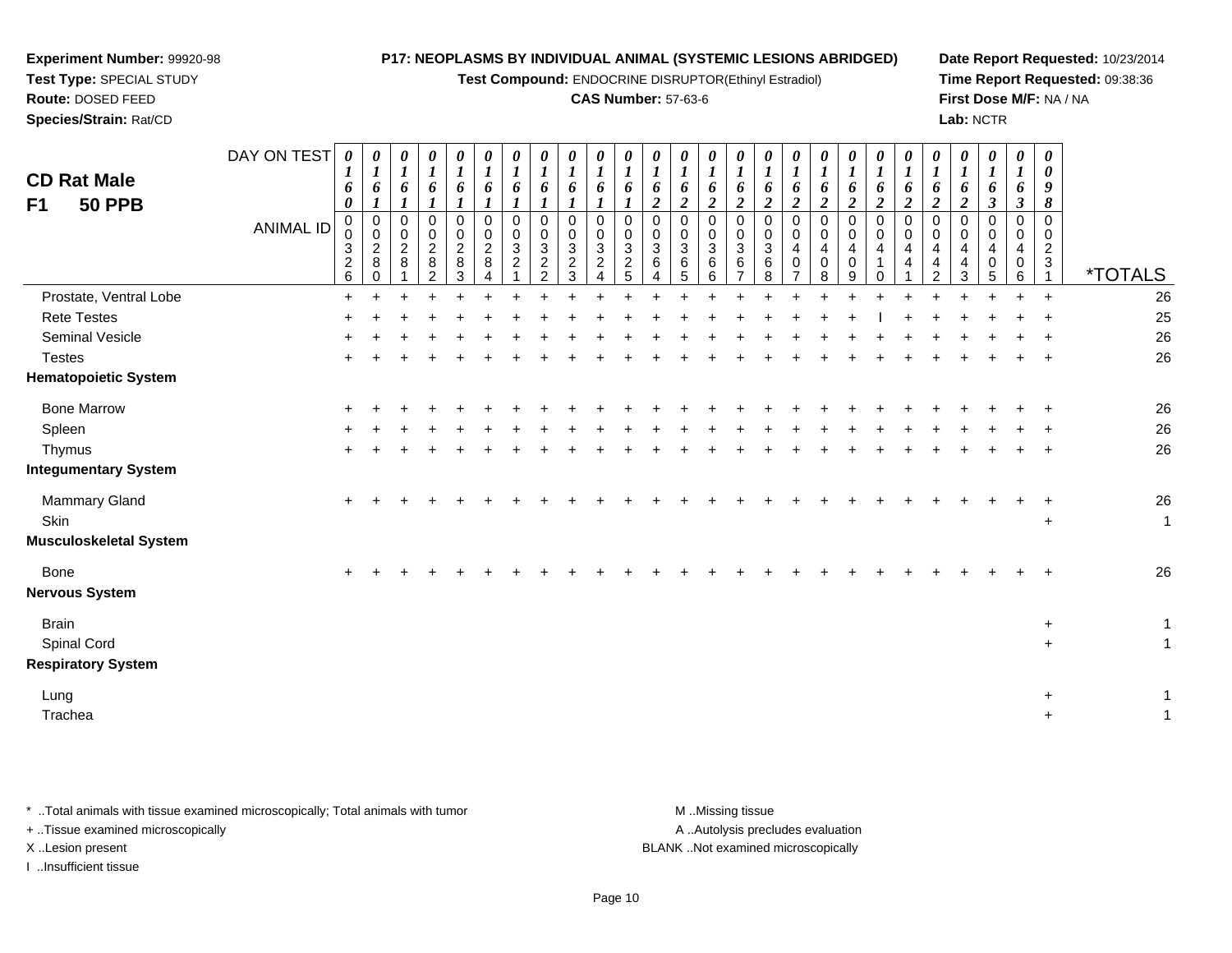| Experiment Number: 99920-98<br>Test Type: SPECIAL STUDY<br>Route: DOSED FEED<br>Species/Strain: Rat/CD                              |                                 |                                                                                 |                                   |                                   |                                                                                         |                                                            |                            |                         |                                                              |                                                  |                                                    |                                                      |             | P17: NEOPLASMS BY INDIVIDUAL ANIMAL (SYSTEMIC LESIONS ABRIDGED)<br>Test Compound: ENDOCRINE DISRUPTOR(Ethinyl Estradiol)<br><b>CAS Number: 57-63-6</b> |                                                                 |                                                       |                                                |        |                                            |             |                            |                                                | Lab: NCTR   |                            |                                            | Date Report Requested: 10/23/2014<br>Time Report Requested: 09:38:36<br>First Dose M/F: NA / NA |
|-------------------------------------------------------------------------------------------------------------------------------------|---------------------------------|---------------------------------------------------------------------------------|-----------------------------------|-----------------------------------|-----------------------------------------------------------------------------------------|------------------------------------------------------------|----------------------------|-------------------------|--------------------------------------------------------------|--------------------------------------------------|----------------------------------------------------|------------------------------------------------------|-------------|--------------------------------------------------------------------------------------------------------------------------------------------------------|-----------------------------------------------------------------|-------------------------------------------------------|------------------------------------------------|--------|--------------------------------------------|-------------|----------------------------|------------------------------------------------|-------------|----------------------------|--------------------------------------------|-------------------------------------------------------------------------------------------------|
| <b>CD Rat Male</b><br><b>50 PPB</b><br>F1                                                                                           | DAY ON TEST<br><b>ANIMAL ID</b> | $\boldsymbol{\theta}$<br>6<br>$\boldsymbol{\theta}$<br>3<br>$\overline{c}$<br>6 | 0<br>6<br>0<br>0<br>$\frac{2}{8}$ | 0<br>6<br>0<br>0<br>$\frac{2}{8}$ | 0<br>$\boldsymbol{l}$<br>6<br>$\pmb{0}$<br>$\pmb{0}$<br>$\frac{2}{8}$<br>$\mathfrak{D}$ | 0<br>6<br>$\mathbf 0$<br>$\overline{\mathbf{c}}$<br>8<br>3 | 6<br>$\boldsymbol{2}$<br>8 | 6<br>$\Omega$<br>0<br>3 | 0<br>6<br>0<br>3<br>$\overline{\mathbf{c}}$<br>$\mathcal{D}$ | 0<br>6<br>0<br>3<br>$\overline{\mathbf{c}}$<br>વ | 6<br>$\mathbf 0$<br>$\mathbf{3}$<br>$\overline{c}$ | $\Omega$<br>0<br>$\mathbf{3}$<br>$\overline{c}$<br>5 | o<br>3<br>6 | 0<br>0<br>3<br>6                                                                                                                                       | $\boldsymbol{\theta}$<br>6<br>0<br>$\mathbf{3}$<br>$\,6\,$<br>6 | 6<br>$\pmb{0}$<br>$\mathbf{3}$<br>6<br>$\overline{ }$ | $\boldsymbol{\theta}$<br>6<br>0<br>3<br>6<br>8 | 6<br>8 | 0<br>6<br>0<br>0<br>4<br>0<br>$\mathbf{Q}$ | 0<br>6<br>0 | 0<br>6<br>0<br>0<br>4<br>4 | $\overline{2}$<br>0<br>0<br>4<br>$\mathcal{D}$ | 4<br>4<br>3 | 6<br>3<br>0<br>4<br>0<br>6 | 0<br>0<br>9<br>8<br>0<br>2<br>$\mathbf{3}$ | <i><b>*TOTALS</b></i>                                                                           |
| <b>Special Senses System</b><br><b>NONE</b><br><b>Urinary System</b><br>Kidney<br><b>Urinary Bladder</b><br><b>SYSTEMIC LESIONS</b> |                                 | $+$                                                                             |                                   |                                   |                                                                                         |                                                            |                            |                         |                                                              |                                                  |                                                    |                                                      |             |                                                                                                                                                        |                                                                 |                                                       |                                                |        |                                            |             |                            |                                                |             |                            | $\div$                                     | 26                                                                                              |
| <b>Multiple Organ</b>                                                                                                               |                                 |                                                                                 |                                   |                                   |                                                                                         |                                                            |                            |                         |                                                              |                                                  |                                                    |                                                      |             |                                                                                                                                                        |                                                                 |                                                       |                                                |        |                                            |             |                            |                                                |             |                            |                                            | 26                                                                                              |

\*\*\*END OF MALE DATA\*\*\*

\* ..Total animals with tissue examined microscopically; Total animals with tumor M..Missing tissue M ..Missing tissue

+ ..Tissue examined microscopically

I ..Insufficient tissue

A ..Autolysis precludes evaluation X ..Lesion present BLANK ..Not examined microscopically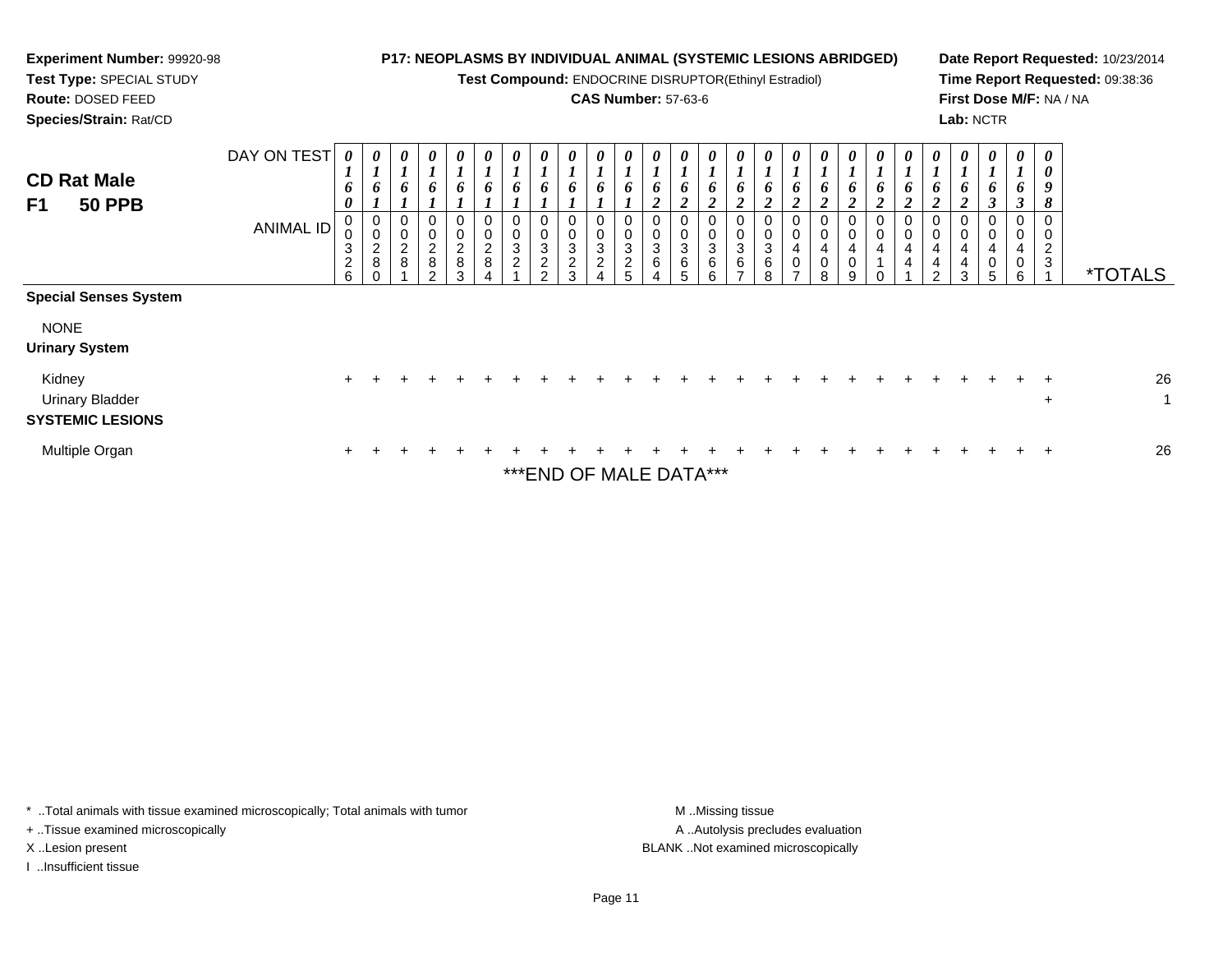**Test Compound:** ENDOCRINE DISRUPTOR(Ethinyl Estradiol)

#### **CAS Number:** 57-63-6

**Date Report Requested:** 10/23/2014**Time Report Requested:** 09:38:36**First Dose M/F:** NA / NA**Lab:** NCTR

| <b>CD Rat Female</b>                   | DAY ON TEST      | 0<br>1<br>5                                                                         | U<br>$\boldsymbol{l}$<br>6                                                   | 0<br>$\boldsymbol{l}$<br>6                      | 0<br>$\boldsymbol{l}$<br>6                                        | 0<br>$\boldsymbol{l}$<br>6                                     | 0<br>$\boldsymbol{l}$<br>6                                                                   | 0<br>$\boldsymbol{l}$<br>6                                                      | 0<br>$\boldsymbol{l}$<br>6                   | 0<br>$\boldsymbol{l}$<br>6                   | $\boldsymbol{l}$<br>6                                       | 0<br>6                                               | 0<br>6                                         | 0<br>6                                | 0<br>$\boldsymbol{l}$<br>6                                                         | $\boldsymbol{\theta}$<br>6                                           | 0<br>$\boldsymbol{l}$<br>6                                                      | 0<br>$\boldsymbol{l}$<br>6                                                          | 0<br>$\boldsymbol{l}$<br>6                                                                            | 0<br>6                                                                    | 0<br>$\boldsymbol{l}$<br>6                                    | 0<br>6                                         | 0<br>$\boldsymbol{l}$<br>6                      | 0<br>$\boldsymbol{l}$<br>6                                                            | 0<br>$\boldsymbol{l}$<br>6                                       | 0<br>1<br>6                                    |                       |
|----------------------------------------|------------------|-------------------------------------------------------------------------------------|------------------------------------------------------------------------------|-------------------------------------------------|-------------------------------------------------------------------|----------------------------------------------------------------|----------------------------------------------------------------------------------------------|---------------------------------------------------------------------------------|----------------------------------------------|----------------------------------------------|-------------------------------------------------------------|------------------------------------------------------|------------------------------------------------|---------------------------------------|------------------------------------------------------------------------------------|----------------------------------------------------------------------|---------------------------------------------------------------------------------|-------------------------------------------------------------------------------------|-------------------------------------------------------------------------------------------------------|---------------------------------------------------------------------------|---------------------------------------------------------------|------------------------------------------------|-------------------------------------------------|---------------------------------------------------------------------------------------|------------------------------------------------------------------|------------------------------------------------|-----------------------|
| <b>CONTROL</b><br>F1                   | <b>ANIMAL ID</b> | 9<br>$\pmb{0}$<br>0<br>$\ensuremath{\mathsf{3}}$<br>$\boldsymbol{7}$<br>$\mathbf 0$ | $\boldsymbol{\theta}$<br>$\pmb{0}$<br>0<br>$\sqrt{2}$<br>$\overline{4}$<br>8 | 0<br>$\pmb{0}$<br>0<br>$\overline{c}$<br>8<br>9 | 0<br>0<br>$\overline{\mathbf{c}}$<br>$\overline{\mathbf{4}}$<br>4 | 0<br>$\mathbf 0$<br>$\sqrt{2}$<br>$\overline{\mathbf{4}}$<br>5 | $\boldsymbol{l}$<br>$\mathbf 0$<br>$\mathbf 0$<br>$\sqrt{2}$<br>$\overline{\mathbf{4}}$<br>6 | $\pmb{0}$<br>0<br>$\boldsymbol{2}$<br>$\overline{\mathbf{4}}$<br>$\overline{ }$ | $\mathbf 0$<br>0<br>$\overline{c}$<br>8<br>5 | $\mathbf 0$<br>0<br>$\overline{c}$<br>8<br>6 | $\mathbf 0$<br>0<br>$\boldsymbol{2}$<br>8<br>$\overline{7}$ | $\mathbf 0$<br>0<br>$\boldsymbol{2}$<br>$\bf 8$<br>8 | $\Omega$<br>0<br>$\mathbf{3}$<br>$\frac{2}{7}$ | 0<br>0<br>$\sqrt{3}$<br>$\frac{2}{8}$ | $\Omega$<br>0<br>$\ensuremath{\mathsf{3}}$<br>$\boldsymbol{2}$<br>$\boldsymbol{9}$ | $\Omega$<br>0<br>$\ensuremath{\mathsf{3}}$<br>$\sqrt{3}$<br>$\Omega$ | $\boldsymbol{2}$<br>$\mathbf 0$<br>0<br>$\ensuremath{\mathsf{3}}$<br>$\,6$<br>9 | $\boldsymbol{2}$<br>$\mathbf 0$<br>0<br>$\ensuremath{\mathsf{3}}$<br>$\overline{7}$ | $\boldsymbol{2}$<br>$\pmb{0}$<br>0<br>$\ensuremath{\mathsf{3}}$<br>$\boldsymbol{7}$<br>$\overline{2}$ | $\boldsymbol{2}$<br>$\mathbf 0$<br>0<br>$\sqrt{3}$<br>$\overline{7}$<br>3 | $\boldsymbol{2}$<br>$\pmb{0}$<br>0<br>$\overline{\mathbf{4}}$ | $\overline{2}$<br>$\Omega$<br>0<br>4<br>1<br>2 | $\overline{c}$<br>0<br>0<br>$\overline{4}$<br>3 | $\boldsymbol{2}$<br>$\mathbf 0$<br>$\mathbf 0$<br>$\overline{4}$<br>$\mathbf{1}$<br>4 | $\boldsymbol{2}$<br>$\mathbf 0$<br>0<br>$\overline{4}$<br>1<br>5 | $\overline{2}$<br>$\Omega$<br>0<br>4<br>1<br>6 | <i><b>*TOTALS</b></i> |
| <b>Alimentary System</b>               |                  |                                                                                     |                                                                              |                                                 |                                                                   |                                                                |                                                                                              |                                                                                 |                                              |                                              |                                                             |                                                      |                                                |                                       |                                                                                    |                                                                      |                                                                                 |                                                                                     |                                                                                                       |                                                                           |                                                               |                                                |                                                 |                                                                                       |                                                                  |                                                |                       |
| Liver<br><b>Cardiovascular System</b>  |                  | $+$                                                                                 |                                                                              |                                                 |                                                                   |                                                                |                                                                                              |                                                                                 |                                              |                                              |                                                             |                                                      |                                                |                                       |                                                                                    |                                                                      |                                                                                 |                                                                                     |                                                                                                       |                                                                           |                                                               |                                                |                                                 |                                                                                       |                                                                  |                                                | 25                    |
| <b>NONE</b><br><b>Endocrine System</b> |                  |                                                                                     |                                                                              |                                                 |                                                                   |                                                                |                                                                                              |                                                                                 |                                              |                                              |                                                             |                                                      |                                                |                                       |                                                                                    |                                                                      |                                                                                 |                                                                                     |                                                                                                       |                                                                           |                                                               |                                                |                                                 |                                                                                       |                                                                  |                                                |                       |
| <b>Adrenal Cortex</b>                  |                  |                                                                                     |                                                                              |                                                 |                                                                   |                                                                |                                                                                              |                                                                                 |                                              |                                              |                                                             |                                                      |                                                |                                       |                                                                                    |                                                                      |                                                                                 |                                                                                     |                                                                                                       |                                                                           |                                                               |                                                |                                                 |                                                                                       |                                                                  |                                                | 25                    |
| Adrenal Medulla                        |                  |                                                                                     |                                                                              |                                                 |                                                                   |                                                                |                                                                                              |                                                                                 |                                              |                                              |                                                             |                                                      |                                                |                                       |                                                                                    |                                                                      |                                                                                 |                                                                                     |                                                                                                       |                                                                           |                                                               |                                                |                                                 |                                                                                       |                                                                  |                                                | 25                    |
| <b>Pituitary Gland</b>                 |                  |                                                                                     |                                                                              |                                                 |                                                                   |                                                                |                                                                                              |                                                                                 |                                              |                                              |                                                             |                                                      |                                                |                                       |                                                                                    |                                                                      |                                                                                 |                                                                                     |                                                                                                       |                                                                           |                                                               |                                                |                                                 |                                                                                       |                                                                  |                                                | 25                    |
| <b>Thyroid Gland</b>                   |                  | ÷                                                                                   |                                                                              |                                                 |                                                                   |                                                                |                                                                                              |                                                                                 |                                              |                                              |                                                             |                                                      |                                                |                                       |                                                                                    |                                                                      |                                                                                 |                                                                                     |                                                                                                       |                                                                           |                                                               |                                                |                                                 |                                                                                       |                                                                  | $\mathbf +$                                    | 25                    |
| General Body System                    |                  |                                                                                     |                                                                              |                                                 |                                                                   |                                                                |                                                                                              |                                                                                 |                                              |                                              |                                                             |                                                      |                                                |                                       |                                                                                    |                                                                      |                                                                                 |                                                                                     |                                                                                                       |                                                                           |                                                               |                                                |                                                 |                                                                                       |                                                                  |                                                |                       |
| <b>NONE</b><br><b>Genital System</b>   |                  |                                                                                     |                                                                              |                                                 |                                                                   |                                                                |                                                                                              |                                                                                 |                                              |                                              |                                                             |                                                      |                                                |                                       |                                                                                    |                                                                      |                                                                                 |                                                                                     |                                                                                                       |                                                                           |                                                               |                                                |                                                 |                                                                                       |                                                                  |                                                |                       |
| <b>Clitoral Gland</b>                  |                  |                                                                                     |                                                                              |                                                 |                                                                   |                                                                |                                                                                              |                                                                                 |                                              |                                              |                                                             |                                                      |                                                |                                       |                                                                                    |                                                                      |                                                                                 |                                                                                     |                                                                                                       |                                                                           |                                                               |                                                |                                                 |                                                                                       |                                                                  |                                                | 1                     |
| Ovary                                  |                  | $\ddot{}$                                                                           |                                                                              |                                                 |                                                                   |                                                                |                                                                                              |                                                                                 |                                              |                                              |                                                             |                                                      |                                                |                                       |                                                                                    |                                                                      |                                                                                 |                                                                                     |                                                                                                       |                                                                           |                                                               |                                                | $\ddot{}$                                       |                                                                                       |                                                                  |                                                | 25                    |
| Oviduct                                |                  |                                                                                     |                                                                              |                                                 |                                                                   |                                                                |                                                                                              |                                                                                 |                                              |                                              |                                                             |                                                      |                                                |                                       |                                                                                    |                                                                      |                                                                                 |                                                                                     |                                                                                                       |                                                                           |                                                               |                                                |                                                 |                                                                                       |                                                                  |                                                | 25                    |
| <b>Uterus</b>                          |                  |                                                                                     |                                                                              |                                                 |                                                                   |                                                                |                                                                                              |                                                                                 |                                              |                                              |                                                             |                                                      |                                                |                                       |                                                                                    |                                                                      |                                                                                 |                                                                                     |                                                                                                       |                                                                           |                                                               |                                                |                                                 |                                                                                       |                                                                  |                                                | 25                    |
| Vagina                                 |                  | $\pm$                                                                               |                                                                              |                                                 |                                                                   |                                                                |                                                                                              |                                                                                 |                                              |                                              |                                                             |                                                      |                                                |                                       |                                                                                    |                                                                      |                                                                                 |                                                                                     |                                                                                                       |                                                                           |                                                               |                                                |                                                 |                                                                                       |                                                                  | ÷                                              | 24                    |
| <b>Hematopoietic System</b>            |                  |                                                                                     |                                                                              |                                                 |                                                                   |                                                                |                                                                                              |                                                                                 |                                              |                                              |                                                             |                                                      |                                                |                                       |                                                                                    |                                                                      |                                                                                 |                                                                                     |                                                                                                       |                                                                           |                                                               |                                                |                                                 |                                                                                       |                                                                  |                                                |                       |
|                                        |                  |                                                                                     |                                                                              |                                                 |                                                                   |                                                                |                                                                                              |                                                                                 |                                              |                                              |                                                             |                                                      |                                                |                                       |                                                                                    |                                                                      |                                                                                 |                                                                                     |                                                                                                       |                                                                           |                                                               |                                                |                                                 |                                                                                       |                                                                  |                                                |                       |

\* ..Total animals with tissue examined microscopically; Total animals with tumor **M** ...Missing tissue M ...Missing tissue A ..Autolysis precludes evaluation + ..Tissue examined microscopically X ..Lesion present BLANK ..Not examined microscopically

I ..Insufficient tissue

Bone Marrow

**Experiment Number:** 99920-98**Test Type:** SPECIAL STUDY**Route:** DOSED FEED**Species/Strain:** Rat/CD

Page 12

<sup>+</sup> <sup>+</sup> <sup>+</sup> <sup>+</sup> <sup>+</sup> <sup>+</sup> <sup>+</sup> <sup>+</sup> <sup>+</sup> <sup>+</sup> <sup>+</sup> <sup>+</sup> <sup>+</sup> <sup>+</sup> <sup>+</sup> <sup>+</sup> <sup>+</sup> <sup>+</sup> <sup>+</sup> <sup>+</sup> <sup>+</sup> <sup>+</sup> <sup>+</sup> <sup>+</sup> <sup>+</sup> <sup>25</sup>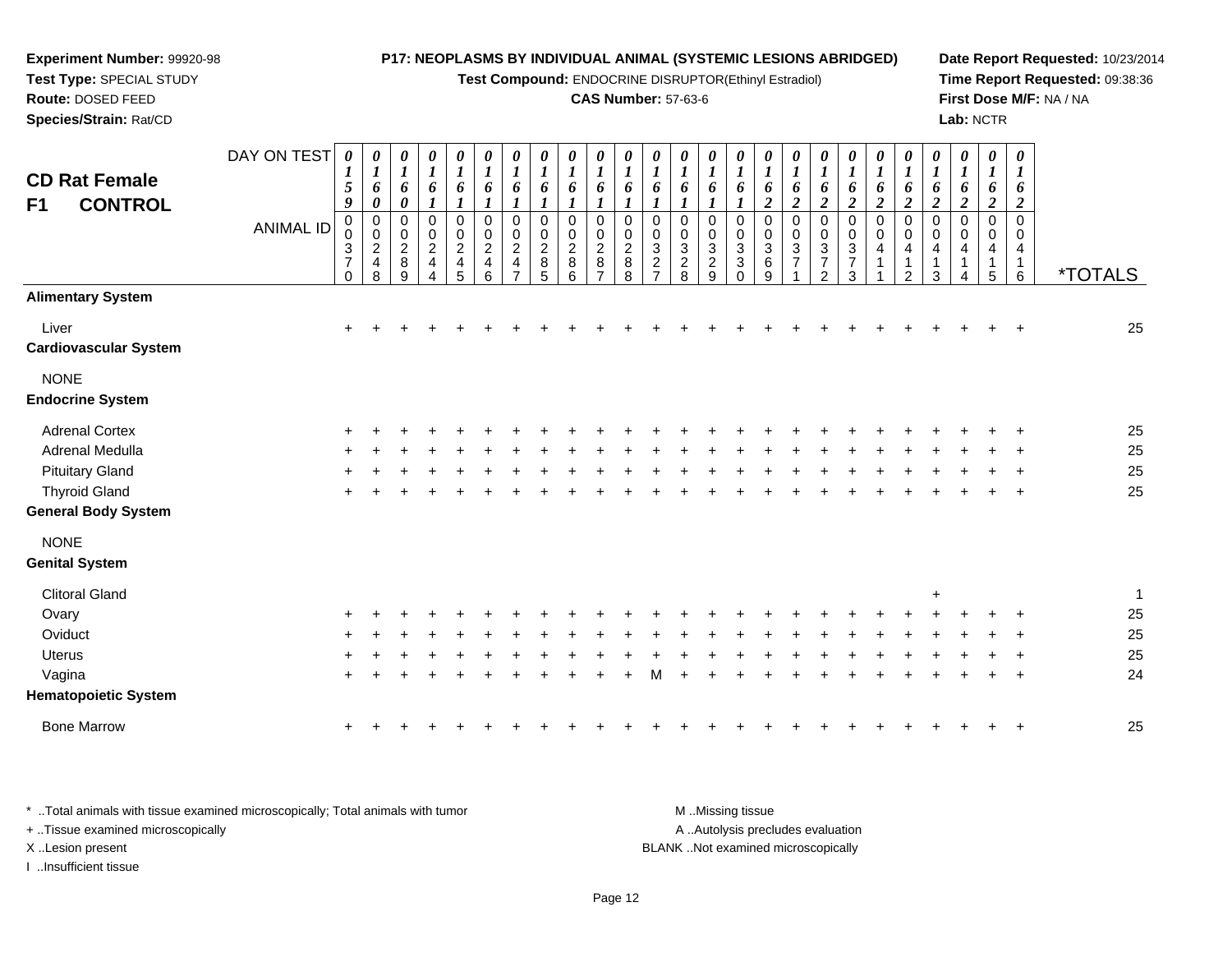**Test Compound:** ENDOCRINE DISRUPTOR(Ethinyl Estradiol)

#### **CAS Number:** 57-63-6

<sup>+</sup> <sup>+</sup> <sup>+</sup> <sup>+</sup> <sup>+</sup> <sup>+</sup> <sup>+</sup> <sup>+</sup> <sup>+</sup> <sup>+</sup> <sup>+</sup> <sup>+</sup> <sup>+</sup> <sup>+</sup> <sup>+</sup> <sup>+</sup> <sup>+</sup> <sup>+</sup> <sup>+</sup> <sup>+</sup> <sup>+</sup> <sup>+</sup> <sup>+</sup> <sup>+</sup> <sup>25</sup>

**Date Report Requested:** 10/23/2014**Time Report Requested:** 09:38:37**First Dose M/F:** NA / NA**Lab:** NCTR

| Route: DOSED FEED<br>Species/Strain: Rat/CD              |                          |                                                                        |                                                                                                     |                                                                            |                                                        |                                                                                    |                                                                                      |                                                                       |                                                                                               |                                                                |                                                                   |                                                            |                                                                                                | <b>CAS Number: 57-63-6</b>                                        |                                                                               |                                                                                   |                                                                     |                                                                       |                                 |                                  |                              |                              |                                             |                                                             | Lab: NCTR                                                                   |                                                                             | First Dose M/F: NA / NA |
|----------------------------------------------------------|--------------------------|------------------------------------------------------------------------|-----------------------------------------------------------------------------------------------------|----------------------------------------------------------------------------|--------------------------------------------------------|------------------------------------------------------------------------------------|--------------------------------------------------------------------------------------|-----------------------------------------------------------------------|-----------------------------------------------------------------------------------------------|----------------------------------------------------------------|-------------------------------------------------------------------|------------------------------------------------------------|------------------------------------------------------------------------------------------------|-------------------------------------------------------------------|-------------------------------------------------------------------------------|-----------------------------------------------------------------------------------|---------------------------------------------------------------------|-----------------------------------------------------------------------|---------------------------------|----------------------------------|------------------------------|------------------------------|---------------------------------------------|-------------------------------------------------------------|-----------------------------------------------------------------------------|-----------------------------------------------------------------------------|-------------------------|
| <b>CD Rat Female</b><br><b>CONTROL</b><br>F <sub>1</sub> | DAY ON TEST<br>ANIMAL ID | $\boldsymbol{l}$<br>$\sqrt{5}$<br>9<br>3<br>$\overline{z}$<br>$\Omega$ | $\boldsymbol{\theta}$<br>$\mathbf{I}$<br>6<br>$\boldsymbol{\theta}$<br>0<br>0<br>$\frac{2}{4}$<br>8 | 0<br>$\mathbf{I}$<br>6<br>0<br>0<br>$\boldsymbol{0}$<br>$\frac{2}{8}$<br>9 | $\boldsymbol{\theta}$<br>6<br>0<br>$\overline{c}$<br>4 | $\boldsymbol{\theta}$<br>$\mathbf{I}$<br>6<br>0<br>$\pmb{0}$<br>$\frac{2}{4}$<br>5 | $\boldsymbol{\theta}$<br>$\mathbf{I}$<br>6<br>0<br>$\mathsf 0$<br>$\frac{2}{4}$<br>R | $\boldsymbol{\theta}$<br>$\mathbf{I}$<br>6<br>0<br>0<br>$\frac{2}{4}$ | $\boldsymbol{\theta}$<br>$\boldsymbol{l}$<br>6<br>0<br>$\boldsymbol{0}$<br>$\frac{2}{8}$<br>5 | $\boldsymbol{\theta}$<br>6<br>0<br>$\Omega$<br>$\epsilon$<br>8 | $\boldsymbol{\theta}$<br>$\mathbf{I}$<br>6<br>$\overline{c}$<br>8 | $\boldsymbol{\theta}$<br>6<br>0<br>0<br>$\frac{2}{8}$<br>8 | $\boldsymbol{\theta}$<br>$\mathbf{I}$<br>6<br>0<br>$\ensuremath{\mathsf{3}}$<br>$\overline{2}$ | $\theta$<br>6<br>$\,0\,$<br>$\mathbf{3}$<br>$\boldsymbol{2}$<br>8 | $\theta$<br>$\mathbf{I}$<br>6<br>0<br>$_{3}^{\rm 0}$<br>$\boldsymbol{2}$<br>9 | $\boldsymbol{\mathit{U}}$<br>$\mathbf{I}$<br>6<br>0<br>$\sqrt{3}$<br>$\mathbf{3}$ | $\boldsymbol{\theta}$<br>$\mathbf{I}$<br>6<br>0<br>$_3^0$<br>6<br>9 | $\boldsymbol{\theta}$<br>6<br>$\boldsymbol{0}$<br>3<br>$\overline{ }$ | $\boldsymbol{\theta}$<br>o<br>3 | U<br>$\mathbf{I}$<br>3<br>⇁<br>◠ | $\theta$<br>6<br>0<br>0<br>4 | $\theta$<br>6<br>0<br>4<br>⌒ | $\theta$<br>$\bm{o}$<br>$\pmb{0}$<br>4<br>3 | $\theta$<br>$\mathbf{I}$<br>$\bm{o}$<br>0<br>$\pmb{0}$<br>4 | 0<br>$\boldsymbol{l}$<br>6<br>2<br>0<br>$\,0\,$<br>4<br>$\overline{A}$<br>5 | $\boldsymbol{\theta}$<br>1<br>6<br>$\overline{2}$<br>0<br>$\,0\,$<br>4<br>6 | <i><b>*TOTALS</b></i>   |
| Spleen                                                   |                          |                                                                        |                                                                                                     |                                                                            |                                                        |                                                                                    |                                                                                      |                                                                       |                                                                                               |                                                                |                                                                   |                                                            |                                                                                                |                                                                   |                                                                               |                                                                                   |                                                                     |                                                                       |                                 |                                  |                              |                              |                                             |                                                             |                                                                             | $\overline{+}$                                                              | 25                      |
| Thymus                                                   |                          |                                                                        |                                                                                                     |                                                                            |                                                        |                                                                                    |                                                                                      |                                                                       |                                                                                               |                                                                |                                                                   |                                                            |                                                                                                |                                                                   |                                                                               |                                                                                   |                                                                     |                                                                       |                                 |                                  |                              |                              |                                             |                                                             |                                                                             | $\pm$                                                                       | 25                      |
| <b>Integumentary System</b>                              |                          |                                                                        |                                                                                                     |                                                                            |                                                        |                                                                                    |                                                                                      |                                                                       |                                                                                               |                                                                |                                                                   |                                                            |                                                                                                |                                                                   |                                                                               |                                                                                   |                                                                     |                                                                       |                                 |                                  |                              |                              |                                             |                                                             |                                                                             |                                                                             |                         |
| <b>Mammary Gland</b><br><b>Musculoskeletal System</b>    |                          | $\pm$                                                                  |                                                                                                     |                                                                            |                                                        |                                                                                    |                                                                                      |                                                                       |                                                                                               |                                                                |                                                                   |                                                            |                                                                                                |                                                                   |                                                                               |                                                                                   |                                                                     |                                                                       |                                 |                                  |                              |                              |                                             |                                                             |                                                                             | $\div$                                                                      | 25                      |

| Bone |  | ÷ |
|------|--|---|
|      |  |   |

**Nervous System**

NONE

**Respiratory System**

NONE

**Special Senses System**

**Experiment Number:** 99920-98**Test Type:** SPECIAL STUDY

NONE

**Urinary System**

| ormary oyouchi             |  |  |  |  |  |  |  |  |  |  |  |  |  |    |
|----------------------------|--|--|--|--|--|--|--|--|--|--|--|--|--|----|
| Kidnev<br>SYSTEMIC LESIONS |  |  |  |  |  |  |  |  |  |  |  |  |  | 25 |
| Multiple Organ             |  |  |  |  |  |  |  |  |  |  |  |  |  | 25 |

| * Total animals with tissue examined microscopically; Total animals with tumor | M Missing tissue                   |
|--------------------------------------------------------------------------------|------------------------------------|
| + Tissue examined microscopically                                              | A Autolysis precludes evaluation   |
| X Lesion present                                                               | BLANK Not examined microscopically |
| Insufficient tissue                                                            |                                    |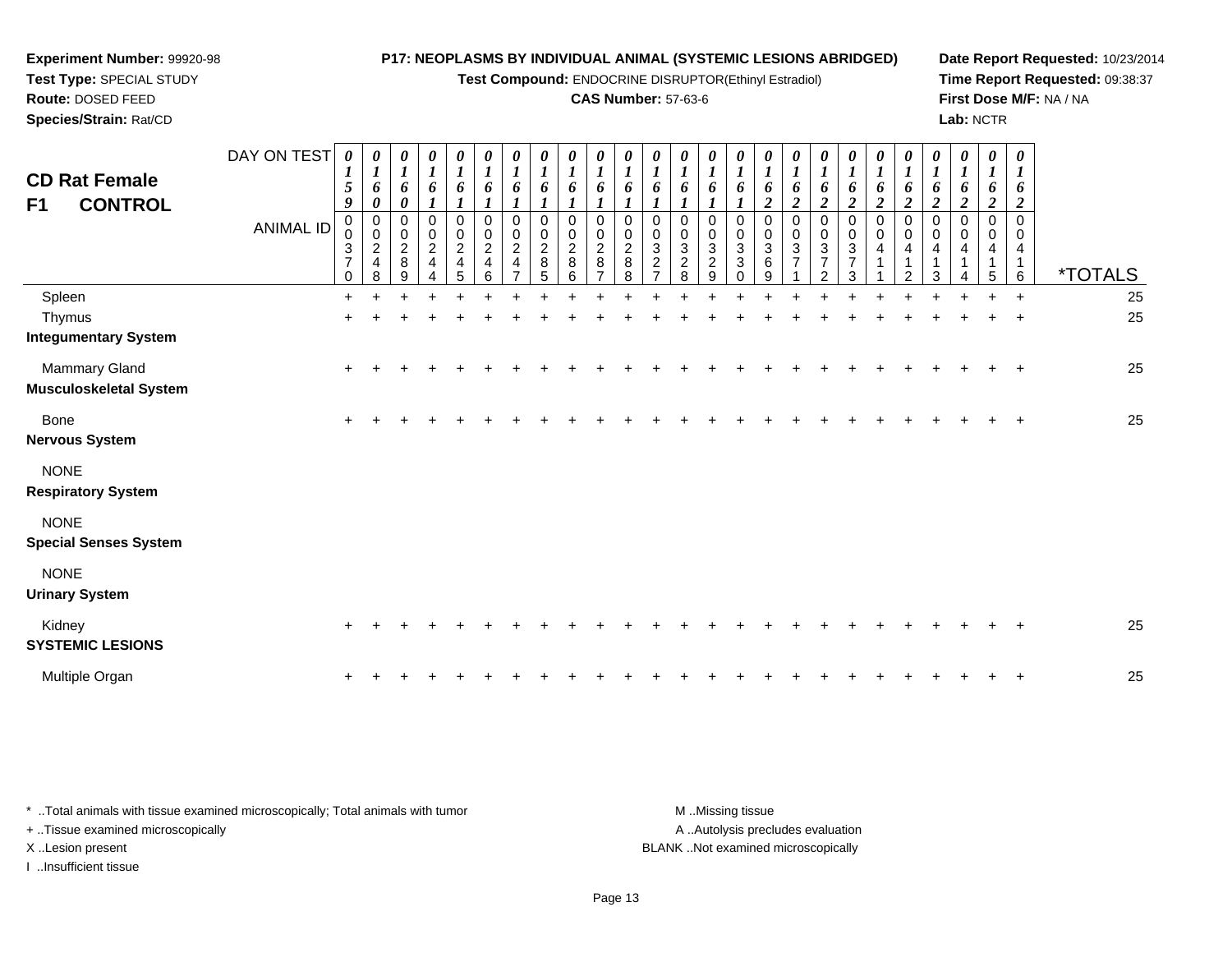**Test Compound:** ENDOCRINE DISRUPTOR(Ethinyl Estradiol)

### **CAS Number:** 57-63-6

**Date Report Requested:** 10/23/2014**Time Report Requested:** 09:38:37**First Dose M/F:** NA / NA**Lab:** NCTR

| <b>CD Rat Female</b><br><b>2.0 PPB</b><br>F <sub>1</sub> | DAY ON TEST<br><b>ANIMAL ID</b> | $\boldsymbol{\theta}$<br>$\boldsymbol{l}$<br>6<br>0<br>0<br>$\overline{\mathbf{c}}$<br>$\overline{\mathbf{4}}$<br>9 | 0<br>$\boldsymbol{l}$<br>6<br>1<br>0<br>$\mathbf 0$<br>$\frac{2}{5}$<br>$\Omega$ | 0<br>$\boldsymbol{l}$<br>6<br>1<br>$\mathbf 0$<br>0<br>$\frac{2}{5}$ | 0<br>$\boldsymbol{l}$<br>6<br>0<br>$\boldsymbol{0}$<br>$rac{2}{5}$<br>$\mathfrak{p}$ | 0<br>$\boldsymbol{l}$<br>6<br>1<br>$\pmb{0}$<br>$\boldsymbol{0}$<br>$\frac{2}{5}$<br>3 | $\pmb{\theta}$<br>$\boldsymbol{l}$<br>6<br>$\boldsymbol{l}$<br>$\mathbf 0$<br>$\mathbf 0$<br>$\boldsymbol{2}$<br>9<br>3 | 0<br>$\boldsymbol{l}$<br>6<br>$\mathbf 0$<br>$\pmb{0}$<br>$\overline{c}$<br>$\boldsymbol{9}$<br>4 | $\boldsymbol{\theta}$<br>$\boldsymbol{l}$<br>6<br>$\overline{2}$<br>$\mathbf 0$<br>0<br>$\overline{c}$<br>9<br>$\Omega$ | $\pmb{\theta}$<br>$\boldsymbol{l}$<br>6<br>$\boldsymbol{2}$<br>$\mathbf 0$<br>0<br>$\overline{c}$<br>$\boldsymbol{9}$ | $\boldsymbol{\theta}$<br>$\boldsymbol{I}$<br>6<br>$\boldsymbol{2}$<br>$\pmb{0}$<br>0<br>$\boldsymbol{2}$<br>$\boldsymbol{9}$<br>$\mathfrak{p}$ | 0<br>$\boldsymbol{l}$<br>6<br>$\boldsymbol{2}$<br>$\pmb{0}$<br>$\pmb{0}$<br>$\frac{3}{3}$ | $\boldsymbol{\theta}$<br>$\boldsymbol{l}$<br>6<br>$\overline{c}$<br>0<br>0<br>$\ensuremath{\mathsf{3}}$<br>$\sqrt{3}$<br>$\mathfrak{p}$ | 0<br>$\boldsymbol{l}$<br>6<br>$\overline{2}$<br>0<br>0<br>$\ensuremath{\mathsf{3}}$<br>$\ensuremath{\mathsf{3}}$<br>3 | 0<br>$\boldsymbol{l}$<br>6<br>$\boldsymbol{2}$<br>$\mathbf 0$<br>0<br>$\sqrt{3}$<br>$\ensuremath{\mathsf{3}}$<br>4 | 0<br>$\boldsymbol{l}$<br>6<br>$\overline{2}$<br>$\mathbf 0$<br>0<br>$\ensuremath{\mathsf{3}}$<br>3<br>5 | 0<br>$\boldsymbol{l}$<br>6<br>$\boldsymbol{2}$<br>0<br>0<br>3<br>$\ensuremath{\mathsf{3}}$<br>6 | 0<br>$\boldsymbol{l}$<br>6<br>$\boldsymbol{2}$<br>$\mathbf 0$<br>$\mathbf 0$<br>3<br>$\overline{7}$<br>$\overline{ }$ | $\boldsymbol{\theta}$<br>$\boldsymbol{l}$<br>6<br>$\boldsymbol{2}$<br>$\pmb{0}$<br>$\pmb{0}$<br>$\ensuremath{\mathsf{3}}$<br>$\boldsymbol{7}$<br>8 | 0<br>$\boldsymbol{l}$<br>6<br>$\overline{2}$<br>0<br>0<br>4<br>$\overline{a}$<br>$\Omega$ | 0<br>$\boldsymbol{l}$<br>6<br>$\boldsymbol{\beta}$<br>0<br>$\boldsymbol{0}$<br>$\sqrt{3}$<br>$\boldsymbol{7}$<br>$\overline{4}$ | 0<br>$\boldsymbol{l}$<br>$\pmb{6}$<br>$\mathfrak{z}$<br>$\pmb{0}$<br>$\mathbf 0$<br>$\sqrt{3}$<br>$\boldsymbol{7}$<br>$\overline{5}$ | 0<br>$\boldsymbol{l}$<br>6<br>$\mathfrak{z}$<br>0<br>0<br>$\ensuremath{\mathsf{3}}$<br>$\boldsymbol{7}$<br>$\,6$ | $\boldsymbol{\theta}$<br>$\boldsymbol{l}$<br>6<br>$\boldsymbol{\beta}$<br>0<br>0<br>4<br>1<br>$\overline{ }$ | 0<br>$\boldsymbol{l}$<br>6<br>$\mathfrak{z}$<br>0<br>0<br>4<br>$\mathbf{1}$<br>8 | $\boldsymbol{\theta}$<br>$\boldsymbol{l}$<br>6<br>$\boldsymbol{\beta}$<br>$\mathbf 0$<br>0<br>$\overline{4}$<br>$\mathbf{1}$<br>$\boldsymbol{9}$ | <i><b>*TOTALS</b></i> |
|----------------------------------------------------------|---------------------------------|---------------------------------------------------------------------------------------------------------------------|----------------------------------------------------------------------------------|----------------------------------------------------------------------|--------------------------------------------------------------------------------------|----------------------------------------------------------------------------------------|-------------------------------------------------------------------------------------------------------------------------|---------------------------------------------------------------------------------------------------|-------------------------------------------------------------------------------------------------------------------------|-----------------------------------------------------------------------------------------------------------------------|------------------------------------------------------------------------------------------------------------------------------------------------|-------------------------------------------------------------------------------------------|-----------------------------------------------------------------------------------------------------------------------------------------|-----------------------------------------------------------------------------------------------------------------------|--------------------------------------------------------------------------------------------------------------------|---------------------------------------------------------------------------------------------------------|-------------------------------------------------------------------------------------------------|-----------------------------------------------------------------------------------------------------------------------|----------------------------------------------------------------------------------------------------------------------------------------------------|-------------------------------------------------------------------------------------------|---------------------------------------------------------------------------------------------------------------------------------|--------------------------------------------------------------------------------------------------------------------------------------|------------------------------------------------------------------------------------------------------------------|--------------------------------------------------------------------------------------------------------------|----------------------------------------------------------------------------------|--------------------------------------------------------------------------------------------------------------------------------------------------|-----------------------|
| <b>Alimentary System</b>                                 |                                 |                                                                                                                     |                                                                                  |                                                                      |                                                                                      |                                                                                        |                                                                                                                         |                                                                                                   |                                                                                                                         |                                                                                                                       |                                                                                                                                                |                                                                                           |                                                                                                                                         |                                                                                                                       |                                                                                                                    |                                                                                                         |                                                                                                 |                                                                                                                       |                                                                                                                                                    |                                                                                           |                                                                                                                                 |                                                                                                                                      |                                                                                                                  |                                                                                                              |                                                                                  |                                                                                                                                                  |                       |
| <b>NONE</b><br><b>Cardiovascular System</b>              |                                 |                                                                                                                     |                                                                                  |                                                                      |                                                                                      |                                                                                        |                                                                                                                         |                                                                                                   |                                                                                                                         |                                                                                                                       |                                                                                                                                                |                                                                                           |                                                                                                                                         |                                                                                                                       |                                                                                                                    |                                                                                                         |                                                                                                 |                                                                                                                       |                                                                                                                                                    |                                                                                           |                                                                                                                                 |                                                                                                                                      |                                                                                                                  |                                                                                                              |                                                                                  |                                                                                                                                                  |                       |
| <b>NONE</b><br><b>Endocrine System</b>                   |                                 |                                                                                                                     |                                                                                  |                                                                      |                                                                                      |                                                                                        |                                                                                                                         |                                                                                                   |                                                                                                                         |                                                                                                                       |                                                                                                                                                |                                                                                           |                                                                                                                                         |                                                                                                                       |                                                                                                                    |                                                                                                         |                                                                                                 |                                                                                                                       |                                                                                                                                                    |                                                                                           |                                                                                                                                 |                                                                                                                                      |                                                                                                                  |                                                                                                              |                                                                                  |                                                                                                                                                  |                       |
| <b>Thyroid Gland</b><br><b>General Body System</b>       |                                 |                                                                                                                     |                                                                                  |                                                                      |                                                                                      |                                                                                        |                                                                                                                         |                                                                                                   |                                                                                                                         |                                                                                                                       |                                                                                                                                                |                                                                                           |                                                                                                                                         |                                                                                                                       |                                                                                                                    |                                                                                                         |                                                                                                 |                                                                                                                       |                                                                                                                                                    |                                                                                           |                                                                                                                                 |                                                                                                                                      |                                                                                                                  | $\ddot{}$                                                                                                    |                                                                                  |                                                                                                                                                  | $\mathbf{1}$          |
| <b>NONE</b><br><b>Genital System</b>                     |                                 |                                                                                                                     |                                                                                  |                                                                      |                                                                                      |                                                                                        |                                                                                                                         |                                                                                                   |                                                                                                                         |                                                                                                                       |                                                                                                                                                |                                                                                           |                                                                                                                                         |                                                                                                                       |                                                                                                                    |                                                                                                         |                                                                                                 |                                                                                                                       |                                                                                                                                                    |                                                                                           |                                                                                                                                 |                                                                                                                                      |                                                                                                                  |                                                                                                              |                                                                                  |                                                                                                                                                  |                       |
| <b>Clitoral Gland</b>                                    |                                 | +                                                                                                                   |                                                                                  |                                                                      |                                                                                      |                                                                                        |                                                                                                                         |                                                                                                   |                                                                                                                         |                                                                                                                       |                                                                                                                                                |                                                                                           | +                                                                                                                                       |                                                                                                                       |                                                                                                                    |                                                                                                         |                                                                                                 |                                                                                                                       |                                                                                                                                                    |                                                                                           |                                                                                                                                 |                                                                                                                                      |                                                                                                                  |                                                                                                              |                                                                                  |                                                                                                                                                  | $\sqrt{2}$            |
| Ovary                                                    |                                 |                                                                                                                     |                                                                                  |                                                                      |                                                                                      |                                                                                        |                                                                                                                         |                                                                                                   |                                                                                                                         |                                                                                                                       |                                                                                                                                                |                                                                                           |                                                                                                                                         |                                                                                                                       |                                                                                                                    |                                                                                                         |                                                                                                 |                                                                                                                       |                                                                                                                                                    |                                                                                           |                                                                                                                                 |                                                                                                                                      |                                                                                                                  |                                                                                                              |                                                                                  |                                                                                                                                                  | 25                    |
| Oviduct                                                  |                                 |                                                                                                                     |                                                                                  |                                                                      |                                                                                      |                                                                                        |                                                                                                                         |                                                                                                   |                                                                                                                         |                                                                                                                       |                                                                                                                                                |                                                                                           |                                                                                                                                         |                                                                                                                       |                                                                                                                    |                                                                                                         |                                                                                                 |                                                                                                                       |                                                                                                                                                    |                                                                                           |                                                                                                                                 |                                                                                                                                      |                                                                                                                  |                                                                                                              |                                                                                  |                                                                                                                                                  | 25                    |
| <b>Uterus</b>                                            |                                 |                                                                                                                     |                                                                                  |                                                                      |                                                                                      |                                                                                        |                                                                                                                         |                                                                                                   |                                                                                                                         |                                                                                                                       |                                                                                                                                                |                                                                                           |                                                                                                                                         |                                                                                                                       |                                                                                                                    |                                                                                                         |                                                                                                 |                                                                                                                       |                                                                                                                                                    |                                                                                           |                                                                                                                                 |                                                                                                                                      |                                                                                                                  |                                                                                                              |                                                                                  |                                                                                                                                                  | 25                    |
| Vagina                                                   |                                 | ÷                                                                                                                   |                                                                                  |                                                                      |                                                                                      |                                                                                        |                                                                                                                         |                                                                                                   |                                                                                                                         |                                                                                                                       |                                                                                                                                                |                                                                                           |                                                                                                                                         |                                                                                                                       |                                                                                                                    |                                                                                                         |                                                                                                 |                                                                                                                       |                                                                                                                                                    |                                                                                           |                                                                                                                                 |                                                                                                                                      |                                                                                                                  |                                                                                                              |                                                                                  | $\overline{ }$                                                                                                                                   | 25                    |
| <b>Hematopoietic System</b>                              |                                 |                                                                                                                     |                                                                                  |                                                                      |                                                                                      |                                                                                        |                                                                                                                         |                                                                                                   |                                                                                                                         |                                                                                                                       |                                                                                                                                                |                                                                                           |                                                                                                                                         |                                                                                                                       |                                                                                                                    |                                                                                                         |                                                                                                 |                                                                                                                       |                                                                                                                                                    |                                                                                           |                                                                                                                                 |                                                                                                                                      |                                                                                                                  |                                                                                                              |                                                                                  |                                                                                                                                                  |                       |
| <b>NONE</b><br><b>Integumentary System</b>               |                                 |                                                                                                                     |                                                                                  |                                                                      |                                                                                      |                                                                                        |                                                                                                                         |                                                                                                   |                                                                                                                         |                                                                                                                       |                                                                                                                                                |                                                                                           |                                                                                                                                         |                                                                                                                       |                                                                                                                    |                                                                                                         |                                                                                                 |                                                                                                                       |                                                                                                                                                    |                                                                                           |                                                                                                                                 |                                                                                                                                      |                                                                                                                  |                                                                                                              |                                                                                  |                                                                                                                                                  |                       |
| Mammary Gland                                            |                                 |                                                                                                                     |                                                                                  |                                                                      |                                                                                      |                                                                                        |                                                                                                                         |                                                                                                   |                                                                                                                         |                                                                                                                       |                                                                                                                                                |                                                                                           |                                                                                                                                         |                                                                                                                       |                                                                                                                    |                                                                                                         |                                                                                                 |                                                                                                                       |                                                                                                                                                    |                                                                                           |                                                                                                                                 |                                                                                                                                      |                                                                                                                  |                                                                                                              |                                                                                  |                                                                                                                                                  | 25                    |

\* ..Total animals with tissue examined microscopically; Total animals with tumor **M** ...Missing tissue M ...Missing tissue A ..Autolysis precludes evaluation + ..Tissue examined microscopically X ..Lesion present BLANK ..Not examined microscopicallyI ..Insufficient tissue

**Experiment Number:** 99920-98**Test Type:** SPECIAL STUDY**Route:** DOSED FEED**Species/Strain:** Rat/CD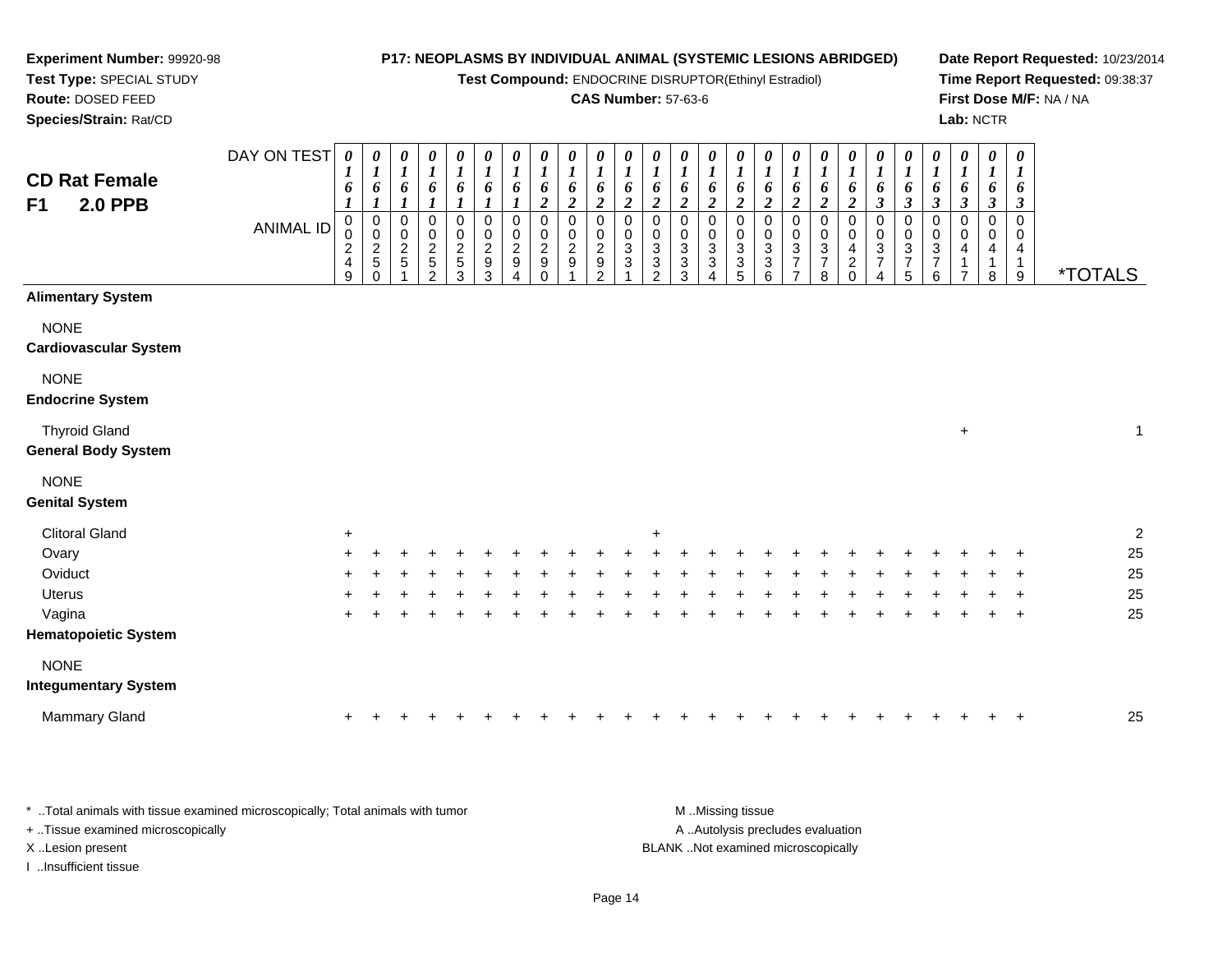**Test Compound:** ENDOCRINE DISRUPTOR(Ethinyl Estradiol)

#### **CAS Number:** 57-63-6

**Date Report Requested:** 10/23/2014**Time Report Requested:** 09:38:37**First Dose M/F:** NA / NA**Lab:** NCTR

**Route:** DOSED FEED **Species/Strain:** Rat/CDDAY ON TEST *0 1***CD Rat Female***0 10 10 10 10 10 1*

**Experiment Number:** 99920-98**Test Type:** SPECIAL STUDY

| <b>CD Rat Female</b><br><b>2.0 PPB</b><br>F <sub>1</sub>                         | DAY ON TEST<br><b>ANIMAL ID</b> | 0<br>$\overline{I}$<br>6<br>0<br>0<br>$\boldsymbol{2}$<br>$\overline{\mathbf{4}}$<br>9 | 0<br>$\boldsymbol{l}$<br>6<br>0<br>0<br>$\frac{2}{5}$ | $\boldsymbol{\theta}$<br>$\boldsymbol{l}$<br>6<br>0<br>$\pmb{0}$<br>$\overline{2}$<br>5 | $\frac{\boldsymbol{\theta}}{\boldsymbol{I}}$<br>6<br>0<br>$\begin{array}{c} 0 \\ 2 \\ 5 \end{array}$<br>$\mathfrak{p}$ | 0<br>$\boldsymbol{l}$<br>6<br>0<br>$\frac{0}{2}$<br>3 | 0<br>$\boldsymbol{l}$<br>6<br>0<br>$^{\rm 0}_{\rm 2}$<br>$\boldsymbol{9}$<br>3 | $\boldsymbol{\theta}$<br>0<br>$\pmb{0}$<br>$\boldsymbol{2}$<br>$\boldsymbol{9}$ | 0<br>$\mathbf{I}$<br>0<br>0<br>$\boldsymbol{2}$<br>$\mathsf g$ | 0<br>6<br>$\overline{2}$<br>0<br>0<br>$\overline{c}$<br>9 | 0<br>2<br>0<br>$\overline{\mathbf{c}}$<br>$\boldsymbol{9}$<br>$\mathcal{P}$ | 0<br>6<br>2<br>0<br>$\pmb{0}$<br>$\mathbf 3$<br>3 | 0<br>$\boldsymbol{l}$<br>6<br>2<br>0<br>0<br>$\overline{3}$<br>3<br>$\mathfrak{p}$ | 0<br>$\boldsymbol{l}$<br>6<br>2<br>0<br>0<br>$\overline{3}$<br>3<br>3 | 0<br>$\boldsymbol{l}$<br>6<br>$\overline{\mathbf{c}}$<br>0<br>$\mathbf 0$<br>$\ensuremath{\mathsf{3}}$<br>3<br>4 | 0<br>$\boldsymbol{l}$<br>6<br>$\overline{c}$<br>0<br>$\pmb{0}$<br>$\overline{3}$<br>$\ensuremath{\mathsf{3}}$<br>5 | 0<br>$\boldsymbol{l}$<br>6<br>2<br>0<br>0<br>3<br>3<br>6 | 0<br>$\boldsymbol{l}$<br>6<br>$\boldsymbol{2}$<br>0<br>0<br>3<br>$\overline{ }$<br>$\overline{ }$ | 0<br>$\boldsymbol{l}$<br>0<br>3<br>8 | 0<br>$\boldsymbol{l}$<br>6<br>$\boldsymbol{2}$<br>0<br>$\pmb{0}$<br>4<br>2<br>$\Omega$ | $\frac{\theta}{I}$<br>6<br>$\mathbf{3}$<br>0<br>$\mathbf 0$<br>3<br>7<br>4 | 0<br>$\boldsymbol{l}$<br>6<br>$\boldsymbol{\beta}$<br>0<br>$_3^0$<br>$\overline{ }$<br>5 | 0<br>$\boldsymbol{l}$<br>6<br>$\boldsymbol{\beta}$<br>0<br>$\pmb{0}$<br>$\mathbf{3}$<br>$\overline{7}$<br>6 | 0<br>$\boldsymbol{l}$<br>6<br>$\boldsymbol{\beta}$<br>0<br>$\pmb{0}$<br>4<br>$\overline{ }$ | 0<br>$\boldsymbol{l}$<br>6<br>$\boldsymbol{\beta}$<br>0<br>0<br>4<br>8 | 0<br>$\boldsymbol{l}$<br>6<br>$\boldsymbol{\beta}$<br>0<br>$\overline{4}$<br>$\mathbf{1}$<br>9 | <i><b>*TOTALS</b></i> |
|----------------------------------------------------------------------------------|---------------------------------|----------------------------------------------------------------------------------------|-------------------------------------------------------|-----------------------------------------------------------------------------------------|------------------------------------------------------------------------------------------------------------------------|-------------------------------------------------------|--------------------------------------------------------------------------------|---------------------------------------------------------------------------------|----------------------------------------------------------------|-----------------------------------------------------------|-----------------------------------------------------------------------------|---------------------------------------------------|------------------------------------------------------------------------------------|-----------------------------------------------------------------------|------------------------------------------------------------------------------------------------------------------|--------------------------------------------------------------------------------------------------------------------|----------------------------------------------------------|---------------------------------------------------------------------------------------------------|--------------------------------------|----------------------------------------------------------------------------------------|----------------------------------------------------------------------------|------------------------------------------------------------------------------------------|-------------------------------------------------------------------------------------------------------------|---------------------------------------------------------------------------------------------|------------------------------------------------------------------------|------------------------------------------------------------------------------------------------|-----------------------|
| <b>Musculoskeletal System</b>                                                    |                                 |                                                                                        |                                                       |                                                                                         |                                                                                                                        |                                                       |                                                                                |                                                                                 |                                                                |                                                           |                                                                             |                                                   |                                                                                    |                                                                       |                                                                                                                  |                                                                                                                    |                                                          |                                                                                                   |                                      |                                                                                        |                                                                            |                                                                                          |                                                                                                             |                                                                                             |                                                                        |                                                                                                |                       |
| <b>NONE</b><br><b>Nervous System</b><br><b>NONE</b><br><b>Respiratory System</b> |                                 |                                                                                        |                                                       |                                                                                         |                                                                                                                        |                                                       |                                                                                |                                                                                 |                                                                |                                                           |                                                                             |                                                   |                                                                                    |                                                                       |                                                                                                                  |                                                                                                                    |                                                          |                                                                                                   |                                      |                                                                                        |                                                                            |                                                                                          |                                                                                                             |                                                                                             |                                                                        |                                                                                                |                       |
| <b>NONE</b><br><b>Special Senses System</b>                                      |                                 |                                                                                        |                                                       |                                                                                         |                                                                                                                        |                                                       |                                                                                |                                                                                 |                                                                |                                                           |                                                                             |                                                   |                                                                                    |                                                                       |                                                                                                                  |                                                                                                                    |                                                          |                                                                                                   |                                      |                                                                                        |                                                                            |                                                                                          |                                                                                                             |                                                                                             |                                                                        |                                                                                                |                       |
| <b>NONE</b><br><b>Urinary System</b>                                             |                                 |                                                                                        |                                                       |                                                                                         |                                                                                                                        |                                                       |                                                                                |                                                                                 |                                                                |                                                           |                                                                             |                                                   |                                                                                    |                                                                       |                                                                                                                  |                                                                                                                    |                                                          |                                                                                                   |                                      |                                                                                        |                                                                            |                                                                                          |                                                                                                             |                                                                                             |                                                                        |                                                                                                |                       |
| Kidney<br><b>SYSTEMIC LESIONS</b>                                                |                                 | $\ddot{}$                                                                              |                                                       |                                                                                         |                                                                                                                        |                                                       |                                                                                |                                                                                 |                                                                |                                                           |                                                                             |                                                   |                                                                                    |                                                                       |                                                                                                                  |                                                                                                                    |                                                          |                                                                                                   |                                      |                                                                                        |                                                                            |                                                                                          |                                                                                                             |                                                                                             |                                                                        | $\pm$                                                                                          | 25                    |
| Multiple Organ                                                                   |                                 | +                                                                                      |                                                       |                                                                                         |                                                                                                                        |                                                       |                                                                                |                                                                                 |                                                                |                                                           |                                                                             |                                                   |                                                                                    |                                                                       |                                                                                                                  |                                                                                                                    |                                                          |                                                                                                   |                                      |                                                                                        |                                                                            |                                                                                          |                                                                                                             |                                                                                             |                                                                        | $\ddot{}$                                                                                      | 25                    |

\* ..Total animals with tissue examined microscopically; Total animals with tumor **M** ...Missing tissue M ...Missing tissue + ..Tissue examined microscopically X ..Lesion present BLANK ..Not examined microscopically

I ..Insufficient tissue

A .. Autolysis precludes evaluation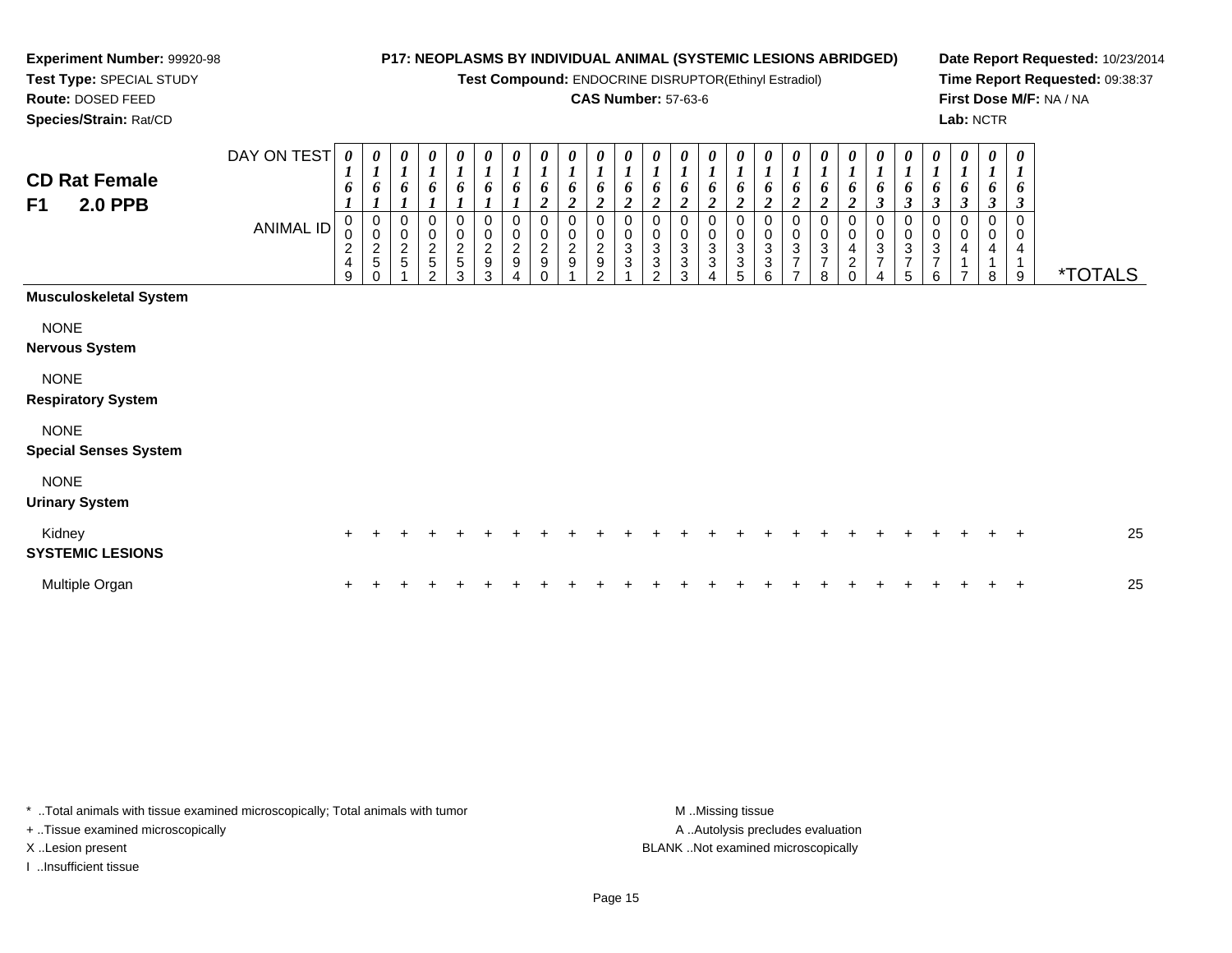DAY ON TEST*0000000000000000000000000*

**Test Compound:** ENDOCRINE DISRUPTOR(Ethinyl Estradiol)

#### **CAS Number:** 57-63-6

**Date Report Requested:** 10/23/2014**Time Report Requested:** 09:38:37**First Dose M/F:** NA / NA**Lab:** NCTR

| <b>CD Rat Female</b><br><b>10 PPB</b><br>F <sub>1</sub> |                  | $\boldsymbol{l}$<br>6<br>$\boldsymbol{\theta}$ | $\boldsymbol{I}$<br>6<br>$\boldsymbol{l}$      | $\boldsymbol{l}$<br>6<br>$\boldsymbol{l}$      | $\boldsymbol{l}$<br>$\pmb{6}$<br>$\boldsymbol{l}$         | $\boldsymbol{I}$<br>6<br>1                          | $\boldsymbol{I}$<br>6<br>$\boldsymbol{l}$    | $\boldsymbol{l}$<br>$\pmb{6}$<br>1                 | 6<br>$\boldsymbol{l}$                                     | $\boldsymbol{l}$<br>$\pmb{6}$<br>$\boldsymbol{l}$             | $\boldsymbol{l}$<br>6<br>$\boldsymbol{l}$ | $\boldsymbol{l}$<br>6<br>$\boldsymbol{l}$         | $\boldsymbol{l}$<br>6<br>1                               | $\boldsymbol{l}$<br>6<br>$\overline{2}$                     | $\mathbf{I}$<br>6<br>$\overline{c}$                                 | $\pmb{6}$<br>$\boldsymbol{2}$           | 6<br>$\overline{c}$            | $\boldsymbol{l}$<br>6<br>$\boldsymbol{2}$            | $\boldsymbol{I}$<br>6<br>$\boldsymbol{2}$ | 1<br>$\pmb{6}$<br>$\boldsymbol{2}$                      | 1<br>6<br>$\boldsymbol{2}$              | $\overline{I}$<br>6<br>$\boldsymbol{2}$  | 1<br>$\pmb{6}$<br>$\boldsymbol{2}$          | $\pmb{6}$<br>$\boldsymbol{2}$                            | $\boldsymbol{l}$<br>6<br>$\overline{2}$ | $\bm{l}$<br>6<br>$\boldsymbol{2}$      |                       |
|---------------------------------------------------------|------------------|------------------------------------------------|------------------------------------------------|------------------------------------------------|-----------------------------------------------------------|-----------------------------------------------------|----------------------------------------------|----------------------------------------------------|-----------------------------------------------------------|---------------------------------------------------------------|-------------------------------------------|---------------------------------------------------|----------------------------------------------------------|-------------------------------------------------------------|---------------------------------------------------------------------|-----------------------------------------|--------------------------------|------------------------------------------------------|-------------------------------------------|---------------------------------------------------------|-----------------------------------------|------------------------------------------|---------------------------------------------|----------------------------------------------------------|-----------------------------------------|----------------------------------------|-----------------------|
|                                                         | <b>ANIMAL ID</b> | 0<br>0<br>4<br>$\frac{2}{5}$                   | $\mathbf 0$<br>$\pmb{0}$<br>$\frac{2}{5}$<br>4 | $\mathbf 0$<br>$\pmb{0}$<br>$\frac{2}{5}$<br>5 | $\pmb{0}$<br>$\pmb{0}$<br>$\frac{2}{5}$<br>$6\phantom{1}$ | 0<br>$\mathbf 0$<br>$\frac{2}{5}$<br>$\overline{7}$ | $\pmb{0}$<br>$\pmb{0}$<br>$\frac{2}{5}$<br>8 | $\pmb{0}$<br>$\pmb{0}$<br>$\overline{c}$<br>9<br>6 | $\pmb{0}$<br>$\pmb{0}$<br>$\frac{2}{9}$<br>$\overline{7}$ | $\mathbf 0$<br>0<br>$\boldsymbol{2}$<br>$\boldsymbol{9}$<br>8 | 0<br>0<br>$\frac{2}{9}$<br>9              | $\pmb{0}$<br>0<br>$\overline{4}$<br>$\frac{2}{3}$ | $\,0\,$<br>0<br>$\overline{\mathbf{4}}$<br>$\frac{2}{4}$ | 0<br>$\mathbf 0$<br>$\overline{c}$<br>$\boldsymbol{9}$<br>5 | 0<br>0<br>$\sqrt{3}$<br>$\ensuremath{\mathsf{3}}$<br>$\overline{7}$ | 0<br>0<br>$\sqrt{3}$<br>$\sqrt{3}$<br>8 | 0<br>0<br>$\sqrt{3}$<br>3<br>9 | 0<br>0<br>$\ensuremath{\mathsf{3}}$<br>4<br>$\Omega$ | 0<br>0<br>$\ensuremath{\mathsf{3}}$<br>4  | $\mathbf 0$<br>0<br>$\ensuremath{\mathsf{3}}$<br>7<br>9 | 0<br>0<br>$\mathbf{3}$<br>8<br>$\Omega$ | 0<br>0<br>$\ensuremath{\mathsf{3}}$<br>8 | 0<br>0<br>$\sqrt{3}$<br>8<br>$\overline{2}$ | 0<br>0<br>$\ensuremath{\mathsf{3}}$<br>8<br>$\mathbf{3}$ | $\mathbf 0$<br>0<br>4<br>$\overline{a}$ | $\mathbf 0$<br>0<br>4<br>$\frac{2}{2}$ | <i><b>*TOTALS</b></i> |
| <b>Alimentary System</b>                                |                  |                                                |                                                |                                                |                                                           |                                                     |                                              |                                                    |                                                           |                                                               |                                           |                                                   |                                                          |                                                             |                                                                     |                                         |                                |                                                      |                                           |                                                         |                                         |                                          |                                             |                                                          |                                         |                                        |                       |
| <b>NONE</b><br><b>Cardiovascular System</b>             |                  |                                                |                                                |                                                |                                                           |                                                     |                                              |                                                    |                                                           |                                                               |                                           |                                                   |                                                          |                                                             |                                                                     |                                         |                                |                                                      |                                           |                                                         |                                         |                                          |                                             |                                                          |                                         |                                        |                       |
| <b>NONE</b><br><b>Endocrine System</b>                  |                  |                                                |                                                |                                                |                                                           |                                                     |                                              |                                                    |                                                           |                                                               |                                           |                                                   |                                                          |                                                             |                                                                     |                                         |                                |                                                      |                                           |                                                         |                                         |                                          |                                             |                                                          |                                         |                                        |                       |
| <b>NONE</b><br><b>General Body System</b>               |                  |                                                |                                                |                                                |                                                           |                                                     |                                              |                                                    |                                                           |                                                               |                                           |                                                   |                                                          |                                                             |                                                                     |                                         |                                |                                                      |                                           |                                                         |                                         |                                          |                                             |                                                          |                                         |                                        |                       |
| <b>NONE</b><br><b>Genital System</b>                    |                  |                                                |                                                |                                                |                                                           |                                                     |                                              |                                                    |                                                           |                                                               |                                           |                                                   |                                                          |                                                             |                                                                     |                                         |                                |                                                      |                                           |                                                         |                                         |                                          |                                             |                                                          |                                         |                                        |                       |
| Ovary                                                   |                  |                                                |                                                |                                                |                                                           |                                                     |                                              |                                                    |                                                           |                                                               |                                           |                                                   |                                                          |                                                             |                                                                     |                                         |                                |                                                      |                                           |                                                         |                                         |                                          |                                             |                                                          |                                         |                                        | 25                    |
| Oviduct                                                 |                  |                                                |                                                |                                                |                                                           |                                                     |                                              |                                                    |                                                           |                                                               |                                           |                                                   |                                                          |                                                             |                                                                     |                                         |                                |                                                      |                                           |                                                         |                                         |                                          |                                             |                                                          |                                         |                                        | 25                    |
| Uterus                                                  |                  |                                                |                                                |                                                |                                                           |                                                     |                                              |                                                    |                                                           |                                                               |                                           |                                                   |                                                          |                                                             |                                                                     |                                         |                                |                                                      |                                           |                                                         |                                         |                                          |                                             |                                                          |                                         |                                        | 25                    |
| Vagina                                                  |                  | ÷                                              |                                                |                                                |                                                           |                                                     |                                              |                                                    |                                                           |                                                               |                                           |                                                   |                                                          |                                                             |                                                                     |                                         |                                |                                                      |                                           |                                                         |                                         |                                          |                                             |                                                          |                                         | ÷                                      | 25                    |
| <b>Hematopoietic System</b>                             |                  |                                                |                                                |                                                |                                                           |                                                     |                                              |                                                    |                                                           |                                                               |                                           |                                                   |                                                          |                                                             |                                                                     |                                         |                                |                                                      |                                           |                                                         |                                         |                                          |                                             |                                                          |                                         |                                        |                       |
| <b>NONE</b><br><b>Integumentary System</b>              |                  |                                                |                                                |                                                |                                                           |                                                     |                                              |                                                    |                                                           |                                                               |                                           |                                                   |                                                          |                                                             |                                                                     |                                         |                                |                                                      |                                           |                                                         |                                         |                                          |                                             |                                                          |                                         |                                        |                       |
| Mammary Gland<br><b>Musculoskeletal System</b>          |                  | ÷                                              |                                                |                                                |                                                           |                                                     |                                              |                                                    |                                                           |                                                               |                                           |                                                   |                                                          |                                                             |                                                                     |                                         |                                |                                                      |                                           |                                                         |                                         |                                          |                                             |                                                          |                                         | $\ddot{}$                              | 25                    |

\* ..Total animals with tissue examined microscopically; Total animals with tumor **M** ..Missing tissue M ..Missing tissue A .. Autolysis precludes evaluation + ..Tissue examined microscopically X ..Lesion present BLANK ..Not examined microscopicallyI ..Insufficient tissue

**Experiment Number:** 99920-98**Test Type:** SPECIAL STUDY**Route:** DOSED FEED**Species/Strain:** Rat/CD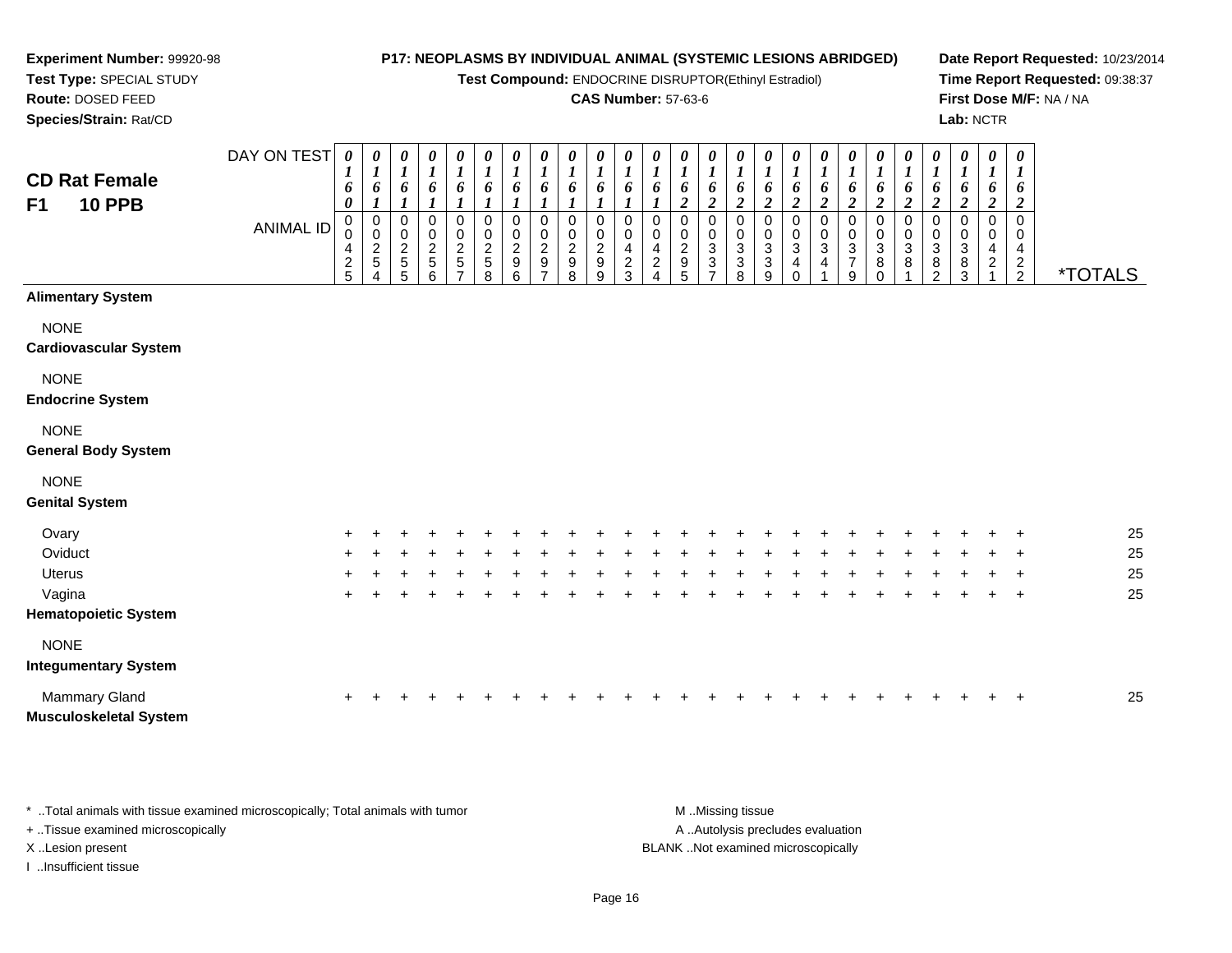**Test Compound:** ENDOCRINE DISRUPTOR(Ethinyl Estradiol)

## **CAS Number:** 57-63-6

*0 1*

*0 1*

*0 1*

*0 1*

*0 1*

*0 1*

*0 1*

*0 1*

*0 1*

*0 1*

*0 1*

*0 1*

*0 1*

*0 1*

**Date Report Requested:** 10/23/2014**Time Report Requested:** 09:38:37**First Dose M/F:** NA / NA**Lab:** NCTR

**Route:** DOSED FEED **Species/Strain:** Rat/CDDAY ON TEST *0 1***CD Rat FemaleF1 10 PPB***0 10 10 10 10 10 10 10 10 10 1*

**Experiment Number:** 99920-98**Test Type:** SPECIAL STUDY

| <b>CD Rat Female</b><br>F1<br><b>10 PPB</b><br><b>NONE</b>        | <b>ANIMAL ID</b> | 6<br>0<br>0<br>0<br>4<br>$\overline{c}$<br>5 | 6<br>0<br>0<br>$rac{2}{5}$ | 6<br>J.<br>0<br>0<br>$\frac{2}{5}$<br>5 | 6<br>$\boldsymbol{l}$<br>0<br>$\pmb{0}$<br>$\frac{2}{5}$<br>6 | 6<br>0<br>$\begin{array}{c} 0 \\ 2 \\ 5 \end{array}$<br>– | 6<br>$\pmb{0}$<br>$\frac{2}{5}$<br>8 | 6<br>0<br>$\boldsymbol{2}$<br>9<br>6 | 6<br>$\frac{0}{2}$<br>9 | 6<br>0<br>$\overline{c}$<br>9<br>8 | 6<br>$\pmb{0}$<br>$\frac{2}{9}$<br>9 | 6<br>0<br>4<br>$\overline{c}$<br>3 | 6<br>0<br>0<br>4<br>$\overline{\mathbf{c}}$<br>4 | 6<br>$\overline{2}$<br>$\boldsymbol{0}$<br>$\boldsymbol{2}$<br>9<br>5 | 6<br>$\overline{2}$<br>0<br>$\ensuremath{\mathsf{3}}$<br>3<br>$\overline{ }$ | 6<br>$\overline{2}$<br>$_{3}^{\rm 0}$<br>$\ensuremath{\mathsf{3}}$<br>8 | $\frac{6}{2}$<br>0<br>$\begin{smallmatrix}0\3\3\end{smallmatrix}$<br>9 | $\frac{6}{2}$<br>$\frac{0}{3}$<br>$\Omega$ | 6<br>$\boldsymbol{2}$<br>0<br>$\ensuremath{\mathsf{3}}$<br>4 | 6<br>$\overline{2}$<br>0<br>$\pmb{0}$<br>$\ensuremath{\mathsf{3}}$<br>$\overline{7}$<br>9 | 6<br>$\overline{2}$<br>0<br>3<br>8 | 6<br>$\boldsymbol{2}$<br>0<br>$\mathbf{3}$<br>8 | 6<br>2<br>0<br>3<br>8<br>$\mathcal{P}$ | 6<br>$\overline{2}$<br>0<br>$\mathbf 3$<br>8<br>3 | $\frac{6}{2}$<br>0<br>0<br>$\overline{4}$<br>$\overline{a}$ | 6<br>$\boldsymbol{2}$<br>4<br>$\frac{2}{2}$ | <i><b>*TOTALS</b></i> |    |
|-------------------------------------------------------------------|------------------|----------------------------------------------|----------------------------|-----------------------------------------|---------------------------------------------------------------|-----------------------------------------------------------|--------------------------------------|--------------------------------------|-------------------------|------------------------------------|--------------------------------------|------------------------------------|--------------------------------------------------|-----------------------------------------------------------------------|------------------------------------------------------------------------------|-------------------------------------------------------------------------|------------------------------------------------------------------------|--------------------------------------------|--------------------------------------------------------------|-------------------------------------------------------------------------------------------|------------------------------------|-------------------------------------------------|----------------------------------------|---------------------------------------------------|-------------------------------------------------------------|---------------------------------------------|-----------------------|----|
| <b>Nervous System</b><br><b>NONE</b><br><b>Respiratory System</b> |                  |                                              |                            |                                         |                                                               |                                                           |                                      |                                      |                         |                                    |                                      |                                    |                                                  |                                                                       |                                                                              |                                                                         |                                                                        |                                            |                                                              |                                                                                           |                                    |                                                 |                                        |                                                   |                                                             |                                             |                       |    |
| <b>NONE</b><br><b>Special Senses System</b>                       |                  |                                              |                            |                                         |                                                               |                                                           |                                      |                                      |                         |                                    |                                      |                                    |                                                  |                                                                       |                                                                              |                                                                         |                                                                        |                                            |                                                              |                                                                                           |                                    |                                                 |                                        |                                                   |                                                             |                                             |                       |    |
| Eye<br><b>Urinary System</b>                                      |                  |                                              |                            |                                         |                                                               |                                                           |                                      |                                      |                         |                                    |                                      | $+$                                |                                                  |                                                                       |                                                                              |                                                                         |                                                                        |                                            |                                                              |                                                                                           |                                    |                                                 |                                        |                                                   |                                                             |                                             |                       | 1  |
| Kidney<br><b>SYSTEMIC LESIONS</b>                                 |                  | $+$                                          |                            |                                         |                                                               |                                                           |                                      |                                      |                         |                                    |                                      |                                    |                                                  |                                                                       |                                                                              |                                                                         |                                                                        |                                            |                                                              |                                                                                           |                                    |                                                 |                                        |                                                   |                                                             | $\ddot{}$                                   |                       | 25 |
| Multiple Organ                                                    |                  | +                                            |                            |                                         |                                                               |                                                           |                                      |                                      |                         |                                    |                                      |                                    |                                                  |                                                                       |                                                                              |                                                                         |                                                                        |                                            |                                                              |                                                                                           |                                    |                                                 |                                        |                                                   |                                                             | $\ddot{}$                                   |                       | 25 |

\* ..Total animals with tissue examined microscopically; Total animals with tumor **M** ...Missing tissue M ...Missing tissue A .. Autolysis precludes evaluation + ..Tissue examined microscopically X ..Lesion present BLANK ..Not examined microscopicallyI ..Insufficient tissue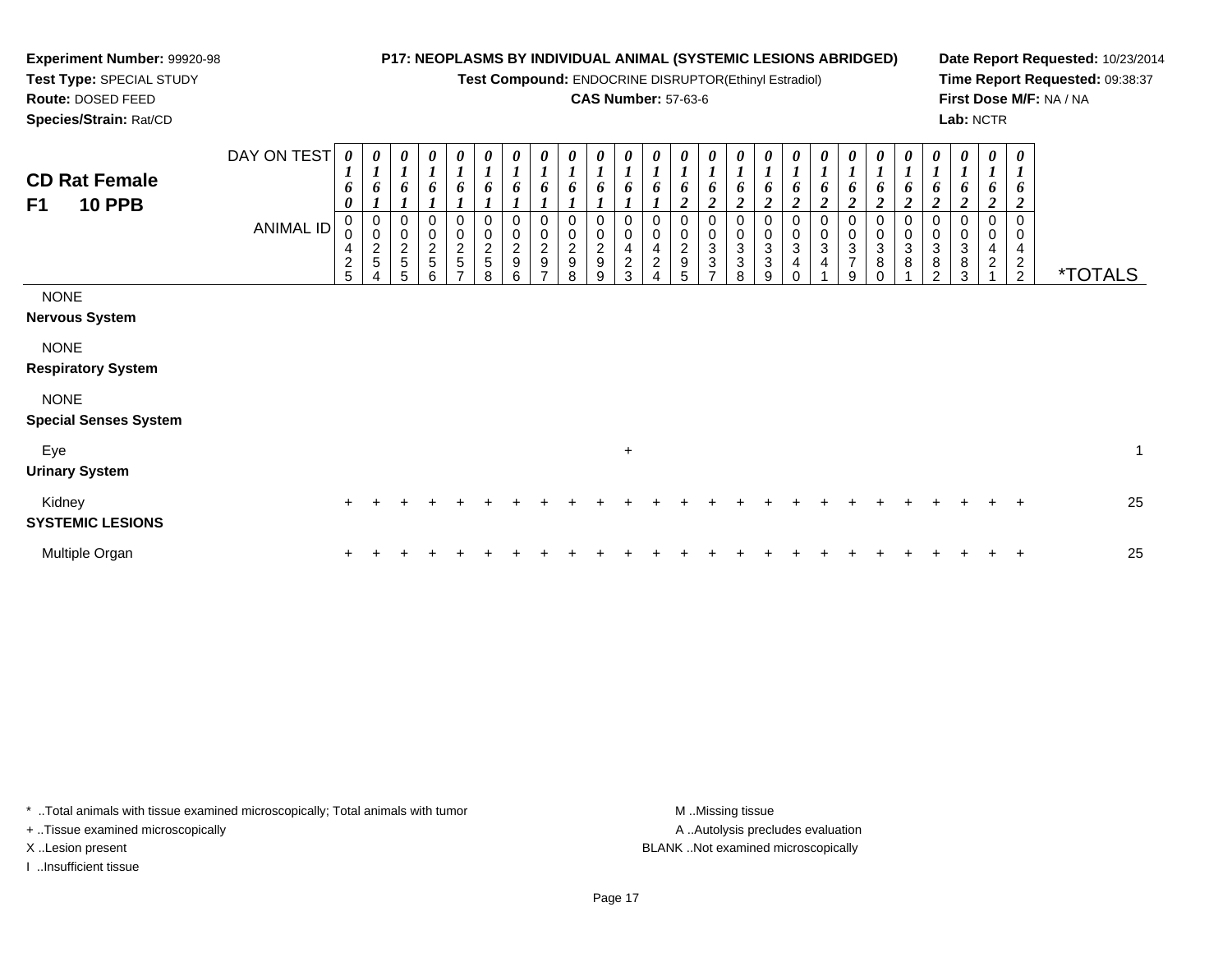**Test Compound:** ENDOCRINE DISRUPTOR(Ethinyl Estradiol)

#### **CAS Number:** 57-63-6

**Date Report Requested:** 10/23/2014**Time Report Requested:** 09:38:37**First Dose M/F:** NA / NA**Lab:** NCTR

| <b>CD Rat Female</b><br>F1<br><b>50 PPB</b> | DAY ON TEST<br><b>ANIMAL ID</b> | 0<br>$\boldsymbol{l}$<br>6<br>0<br>0<br>0<br>$\begin{array}{c} 2 \\ 6 \end{array}$<br>$\mathsf 0$ | $\boldsymbol{\theta}$<br>$\boldsymbol{l}$<br>6<br>0<br>$\mathbf 0$<br>$\mathbf 0$<br>$\sqrt{2}$<br>$6\phantom{1}6$ | 0<br>$\boldsymbol{l}$<br>6<br>0<br>0<br>0<br>$\overline{c}$<br>$\,6\,$<br>$\mathfrak{p}$ | 0<br>$\boldsymbol{l}$<br>6<br>$\pmb{\theta}$<br>0<br>0<br>$\overline{c}$<br>$\,6\,$<br>3 | 0<br>$\boldsymbol{l}$<br>6<br>$\boldsymbol{\theta}$<br>0<br>0<br>$\sqrt{3}$<br>0<br>Δ | 0<br>$\boldsymbol{l}$<br>6<br>$\boldsymbol{l}$<br>$\mathbf 0$<br>0<br>$\overline{c}$<br>5<br>9 | 0<br>$\boldsymbol{l}$<br>6<br>1<br>$\mathbf 0$<br>0<br>3<br>0<br>$\Omega$ | 0<br>$\boldsymbol{I}$<br>6<br>$\mathbf 0$<br>$\mathbf 0$<br>3<br>0 | 0<br>$\boldsymbol{l}$<br>6<br>1<br>0<br>0<br>3<br>0<br>2 | $\boldsymbol{l}$<br>6<br>1<br>0<br>0<br>3<br>0<br>3 | $\boldsymbol{\theta}$<br>1<br>6<br>0<br>0<br>3<br>4<br>$\mathfrak{p}$ | 0<br>$\boldsymbol{l}$<br>6<br>0<br>0<br>3<br>4<br>3 | $\boldsymbol{\theta}$<br>$\boldsymbol{l}$<br>6<br>$\Omega$<br>0<br>3<br>4<br>4 | 0<br>$\boldsymbol{l}$<br>6<br>0<br>0<br>$\mathbf{3}$<br>4<br>5 | $\boldsymbol{\theta}$<br>$\boldsymbol{l}$<br>6<br>$\mathbf 0$<br>$\mathbf 0$<br>3<br>4<br>6 | 0<br>$\boldsymbol{l}$<br>6<br>0<br>0<br>4<br>$\frac{2}{9}$ | 0<br>$\boldsymbol{l}$<br>6<br>$\mathbf 0$<br>$\mathbf 0$<br>4<br>$\sqrt{3}$<br>$\Omega$ | 0<br>$\boldsymbol{l}$<br>6<br>$\boldsymbol{2}$<br>0<br>0<br>$\ensuremath{\mathsf{3}}$<br>$\bf 8$<br>4 | 0<br>$\boldsymbol{l}$<br>6<br>$\boldsymbol{2}$<br>$\mathbf 0$<br>0<br>3<br>8<br>5 | 0<br>$\boldsymbol{l}$<br>6<br>$\boldsymbol{2}$<br>0<br>0<br>$\mathbf 3$<br>$\bf 8$<br>6 | 0<br>$\boldsymbol{l}$<br>6<br>$\overline{2}$<br>0<br>0<br>$\mathbf{3}$<br>$\,8\,$<br>$\overline{7}$ | 0<br>$\boldsymbol{l}$<br>6<br>2<br>$\mathbf 0$<br>$\mathbf 0$<br>$\mathbf{3}$<br>8<br>$\,8\,$ | 0<br>$\boldsymbol{I}$<br>6<br>$\overline{2}$<br>$\mathbf 0$<br>$\mathbf 0$<br>4<br>$\frac{2}{6}$ | 0<br>$\boldsymbol{l}$<br>6<br>$\boldsymbol{2}$<br>$\mathbf 0$<br>0<br>4<br>$\frac{2}{7}$ | $\boldsymbol{\theta}$<br>$\boldsymbol{l}$<br>6<br>2<br>$\Omega$<br>0<br>4<br>$\frac{2}{8}$ | <i><b>*TOTALS</b></i> |
|---------------------------------------------|---------------------------------|---------------------------------------------------------------------------------------------------|--------------------------------------------------------------------------------------------------------------------|------------------------------------------------------------------------------------------|------------------------------------------------------------------------------------------|---------------------------------------------------------------------------------------|------------------------------------------------------------------------------------------------|---------------------------------------------------------------------------|--------------------------------------------------------------------|----------------------------------------------------------|-----------------------------------------------------|-----------------------------------------------------------------------|-----------------------------------------------------|--------------------------------------------------------------------------------|----------------------------------------------------------------|---------------------------------------------------------------------------------------------|------------------------------------------------------------|-----------------------------------------------------------------------------------------|-------------------------------------------------------------------------------------------------------|-----------------------------------------------------------------------------------|-----------------------------------------------------------------------------------------|-----------------------------------------------------------------------------------------------------|-----------------------------------------------------------------------------------------------|--------------------------------------------------------------------------------------------------|------------------------------------------------------------------------------------------|--------------------------------------------------------------------------------------------|-----------------------|
| <b>Alimentary System</b>                    |                                 |                                                                                                   |                                                                                                                    |                                                                                          |                                                                                          |                                                                                       |                                                                                                |                                                                           |                                                                    |                                                          |                                                     |                                                                       |                                                     |                                                                                |                                                                |                                                                                             |                                                            |                                                                                         |                                                                                                       |                                                                                   |                                                                                         |                                                                                                     |                                                                                               |                                                                                                  |                                                                                          |                                                                                            |                       |
| Liver<br>Cardiovascular System              |                                 | $\ddot{}$                                                                                         |                                                                                                                    |                                                                                          |                                                                                          |                                                                                       |                                                                                                |                                                                           |                                                                    |                                                          |                                                     |                                                                       |                                                     |                                                                                |                                                                |                                                                                             |                                                            |                                                                                         |                                                                                                       |                                                                                   |                                                                                         |                                                                                                     |                                                                                               |                                                                                                  |                                                                                          |                                                                                            | 25                    |
| <b>NONE</b>                                 |                                 |                                                                                                   |                                                                                                                    |                                                                                          |                                                                                          |                                                                                       |                                                                                                |                                                                           |                                                                    |                                                          |                                                     |                                                                       |                                                     |                                                                                |                                                                |                                                                                             |                                                            |                                                                                         |                                                                                                       |                                                                                   |                                                                                         |                                                                                                     |                                                                                               |                                                                                                  |                                                                                          |                                                                                            |                       |
| <b>Endocrine System</b>                     |                                 |                                                                                                   |                                                                                                                    |                                                                                          |                                                                                          |                                                                                       |                                                                                                |                                                                           |                                                                    |                                                          |                                                     |                                                                       |                                                     |                                                                                |                                                                |                                                                                             |                                                            |                                                                                         |                                                                                                       |                                                                                   |                                                                                         |                                                                                                     |                                                                                               |                                                                                                  |                                                                                          |                                                                                            |                       |
| <b>Adrenal Cortex</b>                       |                                 | $\pm$                                                                                             |                                                                                                                    |                                                                                          |                                                                                          |                                                                                       |                                                                                                |                                                                           |                                                                    |                                                          |                                                     |                                                                       |                                                     |                                                                                |                                                                |                                                                                             |                                                            |                                                                                         |                                                                                                       |                                                                                   |                                                                                         |                                                                                                     |                                                                                               |                                                                                                  |                                                                                          |                                                                                            | 25                    |
| Adrenal Medulla                             |                                 |                                                                                                   |                                                                                                                    |                                                                                          |                                                                                          |                                                                                       |                                                                                                |                                                                           |                                                                    |                                                          |                                                     |                                                                       |                                                     |                                                                                |                                                                |                                                                                             |                                                            |                                                                                         |                                                                                                       |                                                                                   |                                                                                         |                                                                                                     |                                                                                               |                                                                                                  |                                                                                          |                                                                                            | 25                    |
| <b>Pituitary Gland</b>                      |                                 |                                                                                                   |                                                                                                                    |                                                                                          |                                                                                          |                                                                                       |                                                                                                |                                                                           |                                                                    |                                                          |                                                     |                                                                       |                                                     |                                                                                |                                                                |                                                                                             |                                                            |                                                                                         |                                                                                                       |                                                                                   |                                                                                         |                                                                                                     |                                                                                               |                                                                                                  |                                                                                          |                                                                                            | 25                    |
| <b>Thyroid Gland</b>                        |                                 |                                                                                                   |                                                                                                                    |                                                                                          |                                                                                          |                                                                                       |                                                                                                |                                                                           |                                                                    |                                                          |                                                     |                                                                       |                                                     |                                                                                |                                                                |                                                                                             |                                                            |                                                                                         |                                                                                                       |                                                                                   |                                                                                         |                                                                                                     |                                                                                               |                                                                                                  |                                                                                          |                                                                                            | 25                    |
| General Body System                         |                                 |                                                                                                   |                                                                                                                    |                                                                                          |                                                                                          |                                                                                       |                                                                                                |                                                                           |                                                                    |                                                          |                                                     |                                                                       |                                                     |                                                                                |                                                                |                                                                                             |                                                            |                                                                                         |                                                                                                       |                                                                                   |                                                                                         |                                                                                                     |                                                                                               |                                                                                                  |                                                                                          |                                                                                            |                       |
| <b>NONE</b><br><b>Genital System</b>        |                                 |                                                                                                   |                                                                                                                    |                                                                                          |                                                                                          |                                                                                       |                                                                                                |                                                                           |                                                                    |                                                          |                                                     |                                                                       |                                                     |                                                                                |                                                                |                                                                                             |                                                            |                                                                                         |                                                                                                       |                                                                                   |                                                                                         |                                                                                                     |                                                                                               |                                                                                                  |                                                                                          |                                                                                            |                       |
| <b>Clitoral Gland</b>                       |                                 |                                                                                                   |                                                                                                                    |                                                                                          |                                                                                          |                                                                                       |                                                                                                |                                                                           |                                                                    |                                                          |                                                     |                                                                       |                                                     |                                                                                |                                                                |                                                                                             |                                                            |                                                                                         |                                                                                                       |                                                                                   |                                                                                         |                                                                                                     |                                                                                               | ÷                                                                                                |                                                                                          |                                                                                            | 1                     |
| Ovary                                       |                                 |                                                                                                   |                                                                                                                    |                                                                                          |                                                                                          |                                                                                       |                                                                                                |                                                                           |                                                                    |                                                          |                                                     |                                                                       |                                                     |                                                                                |                                                                |                                                                                             |                                                            |                                                                                         |                                                                                                       |                                                                                   |                                                                                         |                                                                                                     |                                                                                               |                                                                                                  |                                                                                          |                                                                                            | 25                    |
| Oviduct                                     |                                 |                                                                                                   |                                                                                                                    |                                                                                          |                                                                                          |                                                                                       |                                                                                                |                                                                           |                                                                    |                                                          |                                                     |                                                                       |                                                     |                                                                                |                                                                |                                                                                             |                                                            |                                                                                         |                                                                                                       |                                                                                   |                                                                                         |                                                                                                     |                                                                                               |                                                                                                  |                                                                                          |                                                                                            | 25                    |
| Uterus                                      |                                 |                                                                                                   |                                                                                                                    |                                                                                          |                                                                                          |                                                                                       |                                                                                                |                                                                           |                                                                    |                                                          |                                                     |                                                                       |                                                     |                                                                                |                                                                |                                                                                             |                                                            |                                                                                         |                                                                                                       |                                                                                   |                                                                                         |                                                                                                     |                                                                                               |                                                                                                  |                                                                                          |                                                                                            | 25                    |
| Vagina                                      |                                 |                                                                                                   |                                                                                                                    |                                                                                          |                                                                                          |                                                                                       |                                                                                                |                                                                           |                                                                    |                                                          |                                                     |                                                                       |                                                     |                                                                                |                                                                |                                                                                             |                                                            |                                                                                         |                                                                                                       |                                                                                   |                                                                                         |                                                                                                     |                                                                                               |                                                                                                  |                                                                                          |                                                                                            | 25                    |
| <b>Hematopoietic System</b>                 |                                 |                                                                                                   |                                                                                                                    |                                                                                          |                                                                                          |                                                                                       |                                                                                                |                                                                           |                                                                    |                                                          |                                                     |                                                                       |                                                     |                                                                                |                                                                |                                                                                             |                                                            |                                                                                         |                                                                                                       |                                                                                   |                                                                                         |                                                                                                     |                                                                                               |                                                                                                  |                                                                                          |                                                                                            |                       |
| <b>Bone Marrow</b>                          |                                 | $\pm$                                                                                             |                                                                                                                    |                                                                                          |                                                                                          |                                                                                       |                                                                                                |                                                                           |                                                                    |                                                          |                                                     |                                                                       |                                                     |                                                                                |                                                                |                                                                                             |                                                            |                                                                                         |                                                                                                       |                                                                                   |                                                                                         |                                                                                                     |                                                                                               |                                                                                                  |                                                                                          |                                                                                            | 25                    |

\* ..Total animals with tissue examined microscopically; Total animals with tumor **M** ...Missing tissue M ...Missing tissue A ..Autolysis precludes evaluation + ..Tissue examined microscopically X ..Lesion present BLANK ..Not examined microscopicallyI ..Insufficient tissue

**Experiment Number:** 99920-98**Test Type:** SPECIAL STUDY**Route:** DOSED FEED**Species/Strain:** Rat/CD

<sup>+</sup> <sup>+</sup> <sup>+</sup> <sup>+</sup> <sup>+</sup> <sup>+</sup> <sup>+</sup> <sup>+</sup> <sup>+</sup> <sup>+</sup> <sup>+</sup> <sup>+</sup> <sup>+</sup> <sup>+</sup> <sup>+</sup> <sup>+</sup> <sup>+</sup> <sup>+</sup> <sup>+</sup> <sup>+</sup> <sup>+</sup> <sup>+</sup> <sup>+</sup> <sup>+</sup> <sup>+</sup> <sup>25</sup>